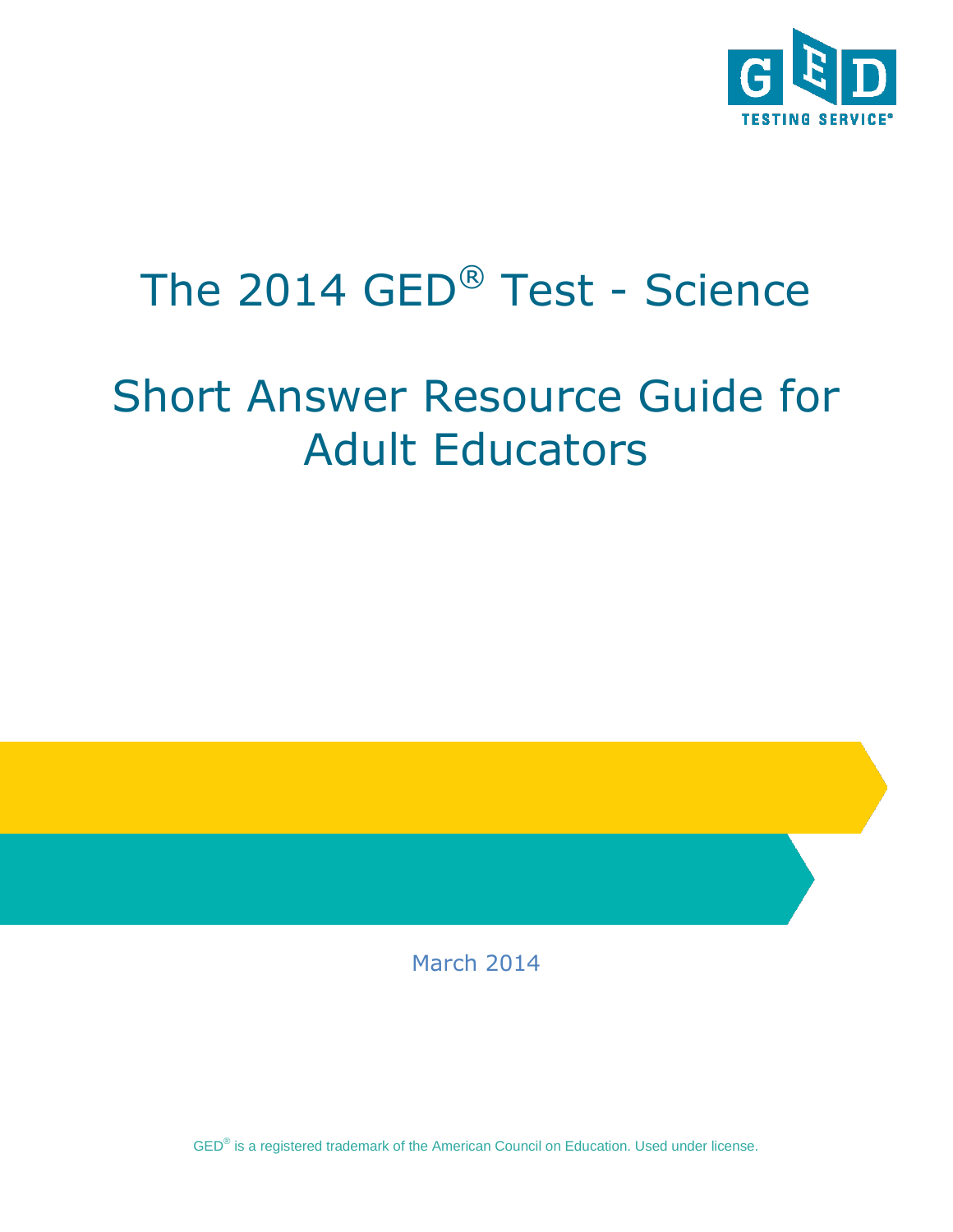# The 2014 GED® Test - Science Short Answer Resource Guide for Adult Educators

# **Table of Contents**

| <b>Topic</b>                                                                              | Page |
|-------------------------------------------------------------------------------------------|------|
| Overview and Introduction to GED® Test - Science Short Answer Resource Materials          | 3    |
| Scoring Guide for Wind Energy (0 - 3 point scale)                                         | 4    |
| Anchor Responses and Annotations for Wind Energy                                          | 5    |
| Score-point 3                                                                             | 5    |
| Score-point 2                                                                             | 8    |
| Score-point 1                                                                             | 11   |
| Score-point 0                                                                             | 14   |
| Scoring Guide for Solubility Experimental Design (0 - 3 point scale)                      | 16   |
| Anchor Responses and Annotations for Solubility Experimental Design                       | 17   |
| Score-point 3                                                                             | 17   |
| Score-point 2                                                                             | 20   |
| Score-point 1                                                                             | 23   |
| Score-point 0                                                                             | 26   |
| Ophiocordyceps unilateralis Stimulus Material (Free Practice Test - Science - Question 6) | 28   |
| Ophiocordyceps unilateralis Prompt                                                        | 29   |
| Scoring Guide for Ophiocordyceps unilateralis (0 - 3 point scale)                         | 30   |
| Anchor Responses and Annotations for Ophiocordyceps unilateralis                          | 31   |
| Score-point 3                                                                             | 31   |
| Score-point 2                                                                             | 33   |
| Score-point 1                                                                             | 34   |
| Farmer's Hypothesis Stimulus Material (Free Practice Test - Science - Question 12)        | 35   |
| Farmer's Hypothesis Experimental Design Prompt                                            | 36   |
| Scoring Guide for Farmer's Hypothesis Experimental Design (0 - 3 point scale)             | 37   |
| Anchor Responses and Annotations for Farmer's Hypothesis Experimental Design              | 38   |
| Score-point 3                                                                             | 38   |
| Score-point 2                                                                             | 39   |
| Score-point 1                                                                             | 40   |
| Automated Scoring of Constructed Response Items                                           | 41   |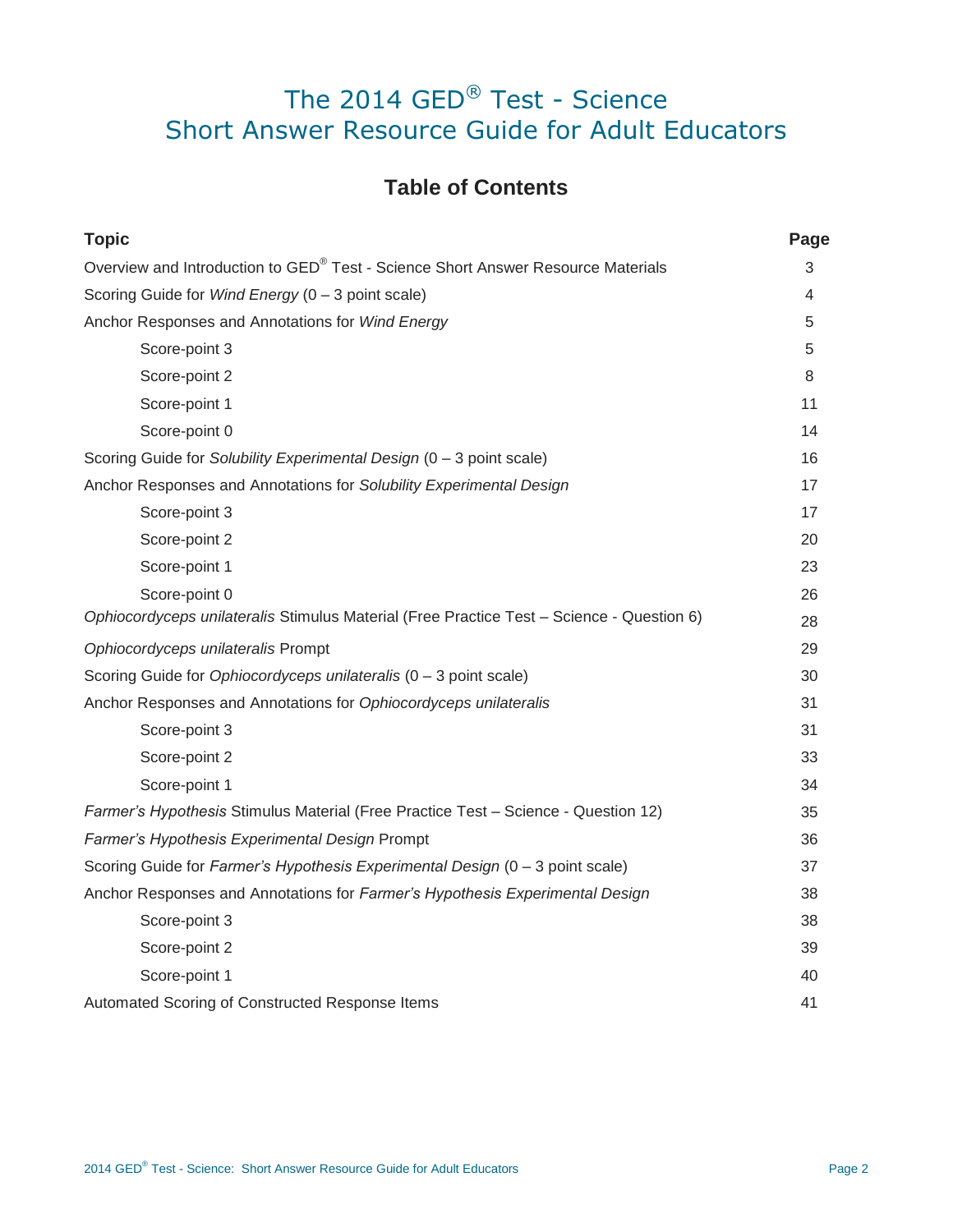## **Overview and Introduction to GED® Test - Science Short Answer Resource Materials**

This guide has been assembled by GED Testing Service in order to help adult educators increase their understanding of and skill in scoring the Short Answer (SA) questions that appear on the 2014 GED® test - Science. Using these resources will help you identify the various qualities and attributes of SA responses at the full range of score points on scoring guides relating to four example Science SA items. Each SA item that appears on the operational GED<sup>®</sup> test or on GED Ready™: The Official Practice Test has a unique scoring guide applicable to that particular item only. However, studying and working with the materials in this resource guide will enable you to develop an understanding of how these scoring guides are applied to a variety of responses. Further, this guide may help you focus instruction in scientific thinking skills and response techniques to SA items in general.

Using these materials will also help you in scoring SA responses that adult learners provide you as part of their preparation for the test in taking GED Ready™: The Official Practice Test. GED Ready™ is accompanied by the Educator Scoring Tool for GED Ready™, available on [the 2014 test](http://www.gedtestingservice.com/2014testresources) resources webpage, which can help you score test-taker responses. There is one tool per SA item that appears in GED Ready™. This guide, as a supplement to these tools, is intended to increase your facility with and accuracy in scoring SA items for the 2014 GED<sup>®</sup> test - Science.<sup>\*</sup>

The materials in this guide are based on two items that appear on GED Ready™ and two items that appear on the [free practice test.](http://www.gedtestingservice.com/educators/freepracticetest) The first question and its accompanying exemplar responses are based on a textual stimulus material that asks test-takers to examine the relationship between wind energy use and the energy supply of coal. The second question asks test-taker to design an investigation exploring solubility. The third question examines the relationship between a particular species of ants (*Ophiocordyceps unilateralis*) and a species of fungus. The fourth question asks test-takers to design an experiment to test a hypothesis about soil erosion. The stimulus materials and associated prompts were part of an extensive field-testing process that each of the questions on the 2014 GED<sup>®</sup> test underwent in 2012. Stimulus materials and prompts for questions from GED Ready™ are [available online;](http://www.gedtestingservice.com/stimulus-opt-in) stimulus materials and prompts for questions from the free practice test are incorporated into this guide. The answers to these questions that you will see in this guide are actual responses written by adult test-takers during that field test. These exemplar responses were written under standardized computer-based testing administration conditions that replicate the conditions of actual operational GED® testing on computer in all respects (e.g., instructions provided to testtakers, tools available to test-takers, time allotment, etc., were identical to authentic testing conditions). All of the characteristics of the responses, including spelling, paragraphing and spacing, have been left exactly as originally written and submitted by the test-takers. They also appear here exactly as they appeared to the educator Subject Matter Experts (SMEs) who determined the range of responses for each score point and to the expert human scorers who provided the final certified scores for the responses. The annotations that are presented to enhance your understanding of the score each response received were also written by SMEs.

 $\overline{a}$ 

<sup>\*</sup> Note: Each SA scoring tool is meant to be used as a guide to scoring, but once you become more familiar with the manner in which the SA rubrics are constructed, you will likely be able to score SA response samples without fully following the tool. There is no expectation that you will use the tool for EVERY response that you score, and the materials in this guide should help you begin to gain the skills at evaluation of writing that you will need to effectively score SA responses first with the tool and, later, without relying on it.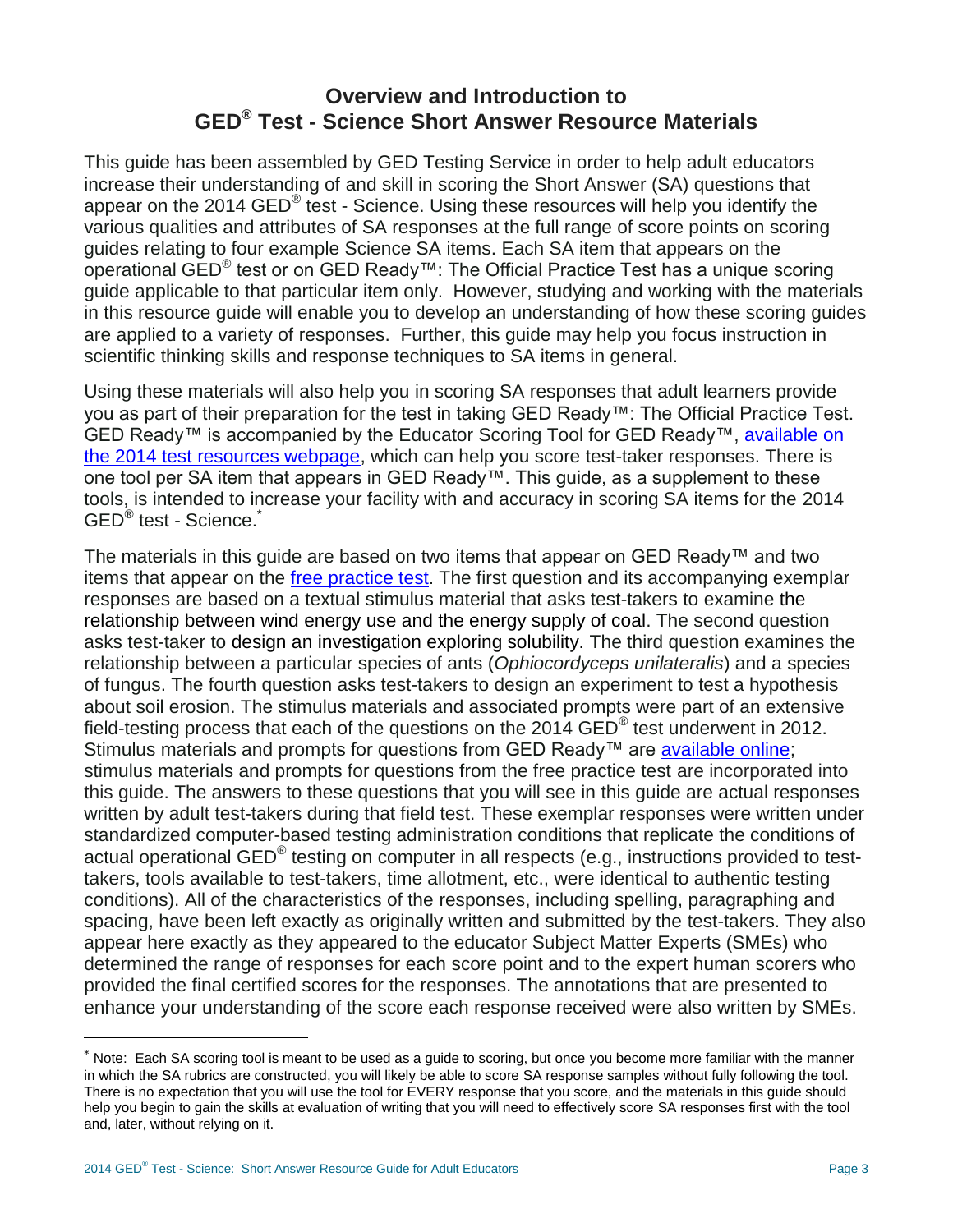# **GED ReadyTM: The Official Practice Test – Science**

The source materials and the prompt for the *Wind Energy* SA item that appears on GED Ready<sup>™</sup> – Science can be downloaded at [http://www.gedtestingservice.com/stimulus-opt-in.](http://www.gedtestingservice.com/stimulus-opt-in)

## *Wind Energy* **Science Short Answer Scoring Guide**

Question Overview: In this SA question, test-takers are required to give an explanation about how a significant increase in the used of wind energy would affect the energy supply of coal. Then, they must also cite specific evidence from the data table to support their reasoning as to why wind energy would be a preferred energy source over coal. This question tests learners' skill at the complex task of using, producing, and justifying a text-based line of reasoning by incorporating elements from the data table into the presentation of their own ideas.

**Scoring Guide**: Each response is scored on the basis of two key elements. Each bullet below describes the *quality* of these elements typical of each score point.

## **3-Point Response**

Response contains

- a clear and well-developed explanation of how a significant increase in the use of wind energy would affect the energy supply of coal
- complete support from the data table

### **2-Point Response**

Response contains

- an adequate or partially articulated explanation of how a significant increase in the use of wind energy would affect the energy supply of coal
- partial support from the data table

#### **1-Point Response**

Response contains

- a minimal or implied explanation of how a significant increase in the use of wind energy would affect the energy supply of coal
- minimal or no support from the data table

#### **0-Point Response**

Response Includes

- no explanation of how a significant increase in the use of wind energy would affect the energy supply of coal
- no support from the data table

#### **Non-scorable Responses (Score of 0/Condition Codes)**

Response exclusively contains text copied from source text(s) or prompt Response demonstrates that the that test-taker has read neither the prompt nor the source text(s) Response is incomprehensible Response is not in English Response has not been attempted (blank)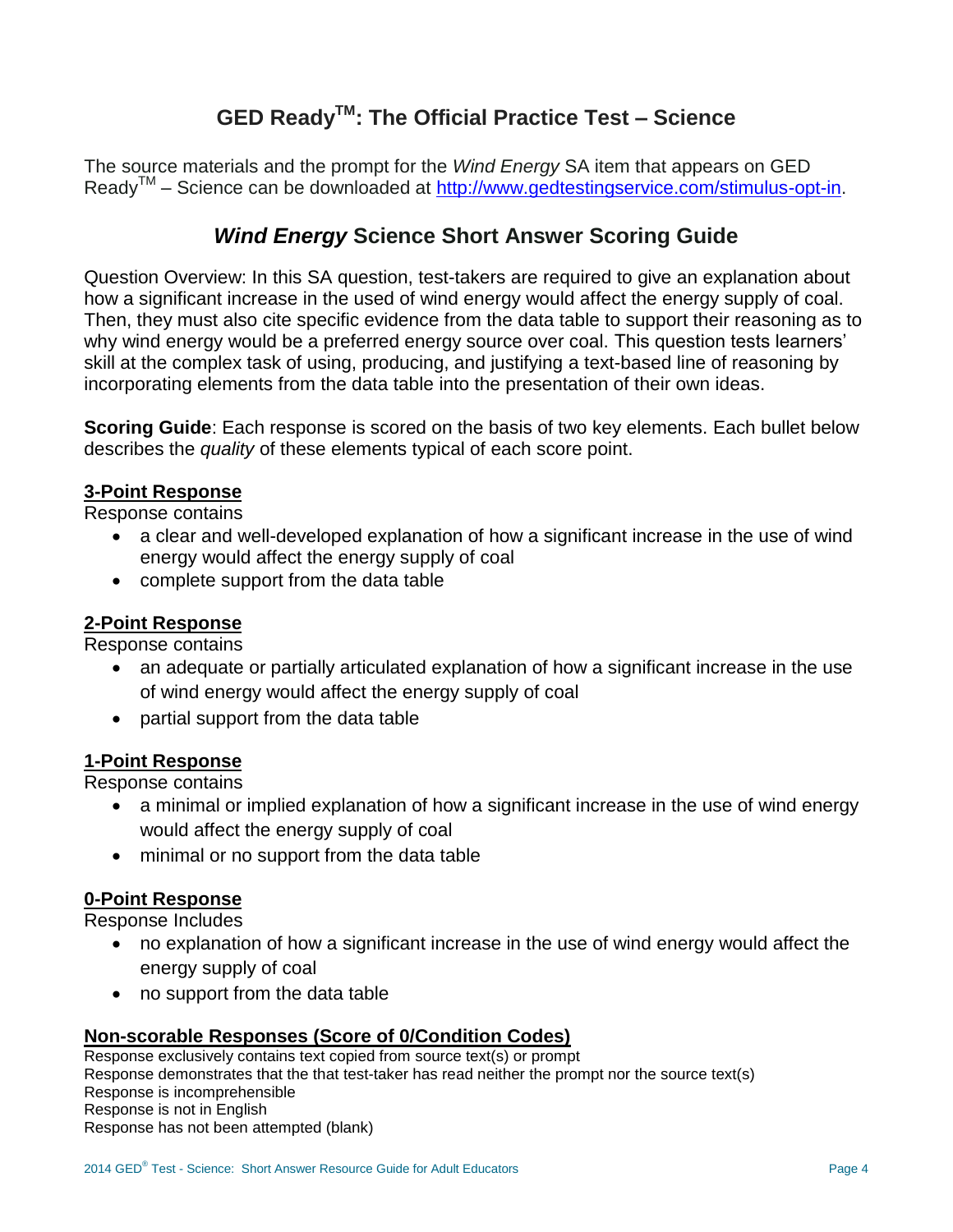# **Science Short Answer Responses and Annotations for** *Wind Energy*

Text from the responses quoted within the annotations is highlighted in yellow in both the annotations and the test-taker response to help you quickly identify specific elements of each response that helped SMEs score them appropriately. However, keep in mind that each response must be considered as a whole, and these highlighted excerpts are notable mostly because they show specific examples of qualities common to responses.

| Test-taker Anchor Response 1 - Score: 3                                                                                                                                                                                                                                                                                                                                                                                                                                                                                                                                                                                                                                                                                                                               | <b>Annotation</b>                                                                                                                                                                                                                                                                                                                                                                                                                                                                                                                             |
|-----------------------------------------------------------------------------------------------------------------------------------------------------------------------------------------------------------------------------------------------------------------------------------------------------------------------------------------------------------------------------------------------------------------------------------------------------------------------------------------------------------------------------------------------------------------------------------------------------------------------------------------------------------------------------------------------------------------------------------------------------------------------|-----------------------------------------------------------------------------------------------------------------------------------------------------------------------------------------------------------------------------------------------------------------------------------------------------------------------------------------------------------------------------------------------------------------------------------------------------------------------------------------------------------------------------------------------|
| 1)<br>The most important piece of data that wind energy versus coal<br>energy is better for all would be the difference in CO2 emissions.<br>Coal releases about 200 lbs per kWh, where as wind produces<br>none at all.                                                                                                                                                                                                                                                                                                                                                                                                                                                                                                                                              | Score Explanation: The test-<br>taker response includes<br>complete support from the<br>table by explaining the                                                                                                                                                                                                                                                                                                                                                                                                                               |
| The fact that coal has an ongoing fuel cost and wind does not,<br>2)<br>would make wind energy a better choice of the two.                                                                                                                                                                                                                                                                                                                                                                                                                                                                                                                                                                                                                                            | preference for wind energy,<br>with a direct comparison (Coal                                                                                                                                                                                                                                                                                                                                                                                                                                                                                 |
| Though wind has some negitive points, ex: visual and noise, these<br>3)<br>are very minimal compared to coal. The long term effect of the<br>contamination of burning coal are non-reversable.                                                                                                                                                                                                                                                                                                                                                                                                                                                                                                                                                                        | release about 200 lbs per kWh,<br>where as wind produces none at<br>all) and (coal has ongoing fuel cost<br>and wind does not). The third                                                                                                                                                                                                                                                                                                                                                                                                     |
| The current supply of coal only has a 100 year life span. This is a very<br>Short time in the over all realm of things. If would could increase the<br>use of wind energy to absorb at leat 10% of the 40% of coal that is<br>used for electricity we would be able to reserve our supply of coal to<br>last us longer. Not only that, but the cost to produce that extra 10%<br>would electricity though wind would be a significate savings of funds.<br>We would also be saving on the fact that the less coal we are<br>converting the less contamination we are producing and having to<br>clean up.<br>The more wind energy we produce the less we have to draw on our<br>coal supply. This will result in our coal supply to exstead to a longer life<br>span. | paragraph also provides a<br>qualitative comparison based<br>on table data. The test-taker's<br>well-developed explanation for<br>the impact on the coal energy<br>supply with increased wind<br>power use is detailed and clear,<br>(more wind energy we produce the<br>less we have to draw on our coal<br>supply. This will result in our coal<br>supply to exstead to a longer life<br>span). Holistically, this<br>response contains well-<br>developed ideas throughout,<br>which are typical of responses<br>that receive scores of 3. |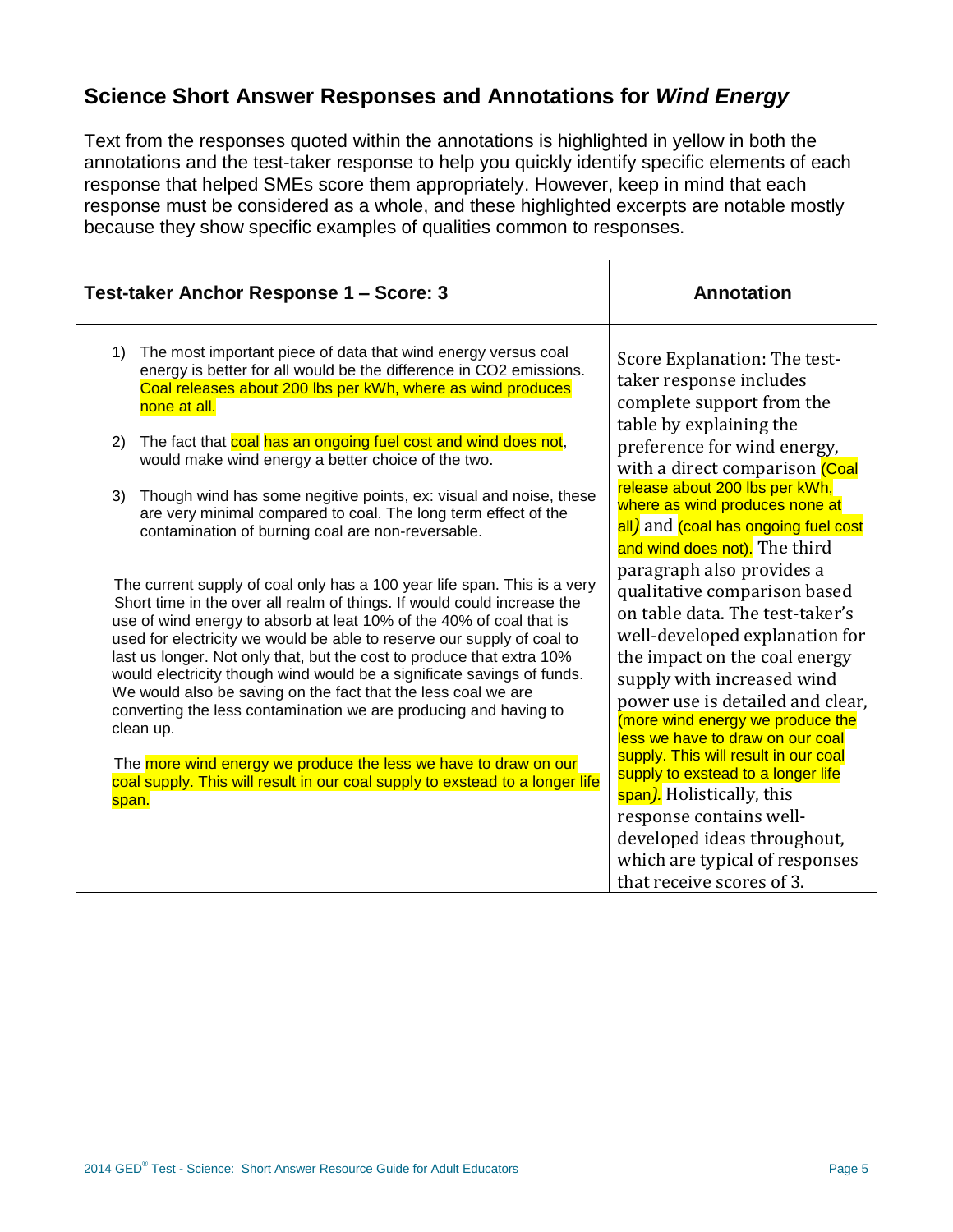| Test-taker Anchor Response 2 - Score: 3                                                                                                                             | <b>Annotation</b>                                                                                                                                                                                                                                                                                                                                                                                                         |
|---------------------------------------------------------------------------------------------------------------------------------------------------------------------|---------------------------------------------------------------------------------------------------------------------------------------------------------------------------------------------------------------------------------------------------------------------------------------------------------------------------------------------------------------------------------------------------------------------------|
| Wind energy would be a preferred energy source over coal because:                                                                                                   |                                                                                                                                                                                                                                                                                                                                                                                                                           |
| Wind releases no co2 emissions.                                                                                                                                     | Score Explanation: This<br>response contains a concise                                                                                                                                                                                                                                                                                                                                                                    |
| Wind has no ongoing fuel cost.                                                                                                                                      | comparison with strong                                                                                                                                                                                                                                                                                                                                                                                                    |
| Wind is renewable.                                                                                                                                                  | support in the form of multiple<br>citations from the table for                                                                                                                                                                                                                                                                                                                                                           |
| Wind releases no airborn contaminations.                                                                                                                            | why wind energy would be<br>preferable to coal. For                                                                                                                                                                                                                                                                                                                                                                       |
| Wind does not require strip mining.                                                                                                                                 | example, solid table                                                                                                                                                                                                                                                                                                                                                                                                      |
| Wind does not contaminate groundwater.                                                                                                                              | interpretations are used to                                                                                                                                                                                                                                                                                                                                                                                               |
| The same cannot be said for coal for any of the above listed.                                                                                                       | explain a preference for wind<br>in view of the negative aspects                                                                                                                                                                                                                                                                                                                                                          |
| A significant increase in the use of wind energy would keep the coal supply<br>from being used up so quickly, thereby insuring the coal supply will last<br>longer. | of coal, <i>(Wind has no ongoing fuel</i><br>cost Wind releases no airborn<br>contaminations Wind does not<br>require strip mining.). The test-<br>taker also provides a well-<br>developed explanation for the<br>impact of increased use of<br>wind energy on the coal energy<br>supply, (keep the coal supply from<br>being used up so quickly, thereby<br>insuring the coal supply will last<br>longer). Although the |
|                                                                                                                                                                     | explanation lacks comparisons<br>from the data table, the<br>response contains a well<br>developed explanation for the<br>impact of increased use of<br>wind energy, which helps<br>compensate for the lack of<br>detail in support from the data<br>table. Therefore, this response<br>receives a score of 3.                                                                                                            |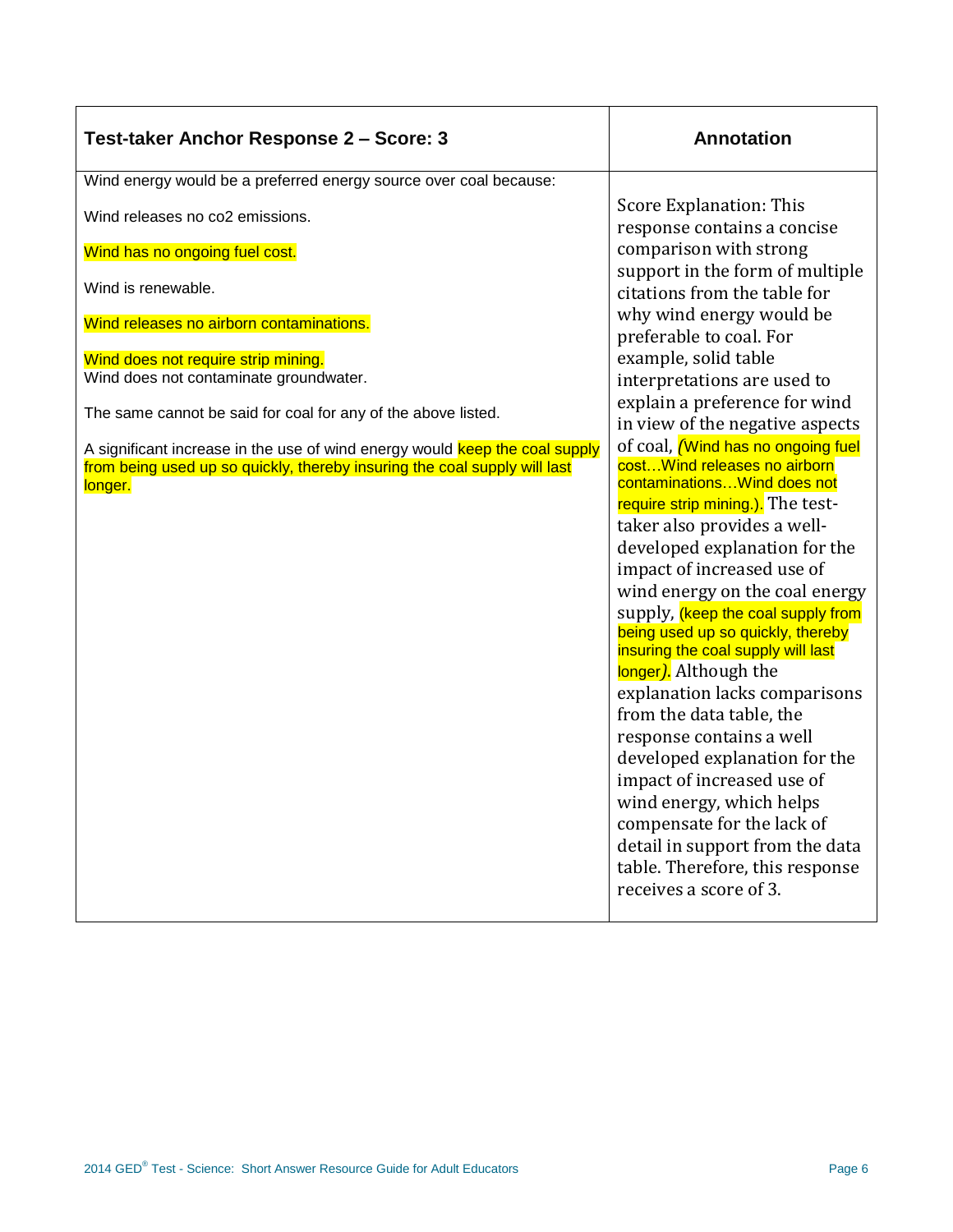| Test-taker Anchor Response 3 - Score: 3                                                                                                                                                                                                                                                                                                                                                                                                                                                                                                                                                           | <b>Annotation</b>                                                                                                                                                                                                                                                                                                                                                                                                                                                                                                                                                                                                                                                                                                                                                                                                                                                                                              |
|---------------------------------------------------------------------------------------------------------------------------------------------------------------------------------------------------------------------------------------------------------------------------------------------------------------------------------------------------------------------------------------------------------------------------------------------------------------------------------------------------------------------------------------------------------------------------------------------------|----------------------------------------------------------------------------------------------------------------------------------------------------------------------------------------------------------------------------------------------------------------------------------------------------------------------------------------------------------------------------------------------------------------------------------------------------------------------------------------------------------------------------------------------------------------------------------------------------------------------------------------------------------------------------------------------------------------------------------------------------------------------------------------------------------------------------------------------------------------------------------------------------------------|
| Wind energy is far more resourceful compared to coal. Coal has ongoing<br>fuel costs, and has many more impacts to the environment as wind energy<br>does not. Wind does not produce any Co2 emissions, as where coal<br>produces 200 pounds of CO2 emissions per kWh. Coal has many impacts<br>that will affect the environment in the long run, as to wind energy. simple<br>inconveniences are the main issue. The effects of wind energy would help<br>with the coal consumption. Projections show that coal resources will only<br>last 100 years if we don't find alternate energy sources. | Score Explanation: This test-<br>takers response includes<br>complete support from the<br>table. Coal has ongoing fuel costs<br>, and has many more impacts to the<br>environment as wind energy does<br>not) and <i>[Wind does not produce</i><br>any Co2 emissions, as where coal<br>produces 200 pounds).<br>Additionally, the test-taker<br>provides a holistically<br>complete explanation for how<br>the energy supply of coal will<br>be affected, (wind energy would<br>help coal consumption. Projections<br>show that coal resources will only<br>last 100 years if we don't find<br>alternate energy sources.).<br>Although the explanation lacks<br>some of the development that<br>is typical for responses that<br>receive scores of 3, this<br>particular response uses high<br>quality support from the data<br>table, which helps compensate<br>for the lack of detail in the<br>explanation. |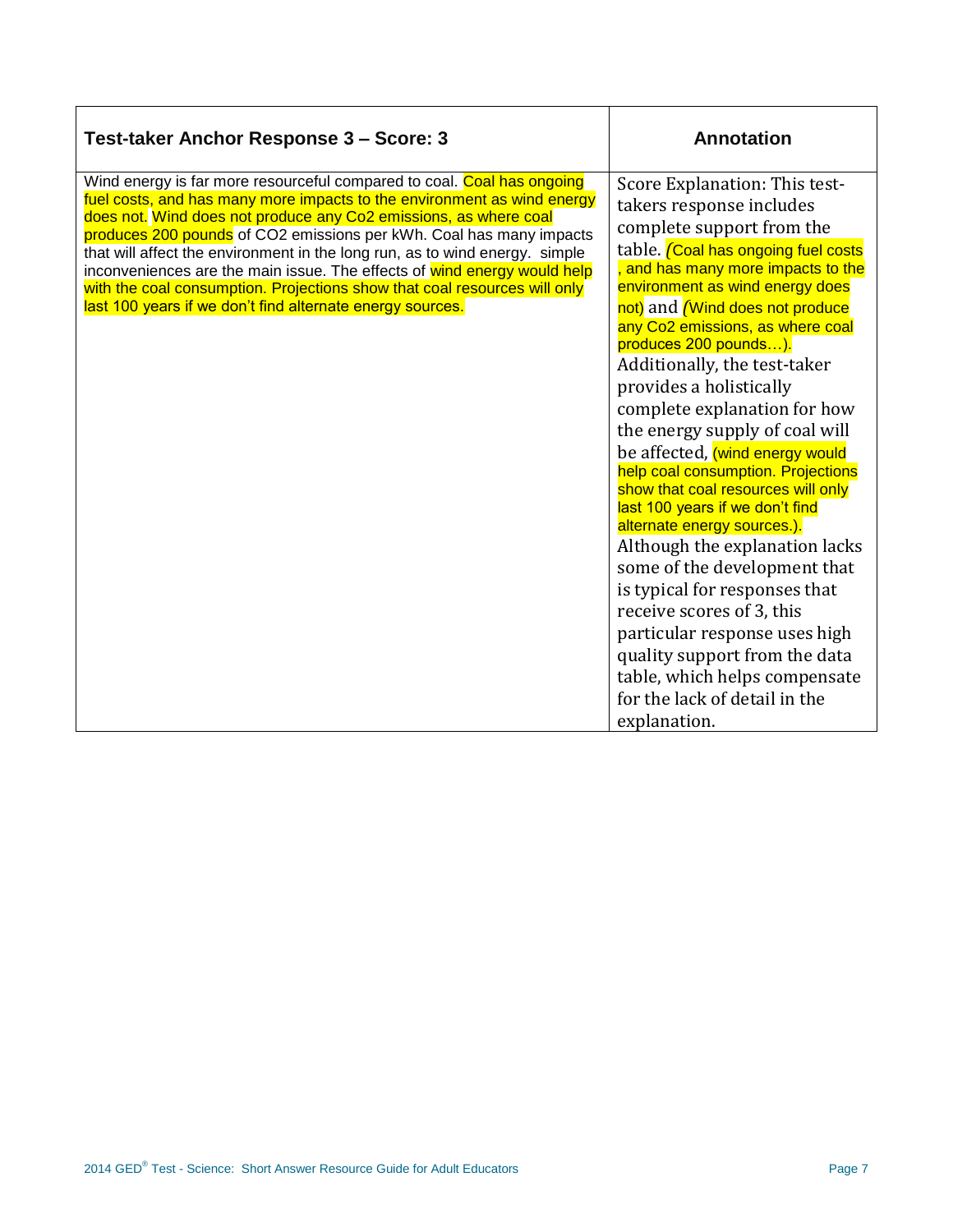| Test-taker Anchor Response 4 - Score: 2                                                                            | <b>Annotation</b>                                                                                      |
|--------------------------------------------------------------------------------------------------------------------|--------------------------------------------------------------------------------------------------------|
| Wind energy does not produce any carbon dioxide.                                                                   | Score Explanation: The test-<br>taker provides implied<br>comparisons for why wind is                  |
| Although the amount of energy produced by wind depends on wind speed,<br>that energy can be banked for future use. | preferable. These implied<br>comparisons translate into<br>partial support from the table,             |
| There are no ongoing fuel costs with wind.                                                                         | (Wind energy does not produce any<br>carbon dioxide.) (accepting this                                  |
| Increasing the use of wind energy would reduce the consumption of the<br>limited supply of coal.                   | as emissions) and (no ongoing<br>fuel costs with wind). The test-<br>taker states that the coal        |
|                                                                                                                    | supply is (limited), so the<br>inference is that coal is non-<br>renewable. The test-taker also        |
|                                                                                                                    | includes a clear explanation for<br>how a significant increase in<br>the use of wind energy would      |
|                                                                                                                    | affect the coal supply,<br><b>Increasing the use of wind energy</b><br>would reduce the consumption of |
|                                                                                                                    | the limited supply of coal).<br>Although the response shows<br>some weaknesses in the                  |
|                                                                                                                    | comparisons from the data<br>table, the clarity of the                                                 |
|                                                                                                                    | explanation for how the<br>increase in wind energy would<br>affect the coal supply is so               |
|                                                                                                                    | strong that this response<br>receives a holistic score of 2.                                           |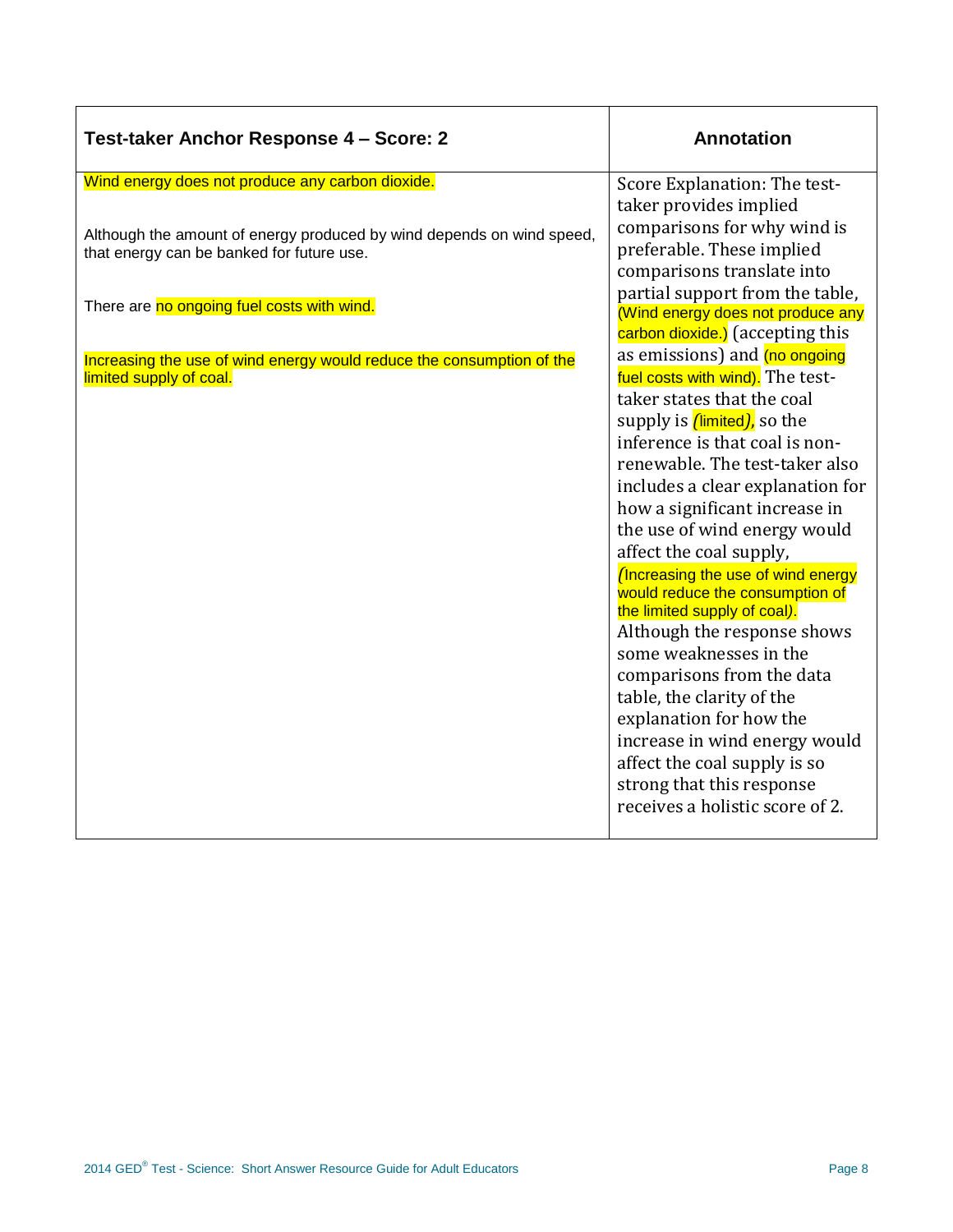| Test-taker Anchor Response 5 - Score: 2                                                                                                                                                                                                                                | <b>Annotation</b>                                                                                                                                                                                                                                                                                                                                                                        |
|------------------------------------------------------------------------------------------------------------------------------------------------------------------------------------------------------------------------------------------------------------------------|------------------------------------------------------------------------------------------------------------------------------------------------------------------------------------------------------------------------------------------------------------------------------------------------------------------------------------------------------------------------------------------|
| The energy from wind seems to be a preferred energy source from looking<br>at the data presented in the table.                                                                                                                                                         | Score Explanation: The test-<br>taker completely supports the<br>explanation for why wind                                                                                                                                                                                                                                                                                                |
| The carbon dioxide emissions are listed as none and the ongoing fuel<br>costs seems to none as well. So it looks like the wind as a energy source<br>would be preferable.                                                                                              | energy would be preferred.<br>The response provides clear<br>comparisons between coal<br>(carbon dioxide emissions seems                                                                                                                                                                                                                                                                 |
| Looking at the data for the energy from coal the <b>carbon dioxide emissions</b><br>seems to be very high about 200 pounds. The data also shows other<br>impacts from coal energy as water contamination, mercury contamination<br>and as a non-renewable fuel source. | to be very high about 200 pounds.<br>The data also shows other impacts<br>from coal energy as water<br>contamination, mercury<br>contamination and as a non-                                                                                                                                                                                                                             |
| If wind energy is used primarily as a energy source the coal supply will be<br>affected.                                                                                                                                                                               | renewable fuel source.) and wind<br>(The carbon dioxide emissions are<br>listed as none and the ongoing fuel<br>costs seems to none as well.). The<br>test-takers use of the word<br>"none" imparts a qualitative<br>interpretation of the table data<br>that is acceptable. However,<br>the test-taker's explanation for<br>the impact on the energy<br>supply of coal is insufficient, |
|                                                                                                                                                                                                                                                                        | ( will be affected). While the<br>explanation for the impact on<br>the energy supply is<br>insufficient, the clear and well-<br>developed evidence from the<br>data table strengthens the<br>response, completely<br>supporting the explanation for<br>why wind energy is a preferred<br>source. Therefore, this<br>response receives a score of 2.                                      |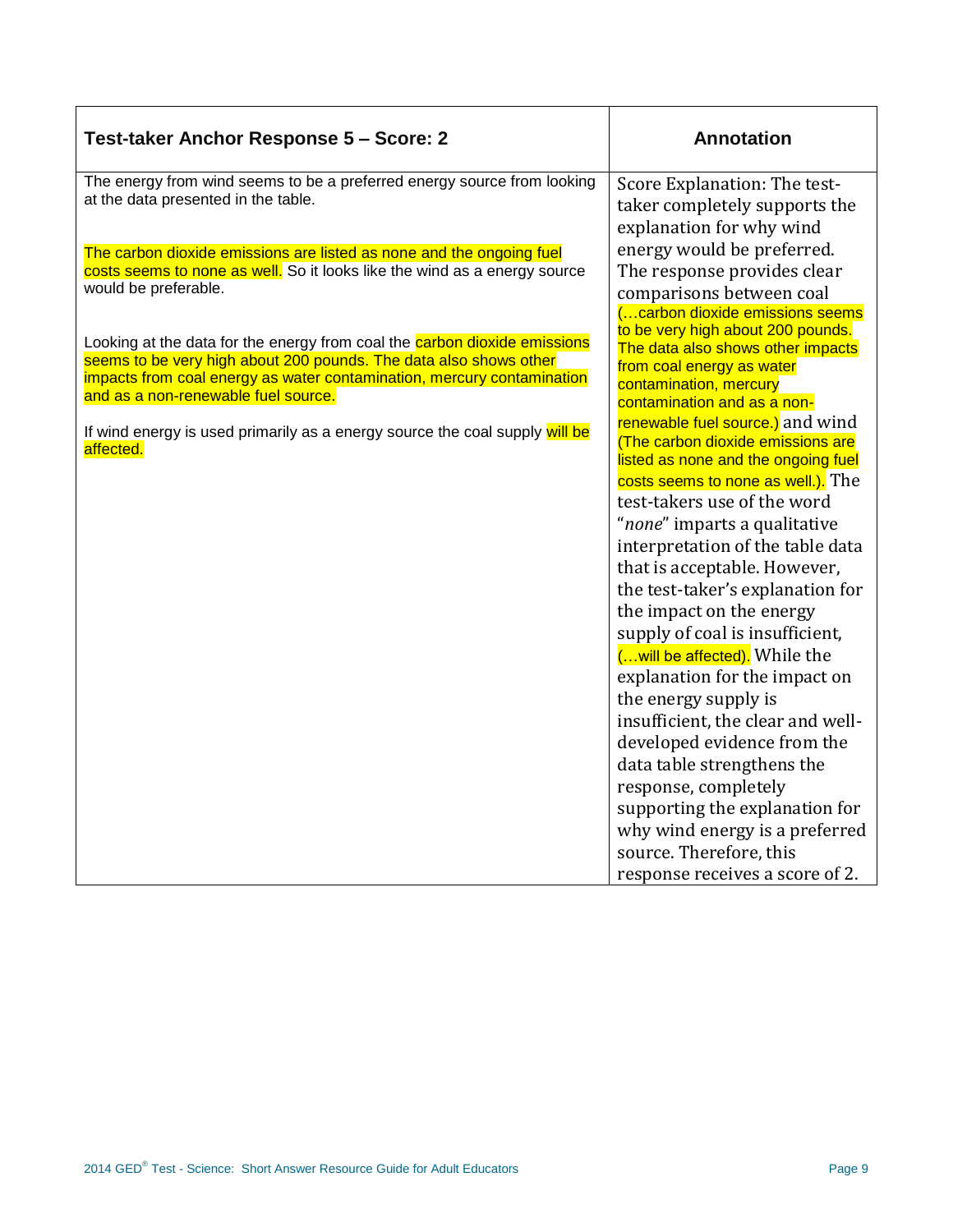| Test-taker Anchor Response 6 - Score: 2                                                                                                                                                                            | <b>Annotation</b>                                                                                                                                                                                                                                                                                                                                                                                                                                                                                                                                                                                                                                                                                                                                                                                     |
|--------------------------------------------------------------------------------------------------------------------------------------------------------------------------------------------------------------------|-------------------------------------------------------------------------------------------------------------------------------------------------------------------------------------------------------------------------------------------------------------------------------------------------------------------------------------------------------------------------------------------------------------------------------------------------------------------------------------------------------------------------------------------------------------------------------------------------------------------------------------------------------------------------------------------------------------------------------------------------------------------------------------------------------|
| Wind energy is better because it has <b>zero emissions</b> and has no ongoing<br>fuels cost.coal is nonrenewable so one can be able to save coal only when<br>needed plus coal mining is toxic to the environment. | Score Explanation: The test-<br>taker provides a partially<br>supported explanation for the<br>preference of wind energy by<br>using support from the table,<br>$($ zero emissions $)$ (CO <sub>2</sub> emissions)<br>and <i>(no ongoing fuel cost)</i> . The<br>statement that (coal is non-<br>renewable) provides an<br>acceptable inference that wind<br>is renewable (not stated in the<br>table). However, the attempt to<br>explain the effect on the energy<br>supply of coal is very weak,<br>(save coal only when needed).<br>This explanation lacks the<br>development typical for<br>responses that receive a score<br>point of 2. However, the<br>response includes adequate<br>support from the data table,<br>which helps compensate for<br>the lack of clarity in the<br>explanation. |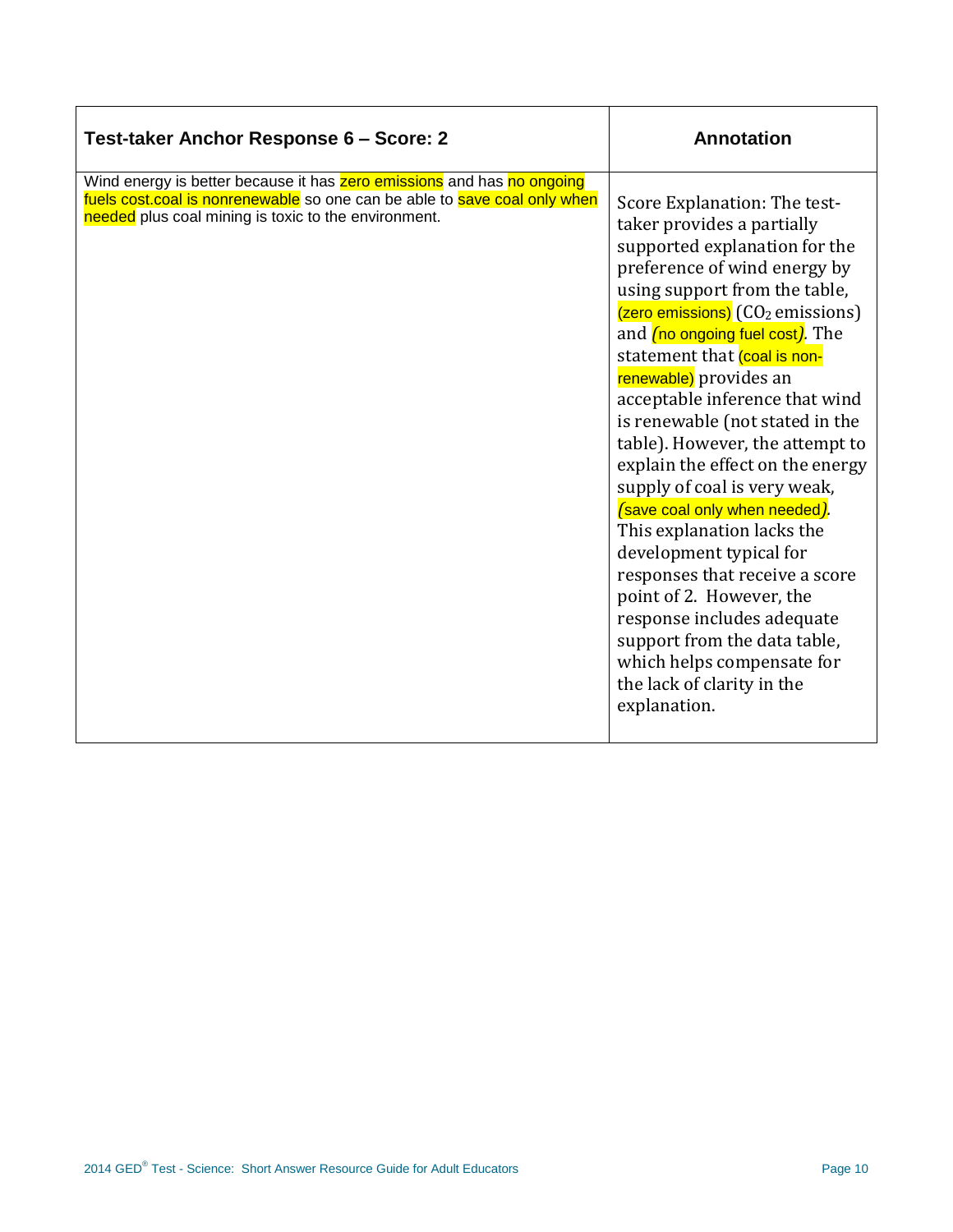| Test-taker Anchor Response 7 - Score: 1                                                                                                                                                                                                             | <b>Annotation</b>                                                                                                                                                                                                                                                                                                                                                                                                                                                                                                                                   |
|-----------------------------------------------------------------------------------------------------------------------------------------------------------------------------------------------------------------------------------------------------|-----------------------------------------------------------------------------------------------------------------------------------------------------------------------------------------------------------------------------------------------------------------------------------------------------------------------------------------------------------------------------------------------------------------------------------------------------------------------------------------------------------------------------------------------------|
| The steam drives a turbine, which turns an electric generator. the increase<br>of wind use would affect the energy supply of coal cause it would lower<br>ongoin fuel cost also it would cut down on airbourne mercury<br>contamination in the air. | Score Explanation: This test-<br>taker's response provides a<br>partially-supported<br>comparison by using<br>information from the table,<br>( lower the ongoin fuel cost also it<br>would cut down on airbourne<br>mercury). The explanation of<br>how the use of wind energy<br>would affect the coal supply is<br>insufficient, ( would affect the<br>energy supply of coal).<br>Holistically, the response is<br>very weak in that all of the<br>test-taker's ideas are<br>underdeveloped. Therefore,<br>the response receives a score<br>of 1. |

 $\overline{\phantom{a}}$ 

 $\mathsf{r}$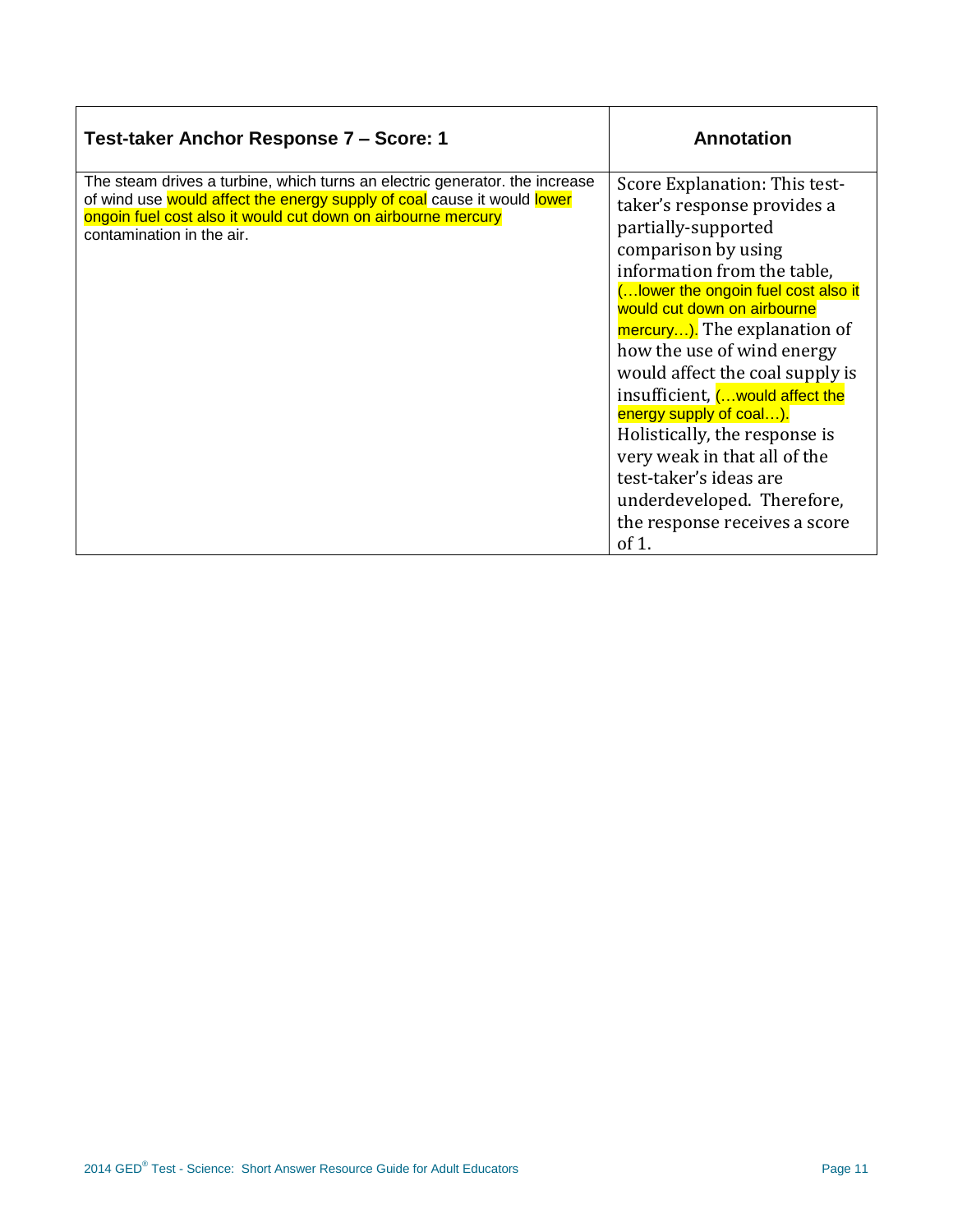| Test-taker Anchor Response 8 - Score: 1                                                                                                                                                                                                                                                                                                                                                                                                                                                                                                                                                                                                                                        | <b>Annotation</b>                                                                                                                                                                                                                                                                                                |
|--------------------------------------------------------------------------------------------------------------------------------------------------------------------------------------------------------------------------------------------------------------------------------------------------------------------------------------------------------------------------------------------------------------------------------------------------------------------------------------------------------------------------------------------------------------------------------------------------------------------------------------------------------------------------------|------------------------------------------------------------------------------------------------------------------------------------------------------------------------------------------------------------------------------------------------------------------------------------------------------------------|
| With wind Co2 Emissions per kWh at zero and coal at around 200 pounds.<br>it evidently shows that this is much more effective in that particular area.                                                                                                                                                                                                                                                                                                                                                                                                                                                                                                                         | Score Explanation: This<br>response gives support from<br>the table to compare the                                                                                                                                                                                                                               |
| The power availability for coal 24x7, 365 days per year and wind, which<br>varies directly with wind speed doesn't sound to promising even though the<br>ongoing fuel costs for the coal is apparent and not for wind because of it's<br>natural recourse, I wouldn't invest my money into a natural source that isn't<br>consistent.                                                                                                                                                                                                                                                                                                                                          | differences between coal and<br>wind energy (With wind CO <sub>2</sub><br>Emissions per kWh at zero and coal<br>at around 200 poundspower<br>availability for coal 24x7, 365 days<br>per year), but the support is                                                                                               |
| Other significant negative impacts that would take place with coal in<br>regards to stip mining & groundwater contamination, airborne mercury<br>contamination can easily be controlled with chemicals to treat both to purify<br>the water and the air. The wind, on the other hand, could impose<br>convictions with the animal rights activists, simply because it poses a<br>danger to birds. The large obstruction of scenery can be a burden to<br>nearby residents in the general area. The noise issues as well might<br>burden the surrounding residence and or business (if they reside in the<br>area)                                                              | partial. The explanation takes<br>the form of an evaluation as<br>one source is not preferentially<br>selected. Additionally, this<br>response does not sufficiently<br>explain the effect of using wind<br>power on the energy supply of<br>coal, ( it will just sit there).<br>Overall, this response receives |
| In conclusions, if conversions from coal to wind were to come about in the<br>future, it would rule out coal in the long run. Though, I believe coal is a lot<br>cheaper than purchasing wind turbines and the variations that go along<br>with it from China when we have available coal right here in the northern<br>parts of the US, it would be a waste to spend a significant amount of<br>money importing from China vs. using what we already have here. This<br>would also create jobs in America thus, lowering our unemployment rate. If<br>we don't utilize the coal, it will just sit there as we focus on a insignificant<br>source if the wind weren't to blow. | a score of 1. The test-taker's<br>ideas are vague and<br>underdeveloped and they fail<br>to provide a clear preference<br>for why one energy source<br>would be preferred over<br>another.                                                                                                                       |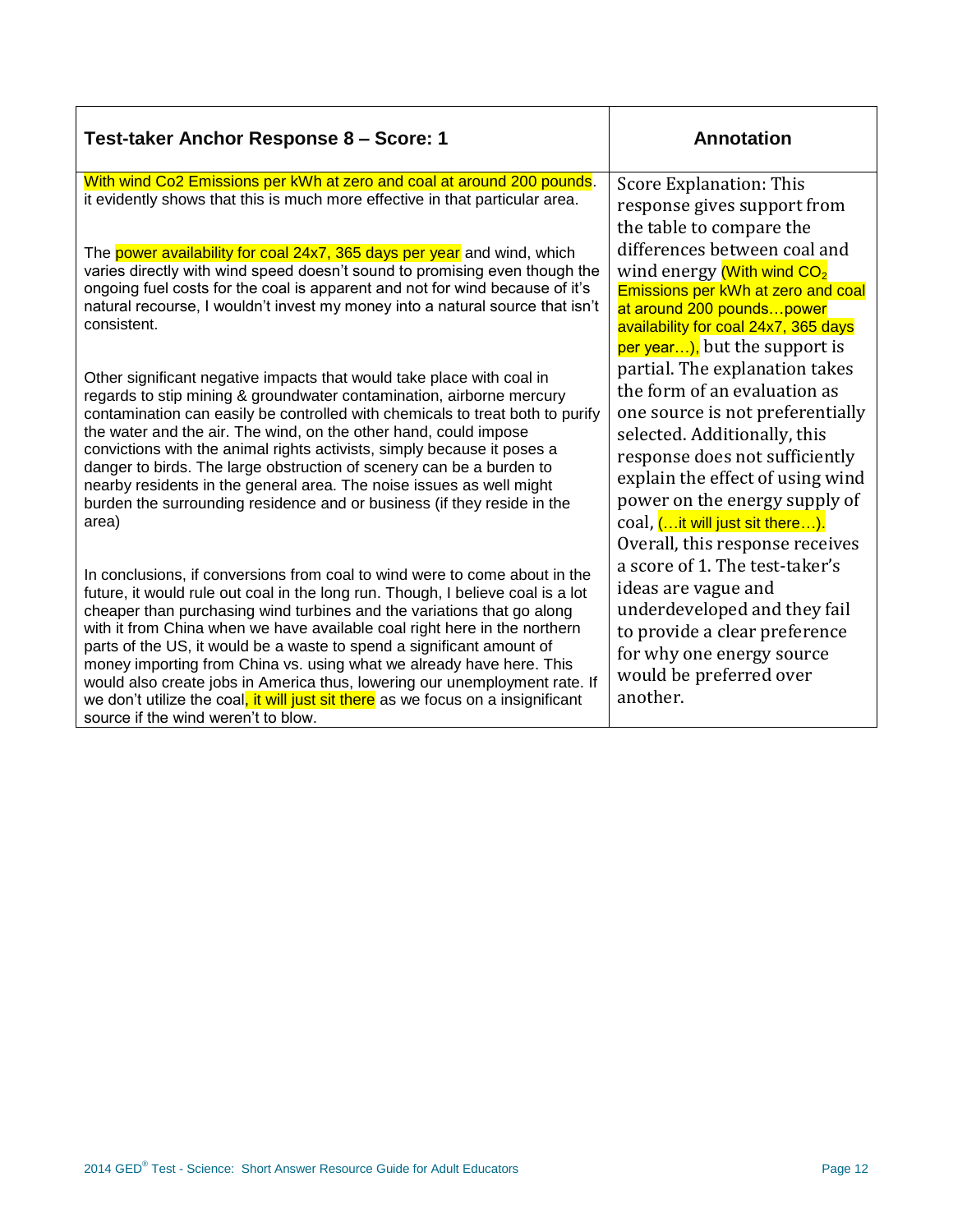| Test-taker Anchor Response 9 - Score: 1                                             | <b>Annotation</b>                                                                    |
|-------------------------------------------------------------------------------------|--------------------------------------------------------------------------------------|
| Point #1 There is only enough coal for about another 100years.                      | Score Explanation: This                                                              |
| Point#2 As renewable energy increases over time the need for coal will<br>decrease. | response does not provide<br>support from the table to<br>compare coal and wind. The |
| Point#3 By the use of renewable energy over time it will reduce the                 | test-taker gives an adequate                                                         |
| carbons in the air.                                                                 | explanation for the effect on                                                        |
|                                                                                     | the energy supply of coal,<br>(over time the need for coal will                      |
| Then hopefully with less toxins in the air we should have better                    | decrease). Although the                                                              |
| oxygen rates.                                                                       | response completely lacks the                                                        |
|                                                                                     | support from the data table                                                          |
|                                                                                     | that is typical of responses that                                                    |
|                                                                                     | receive scores of 1, this is                                                         |
|                                                                                     | compensated for by an<br>adequate explanation for the                                |
|                                                                                     | effect on the energy supply of                                                       |
|                                                                                     | coal. Therefore, it earns a score                                                    |
|                                                                                     | of $1$ .                                                                             |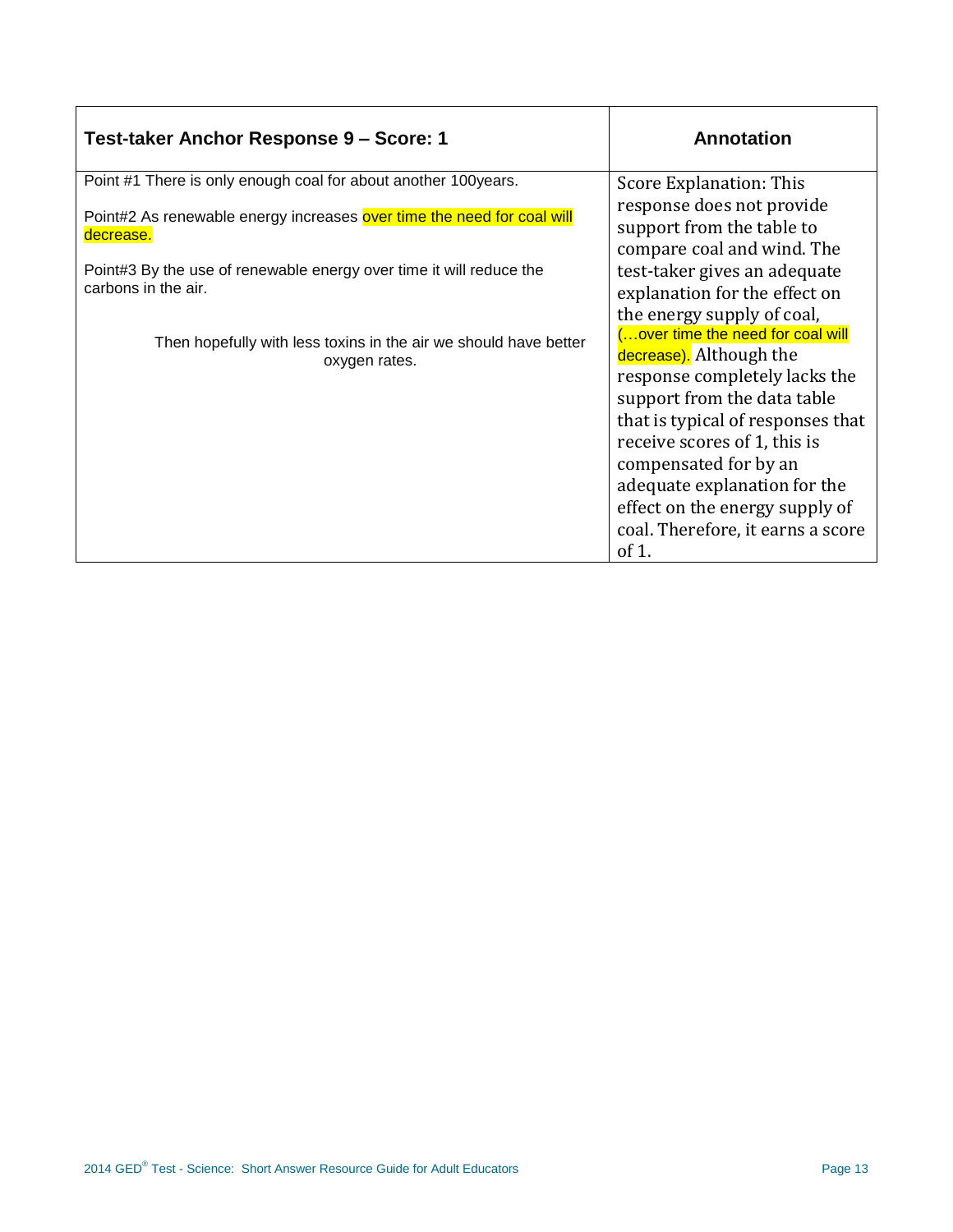| Test-taker Anchor Response 10 - Score: 0                                                                                                                                  | <b>Annotation</b>                                                                                                                                                                                                                                                                                                                                                                                                                                                                                                                                                                                                                                                                                                                                                                                     |
|---------------------------------------------------------------------------------------------------------------------------------------------------------------------------|-------------------------------------------------------------------------------------------------------------------------------------------------------------------------------------------------------------------------------------------------------------------------------------------------------------------------------------------------------------------------------------------------------------------------------------------------------------------------------------------------------------------------------------------------------------------------------------------------------------------------------------------------------------------------------------------------------------------------------------------------------------------------------------------------------|
| When we burn up coal it is toxic to us. It is costing a lot, weighs a lot,<br>needs to be worked on more. If we used wind energy, it would be cheaper,<br>safer, lighter. | Score Explanation: The test-<br>taker compares the two<br>sources and makes a case for<br>for why wind energy ( cheaper,<br>safer, lighter) is better than coal<br>(toxiccosting a lot, weighs a<br>lot), but it is unclear whether<br>the information was<br>interpreted from the table. The<br>test-taker does not attempt to<br>explain the effect on the energy<br>supply of coal. Although this<br>response does include some<br>reasons for why wind energy is<br>better than coal that are typical<br>of responses that receive<br>scores of 1, the comparisons do<br>not appear to be taken from<br>the data table. Additionally,<br>there is no attempt to provide<br>any explanation as to how the<br>use of wind energy would<br>affect the coal supply,<br>therefore this response is too |
|                                                                                                                                                                           | weak to earn a score.                                                                                                                                                                                                                                                                                                                                                                                                                                                                                                                                                                                                                                                                                                                                                                                 |

| Test-taker Anchor Response 11 – Score: 0                                                                                                                                                                                   | Annotation                                                                                                                                                                                                                                                                                                                                              |
|----------------------------------------------------------------------------------------------------------------------------------------------------------------------------------------------------------------------------|---------------------------------------------------------------------------------------------------------------------------------------------------------------------------------------------------------------------------------------------------------------------------------------------------------------------------------------------------------|
| Wind energy does not have major negative impacts, and any cons it does<br>have. Are with in a reasonable solutions.                                                                                                        | Score Explanation: This<br>response identifies wind                                                                                                                                                                                                                                                                                                     |
| Wind energy or renewable energy is a supply in demand, which in<br>a couple of years it will play a big roll in the way we generate<br>electricity, and mayby affect job placement with coal companys<br>and power plants. | energy as ( renewable), which<br>could be inferred from either<br>the table or the text. However,<br>the test-taker fails to provide a<br>comparison for why wind<br>energy would be preferred to<br>coal or another source. This<br>response does not address the<br>energy supply; therefore, the<br>overall response is too weak to<br>earn a score. |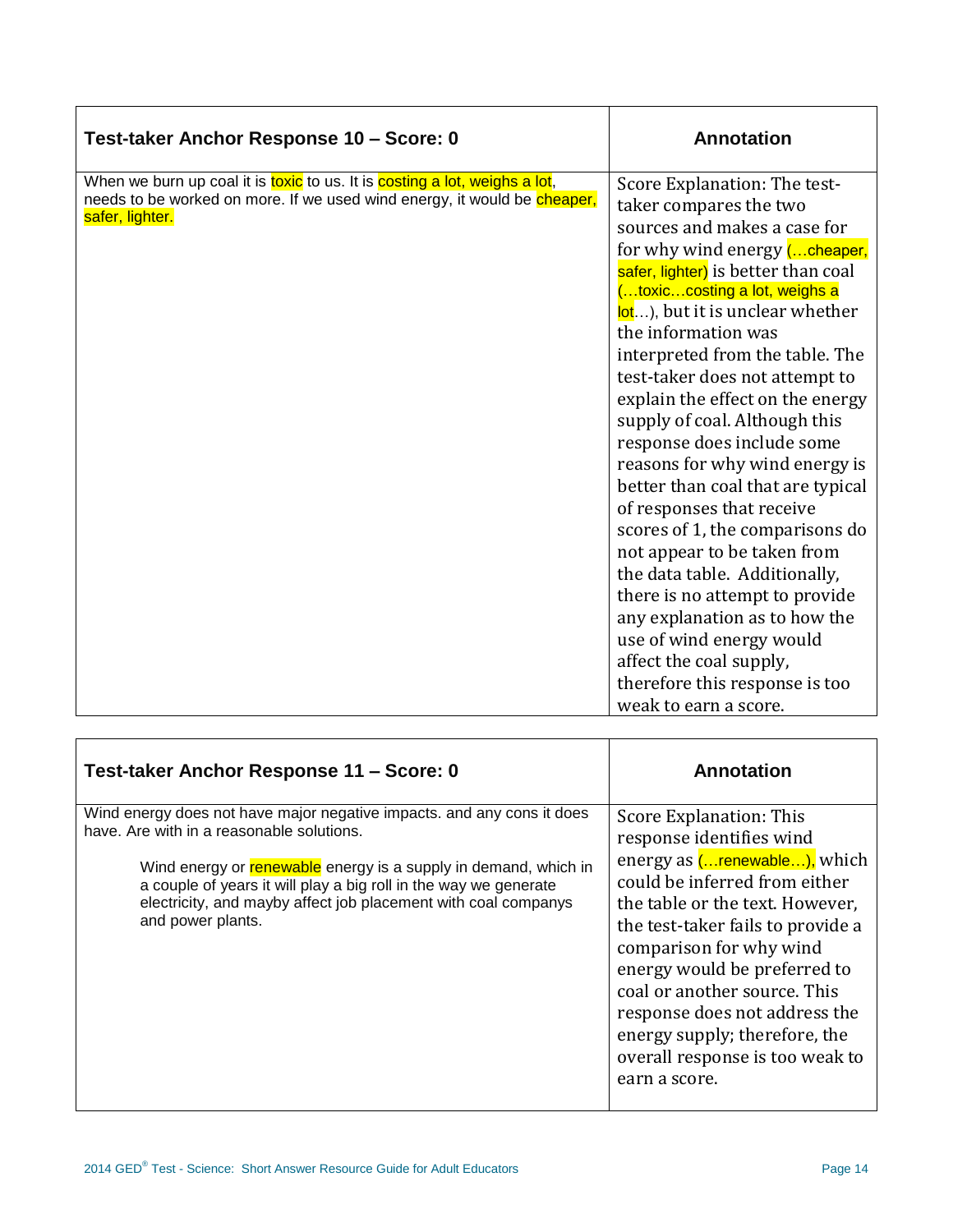| Test-taker Anchor Response 12 - Score: 0   | Annotation                                                                                                                                                                                                                                  |
|--------------------------------------------|---------------------------------------------------------------------------------------------------------------------------------------------------------------------------------------------------------------------------------------------|
| CO <sub>2</sub> Emissions - Zero           | Score Explanation: This                                                                                                                                                                                                                     |
| Power availability -24/7.365 days per year | response provides information<br>from the data table from                                                                                                                                                                                   |
| NO fuel costs                              | different categories with no<br>identification or explanation.<br>This test-taker does not<br>attempt to explain any change<br>in the energy supply of coal.<br>Therefore, the response is too<br>weak to earn a score higher<br>than zero. |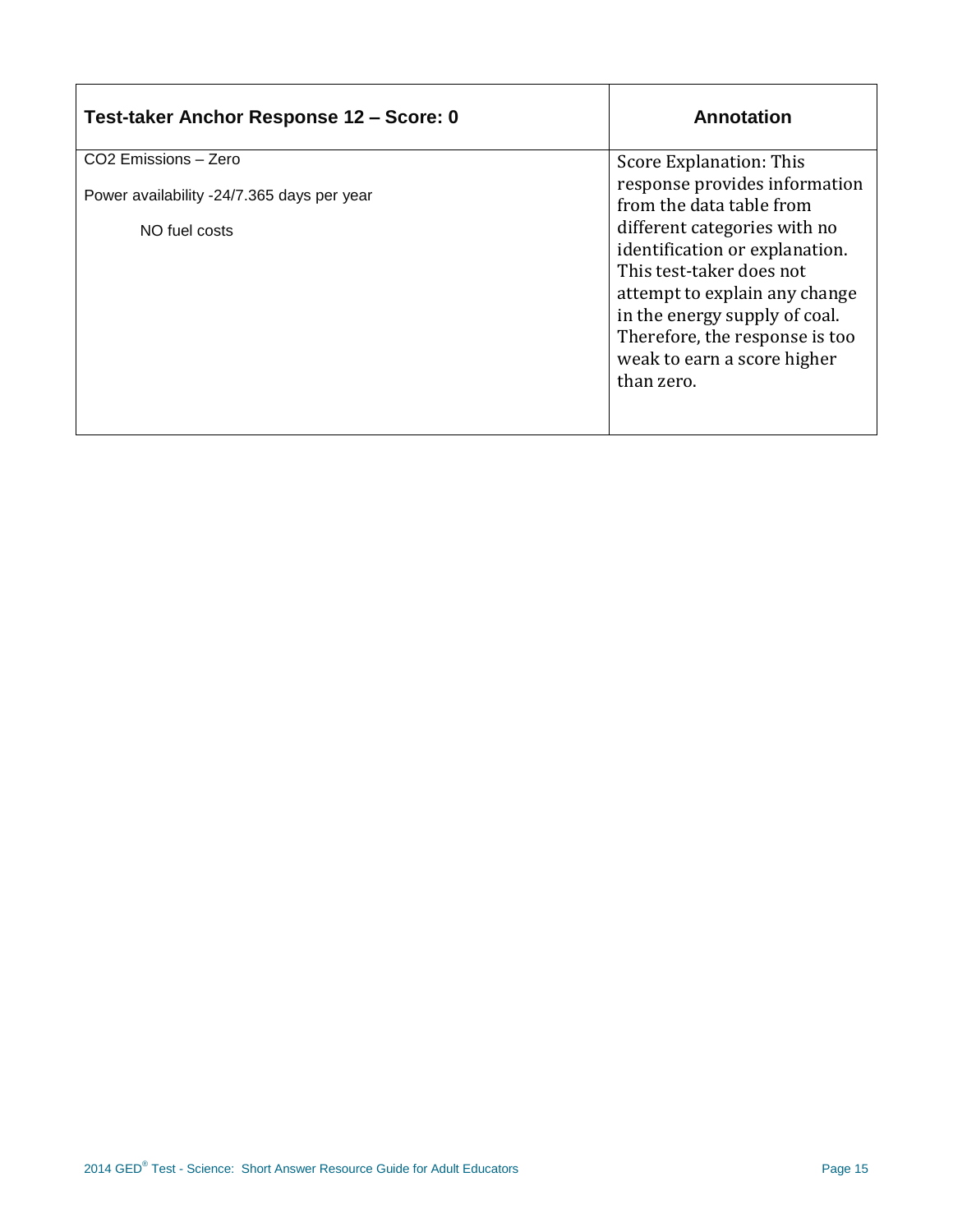# **GED ReadyTM: The Official Practice Test – Science**

The source text and the prompt for the *Solubility Experimental Design* SA item that appears on GED Ready<sup>™</sup> – Science can be downloaded at [http://www.gedtestingservice.com/stimulus](http://www.gedtestingservice.com/stimulus-opt-in)[opt-in.](http://www.gedtestingservice.com/stimulus-opt-in)

## *Solubility Experiment Design* **Science Short Answer Scoring Guide**

Question Overview: The purpose of this SA question is to provide the test-taker with an opportunity to design a scientific investigation. The test-taker must understand and apply the fundamentals of scientific investigation design in his or her response. In addition, the test-taker must describe an experimental set-up to test a specific hypothesis, which includes a description of the methods used to collect data. The test-taker must also justify his or her line of reasoning used to determine whether the hypothesis is valid. Correctly completing the multistep process required by this question involves several critical thinking skills, including identifying a research question, designing a scientific investigation, and justifying a line of reasoning.

**Scoring Guide**: Each response is scored on the basis of three key elements. Each bullet below describes the *quality* of these elements typical of each score point.

#### **3- Point Response**

Response contains

- a well-formulated, complete controlled experimental design
- a well-formulated data collection method
- a well-formulated, complete explanation of the criteria for evaluating the hypothesis

#### **2-Point Response**

Response contains

- a logical controlled experimental design
- a logical data collection method
- a logical explanation of the criteria for evaluating the hypothesis

#### **1-Point Response**

Response contains

- a minimal experimental design
- a minimal or poorly-formulated data collection method
- a minimal or poorly-formulated explanation of the criteria for evaluating the hypothesis

#### **0-Point Response**

Response contains

- an illogical or no experimental design
- an illogical or no data collection method
- an illogical or no explanation of the criteria for evaluating the hypothesis

#### **Non-scorable Responses (Score of 0/Condition Codes)**

Response exclusively contains text copied from source text(s) or prompt Response demonstrates that the that test-taker has read neither the prompt nor the source text(s) Response is incomprehensible Response is not in English Response has not been attempted (blank)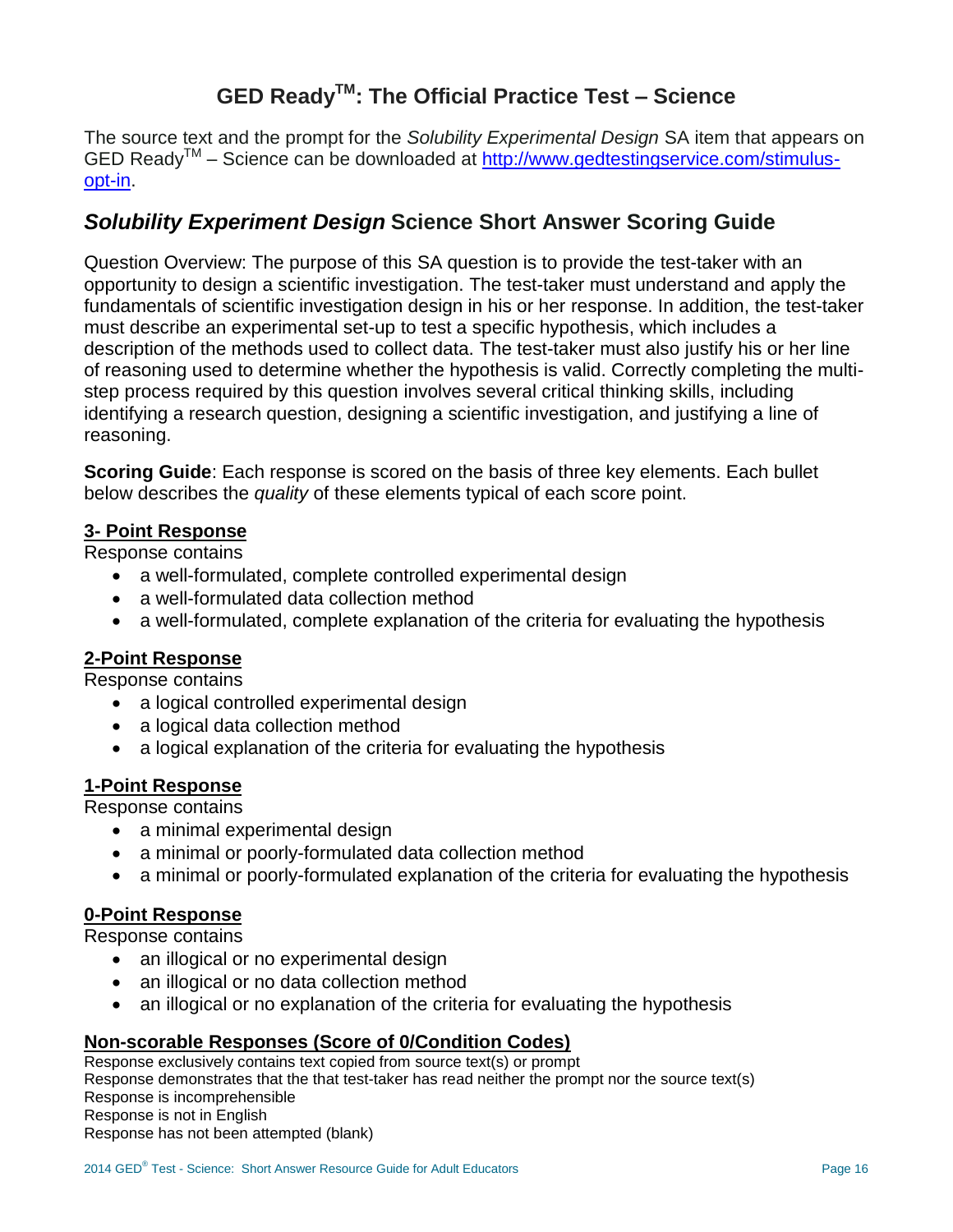## **Science Short Answer Responses and Annotations for** *Solubility Experimental Design*

Text from the responses quoted within the annotations is highlighted in yellow in both the annotations and the test-taker response to help you quickly identify specific elements of each response that helped SMEs score them appropriately. However, keep in mind that each response must be considered as a whole, and these highlighted excerpts are notable mostly because they show specific examples of qualities common to responses.

| Test-taker Anchor Response 1 - Score: 3                                                                                                                                                                                                                                                                                                                                                                                                                                                                                                                             | <b>Annotation</b>                                                                                                                                                                                                                                                                                                                                                                                                                                        |
|---------------------------------------------------------------------------------------------------------------------------------------------------------------------------------------------------------------------------------------------------------------------------------------------------------------------------------------------------------------------------------------------------------------------------------------------------------------------------------------------------------------------------------------------------------------------|----------------------------------------------------------------------------------------------------------------------------------------------------------------------------------------------------------------------------------------------------------------------------------------------------------------------------------------------------------------------------------------------------------------------------------------------------------|
| Experimental setup:<br>Prepare fifteen beakers with identical masses of distilled water.<br>Ensure that these beakers are of identical dimensions. Three trials<br>will be completed, with five different beakers used for each trial.<br>Label the beakers with letters to correspond with the trial (a, b, or c)<br>and temperature (1, 2, 3, 4, or 5). Using the balance, prepare a<br>number of samples of salt of identical, small mass.                                                                                                                       | Score Explanation: The test-taker's<br>response includes a logical<br>experimental design demonstrating<br>use of a manipulated variable,<br>temperature, ( fifteen beakers with<br><b>identical masses of distilled</b><br>wateridentical dimensionsThree<br>trialsbeaker 1 (at room                                                                                                                                                                    |
| Procedure for data collection:                                                                                                                                                                                                                                                                                                                                                                                                                                                                                                                                      | temperature)heat beaker 2 to 150% of<br>the room temperatureHeat beaker 3 to                                                                                                                                                                                                                                                                                                                                                                             |
| Perform the three trials concurrently or in immediate succession.<br>For each trial, record the amount of salt, by mass, that dissolves<br>completely (before becomming supersaturated) in beaker 1 (at room<br>temperature). Then heat beaker 2 to 150% of the room temperature.<br>Record the amount of salt that it dissolves. Heat beaker 3 to twice<br>room temperature and record the amount of salt that it dissolves.<br>Heat beakers 4 and 5 to three and five times room temperature,<br>respectively, and record the amount of salt that each dissolves. | twice room temperature Heat beakers 4<br>and 5 to three and five times room<br>temperature record the amount of salt<br>that each dissolves.) The response has<br>a well-formulated data collection<br>method $\left(\ldots\right)$ record the amount of salt,<br>by mass, that dissolves completely [before<br>becoming supersaturated). The third<br>paragraph also includes a complete                                                                |
| Evaluation:                                                                                                                                                                                                                                                                                                                                                                                                                                                                                                                                                         | explanation of the criteria for<br>evaluating the hypothesis that                                                                                                                                                                                                                                                                                                                                                                                        |
| Tabulate the data, with the temperature arranged horizontally and<br>the amount of dissolved salt vertically. A scatterplot, with<br>temperature on the horizontal axis and mass of dissolved salt on the<br>vertical, will be useful for interpretation of the data. If each of the<br>trials shows an increase in dissolved salt as temperature increases,<br>then the experiment has confirmed the hypothesis. The degree of<br>consistency between the results of the different trials will speak to<br>their reliability.                                      | connects the collected data back to<br>the hypothesis (Tabulate the data, with<br>the temperature arranged horizontally and<br>the amount of dissolved salt vertically.  If<br>each of the trials shows an increase in<br>dissolved salt as the temperature<br>increases, then the experiment has<br>confirmed the hypothesis). Overall, this<br>response contains well-developed<br>ideas throughout, typical of<br>responses that receive scores of 3. |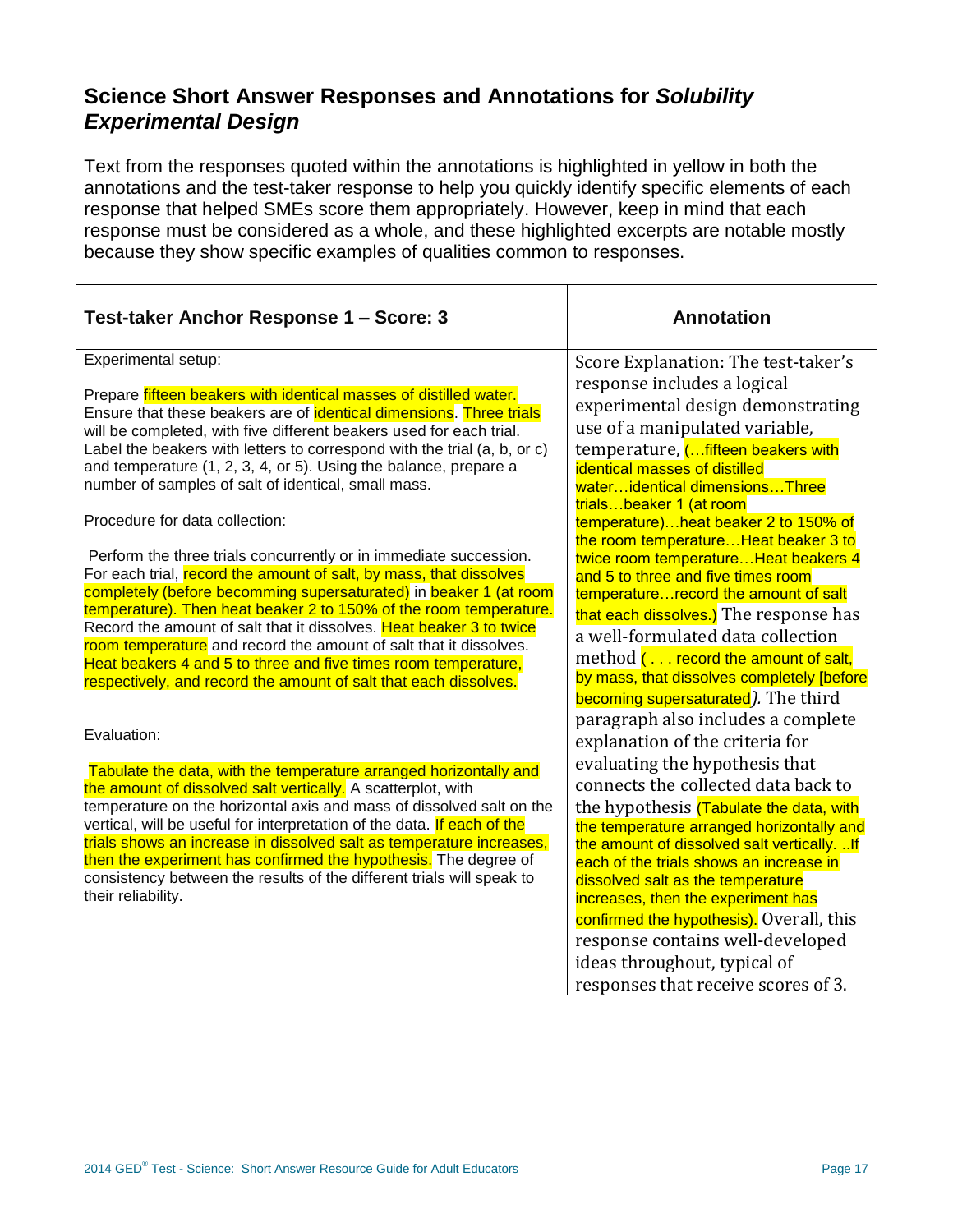| Test-taker Anchor Response 2 - Score: 3                                                                                                                                                                                                                                                                                                                                                                                                                                                                                                                                                                                                                                                                                                                                                                              | <b>Annotation</b>                                                                                                                                                                                                                                                                                                                                                                                                                                                                                                                                                                                                                                                                                                                                                                                                                                                                                                                                                                                                                                                                                                                                                                                                                   |
|----------------------------------------------------------------------------------------------------------------------------------------------------------------------------------------------------------------------------------------------------------------------------------------------------------------------------------------------------------------------------------------------------------------------------------------------------------------------------------------------------------------------------------------------------------------------------------------------------------------------------------------------------------------------------------------------------------------------------------------------------------------------------------------------------------------------|-------------------------------------------------------------------------------------------------------------------------------------------------------------------------------------------------------------------------------------------------------------------------------------------------------------------------------------------------------------------------------------------------------------------------------------------------------------------------------------------------------------------------------------------------------------------------------------------------------------------------------------------------------------------------------------------------------------------------------------------------------------------------------------------------------------------------------------------------------------------------------------------------------------------------------------------------------------------------------------------------------------------------------------------------------------------------------------------------------------------------------------------------------------------------------------------------------------------------------------|
| Allow for three beakers to be filled with equal amounts of water. The<br>first beaker, acting as the control group, will be left at room<br>temperature and have salt added in increments until no more salt<br>can be dissolved, measuring each amount with the balance. Record<br>the amount of salt dissolved into the first beaker, in grams. The<br>second beaker will be heater to 100F, and similarly, salt will be<br>added in increments until no more can be dissolved. Record the<br>amount of salt added in grams. The third beaker will be heated to<br>boiling, and salt will be added in increments until no more can be<br>dissolved. Record the amount of salt added in grams. Should more<br>salt be dissolved in each beaker as their temperature increases, it<br>would validate the hypothesis. | Score Explanation: This response<br>contains a description of a logical<br>experimental design demonstrating<br>use of a manipulated variable,<br>temperature, ( equal amounts of<br>waterfirst beaker, acting as the control<br>group, will be left at room temperature and<br>have salt added in increments until no<br>more salt can be dissolvedsecond<br>beaker will be heated to 100F, and<br>similarly, salt will be added in<br>incrementsThe third beaker will be<br>heated to boiling.) There is a well-<br>formulated data collection method<br>that provides a clear description of<br>how the amount of remaining salt<br>will be precisely measured ( salt<br>added in increments until no more salt can<br>be dissolved, measuring each amount<br>with a balance). Finally, the test-taker<br>includes a complete explanation of<br>the criteria for evaluating the<br>hypothesis, which connects the<br>collected data back to the<br>hypothesis (Should more salt be<br>dissolved in each beaker as their<br>temperature increases, it would validate<br>the hypothesis). Holistically, this<br>response includes clear and well-<br>developed ideas throughout, typical<br>of responses that receive scores of 3. |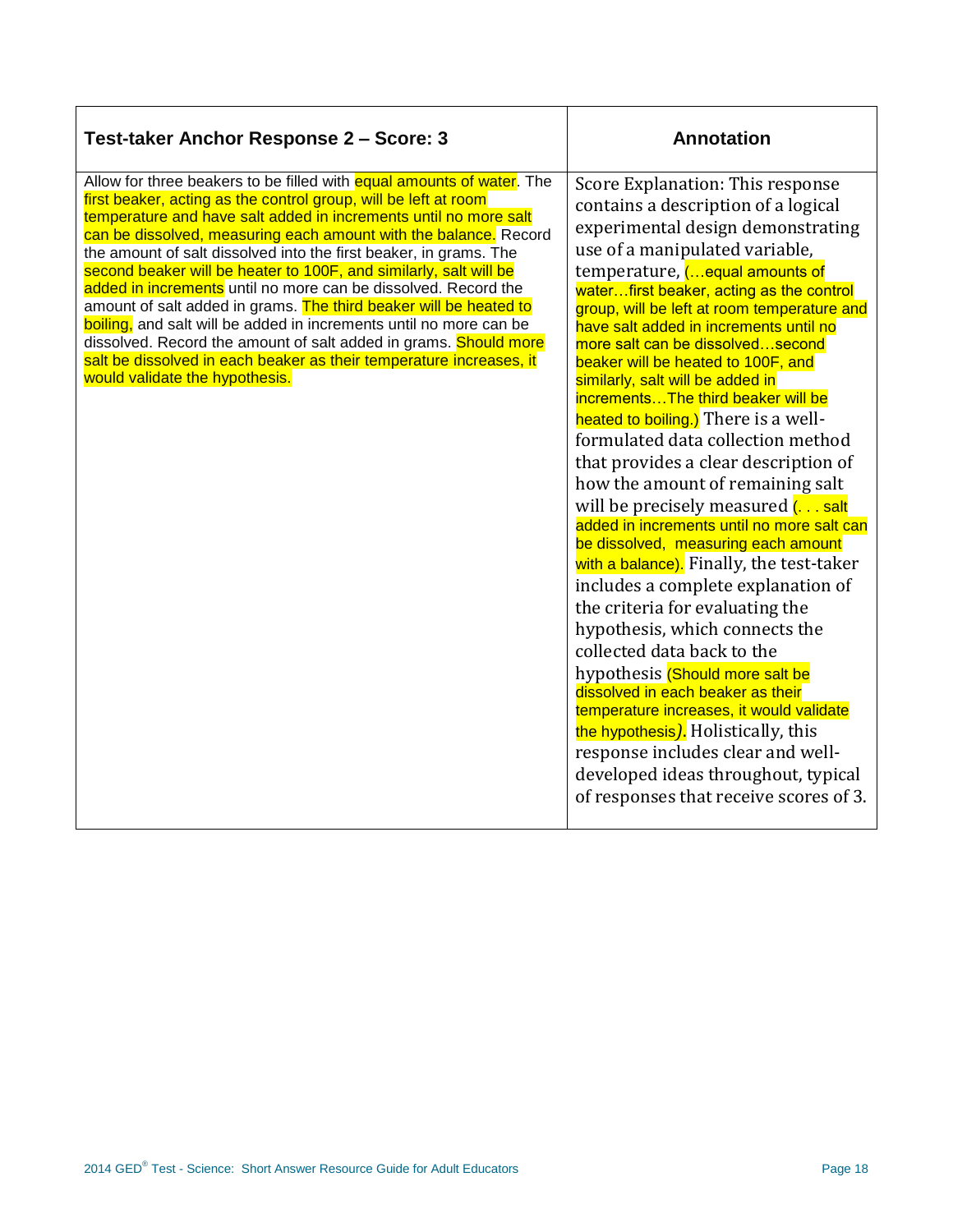| Test-taker Anchor Response 3 - Score: 3                                                                                                                                                                                                                                                                                                                                                                                                                                                                                                                                                                                                                                                                                                                                                                                                                                                                              | <b>Annotation</b>                                                                                                                                                                                                                                                                                                                                                                                                                                                                                                                                                                                                                                                                                                                                                                                                                                                                                                                                                                                                                                                                                                                                                                                                                                                                                                  |
|----------------------------------------------------------------------------------------------------------------------------------------------------------------------------------------------------------------------------------------------------------------------------------------------------------------------------------------------------------------------------------------------------------------------------------------------------------------------------------------------------------------------------------------------------------------------------------------------------------------------------------------------------------------------------------------------------------------------------------------------------------------------------------------------------------------------------------------------------------------------------------------------------------------------|--------------------------------------------------------------------------------------------------------------------------------------------------------------------------------------------------------------------------------------------------------------------------------------------------------------------------------------------------------------------------------------------------------------------------------------------------------------------------------------------------------------------------------------------------------------------------------------------------------------------------------------------------------------------------------------------------------------------------------------------------------------------------------------------------------------------------------------------------------------------------------------------------------------------------------------------------------------------------------------------------------------------------------------------------------------------------------------------------------------------------------------------------------------------------------------------------------------------------------------------------------------------------------------------------------------------|
| Each beaker should contain .5 liters of water. The beakers should be<br>placed on a heat source and each should have its own thermometer.<br>Each successive beaker should have a temperature of 5 degrees<br><b>Farenheit above the previous beaker.</b> The balance should be used<br>to weigh out even distributions of salt. Each distribution of salt<br>should weigh 1 gram.<br>Data should be collected by straining the salt from the water and<br>then the salt should be weighted to see how much was left<br>undisolved.<br>If more salt was left undisolved in the beakers with lower<br>temperatures then the hypothesis would be valadated. If the amount<br>of salt left did not vary across temperature or if more was left over in<br>the higher temperature beakers then the hypothesis would be<br>deemed invalid by this experiment. In either case the experiment<br>would need to be repeated. | Score Explanation: This response<br>contains a description of a logical<br>experimental design, temperature is<br>varied and equal amounts of salt are<br>distributed to each beaker, (Each<br>beaker should contain .5 liters of<br>waterEach successive beaker should<br>have a temperature of 5 degrees<br><b>Farenheit above the previous</b><br>beaker Each distribution of salt should<br>weigh 1 gram.). There is a well-<br>formulated data collection method (.<br>straining the salt from the water and<br>then the salt should be weighed to see<br>how much was left undisolved) which<br>explains how to extract and measure<br>the remaining salt from each beaker.<br>The second paragraph includes a<br>complete explanation of the criteria<br>for evaluating the hypothesis<br>because it connects the results back<br>to the hypothesis by clearly<br>describing what the results need to<br>look like in order for the hypothesis<br>to be validated (If more salt was left<br>undisolved in the beakers with lower<br>temperatures then the hypothesis would<br>be valdated). Although this response<br>lacks some of the details typical of<br>responses that receive scores of 3,<br>all of the ideas presented are clear<br>and logical. Therefore, the response<br>receives a score of 1. |
|                                                                                                                                                                                                                                                                                                                                                                                                                                                                                                                                                                                                                                                                                                                                                                                                                                                                                                                      |                                                                                                                                                                                                                                                                                                                                                                                                                                                                                                                                                                                                                                                                                                                                                                                                                                                                                                                                                                                                                                                                                                                                                                                                                                                                                                                    |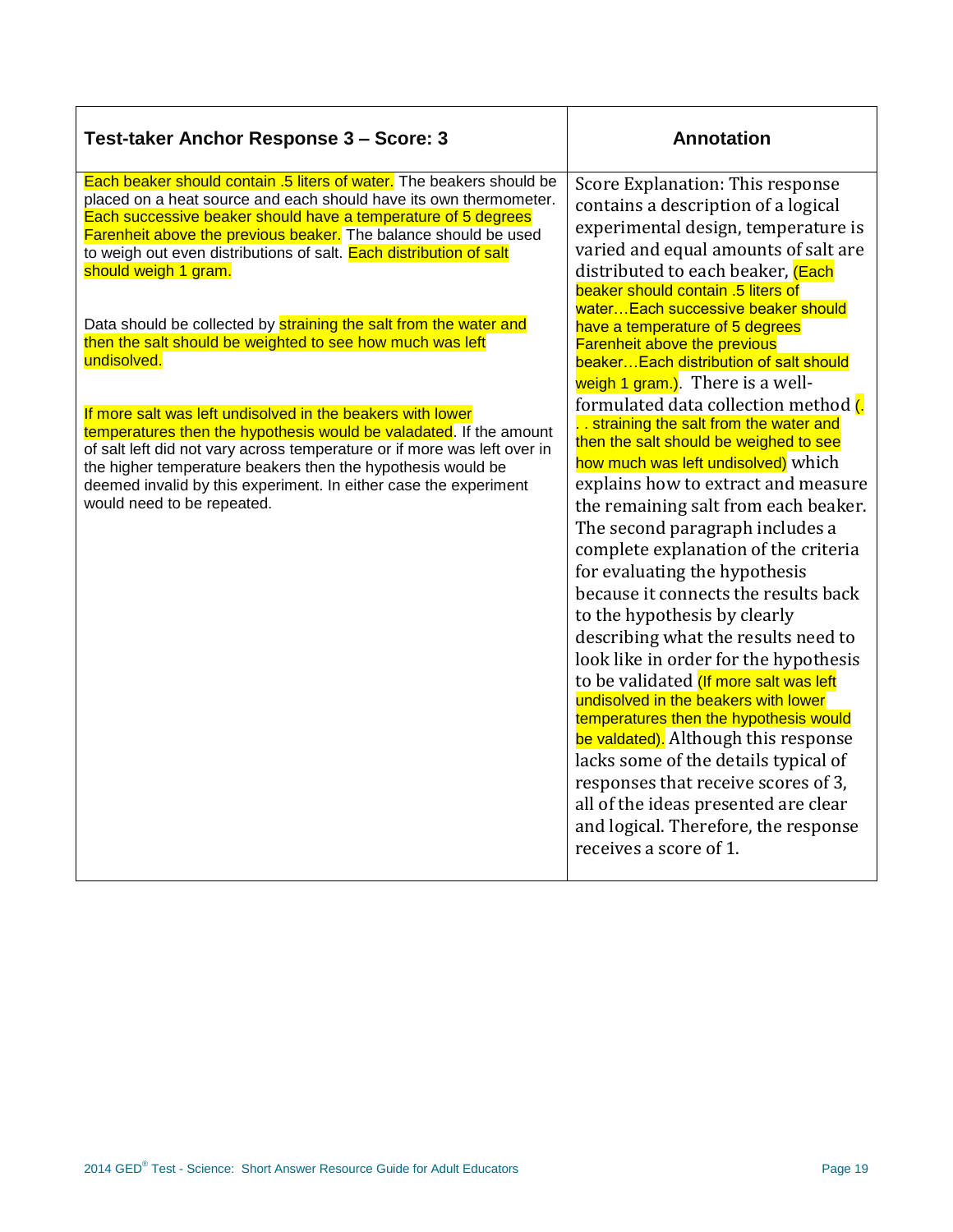|    | Test-taker Anchor Response 4 - Score: 2                                                                                                                                                                                                                                                                                                                                                                                                                                                            | <b>Annotation</b>                                                                                                                                                                                                                                                                                            |
|----|----------------------------------------------------------------------------------------------------------------------------------------------------------------------------------------------------------------------------------------------------------------------------------------------------------------------------------------------------------------------------------------------------------------------------------------------------------------------------------------------------|--------------------------------------------------------------------------------------------------------------------------------------------------------------------------------------------------------------------------------------------------------------------------------------------------------------|
| 1. | Measure out three sets of 100 grams of salt using the<br>balance.                                                                                                                                                                                                                                                                                                                                                                                                                                  | Score Explanation: This response<br>describes an experimental design                                                                                                                                                                                                                                         |
| 2. | Get three beakers and put 500 grams of water into each<br>using th balance.                                                                                                                                                                                                                                                                                                                                                                                                                        | that demonstrates use of a<br>manipulated variable, temperature,<br>( put 500 grams of water into                                                                                                                                                                                                            |
| 3. | Get three thermoeteres and put on in each beaker.                                                                                                                                                                                                                                                                                                                                                                                                                                                  | each Keep beaker one at room<br>tempbeaker two to 70 degreesbeaker                                                                                                                                                                                                                                           |
| 4. | Keep beaker one at room temp.                                                                                                                                                                                                                                                                                                                                                                                                                                                                      | three to 200 degreesAdd the 100 grams<br>of salt to each of the beakers and gently                                                                                                                                                                                                                           |
| 5. | Heat beaker two to 70 degrees Celcius                                                                                                                                                                                                                                                                                                                                                                                                                                                              | stir.) Additionally, the test-taker<br>includes a logical data collection                                                                                                                                                                                                                                    |
| 6. | Heat beaker three to 200 degrees Celcius                                                                                                                                                                                                                                                                                                                                                                                                                                                           | method (Observe how much salt is left in                                                                                                                                                                                                                                                                     |
| 7. | Add the 100 grams of salt to each of the beakers and gently<br>stir around with the thermometer.                                                                                                                                                                                                                                                                                                                                                                                                   | the beaker). The criteria for<br>evaluating the hypothesis is                                                                                                                                                                                                                                                |
| 8. | Observe how much salt is left in the beaker after 2 minutes<br>of stirring the salt or if there is none left how quickly the salt<br>vanished.                                                                                                                                                                                                                                                                                                                                                     | incomplete ( beaker at room temp<br>should have the most amount of visible<br>salt left in the beaker) since the results<br>are not linked back to the                                                                                                                                                       |
| 9. | Record observations on a piece of paper                                                                                                                                                                                                                                                                                                                                                                                                                                                            | hypothesis of the experiment.<br>Although the incomplete criteria for                                                                                                                                                                                                                                        |
|    | When evaluating your hypothesis, you must first look at what you<br>did. Which beaker has the most salt and which has the least? The<br>salt didn't mysteriously vanished and in this expiriment there was no<br>chemical reaction. The missing salt has dissolved into the water.<br>When done correctly the <b>beaker at room temp should have the most</b><br>amount of visible salt left in the beaker. This means the solubility of<br>salt in water increase as the temp of water increases. | evaluating the hypothesis lacks the<br>details typical of responses that<br>receive scores of 2, the strength of<br>the experimental design clearly<br>demonstrates the test-taker's ability<br>to describe an experimental set-up<br>to test a specific hypothesis.<br>Therefore, it receives a score of 2. |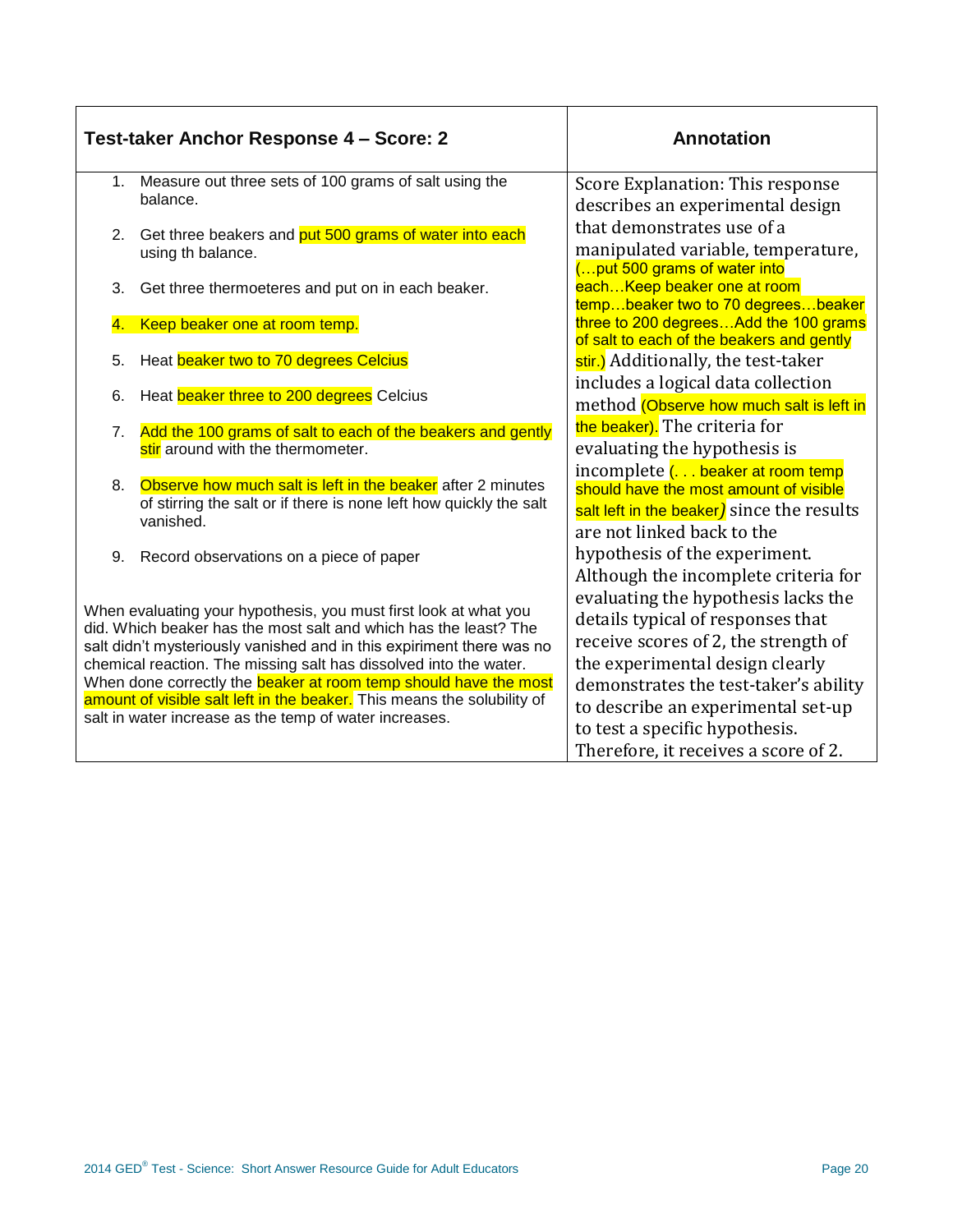| Test-taker Anchor Response 5 - Score: 2                                                                                                                                                                                                                                                                                                                                                                                                                                                                                                                                                                                                                                                                                                                                                                                                 | <b>Annotation</b>                                                                                                                                                                                                                                                                                                                                                                                                                                                                                                                                                                                                                                                                                                                                                                                                                                                                                                                                                                   |
|-----------------------------------------------------------------------------------------------------------------------------------------------------------------------------------------------------------------------------------------------------------------------------------------------------------------------------------------------------------------------------------------------------------------------------------------------------------------------------------------------------------------------------------------------------------------------------------------------------------------------------------------------------------------------------------------------------------------------------------------------------------------------------------------------------------------------------------------|-------------------------------------------------------------------------------------------------------------------------------------------------------------------------------------------------------------------------------------------------------------------------------------------------------------------------------------------------------------------------------------------------------------------------------------------------------------------------------------------------------------------------------------------------------------------------------------------------------------------------------------------------------------------------------------------------------------------------------------------------------------------------------------------------------------------------------------------------------------------------------------------------------------------------------------------------------------------------------------|
| First decide upon four increases water temperatures that you wish to<br>test. Fill each of the four beakers with equal amounts of water (about<br>12oz). Then heat each beaker to the desired temperature, using the<br>thermometer to maintain the stability of the temperature. Once the<br>desired heat level is achieved in each beaker, add three tablespoons<br>of salt to each one and stir for five seconds. Using your eyes and<br>possibly a magnifying glass to observe, record your results. With this<br>amount of salt it should be plain to see in which beaker it better<br>dissolved. If it is not plain to see, drain the beakers using a very fine<br>strainer and weigh the remaining salt on the balance and record your<br>varying results. The beaker which had the least remaining salt,<br>dissolved the best. | Score Explanation: This response<br>describes a logical experimental<br>design (Fill each of the four beakers with<br>equal amounts of waterheat each<br>beaker to the desired temperatureadd<br>three tablespoons of salt to each one).<br>The data collection method is well-<br>reasoned because it describes how<br>to collect the data from each beaker<br>$( \ldots)$ drain the beakers using a very fine<br>strainer and weigh the remaining salt on<br>the balance). Finally, the response has<br>a logical, but not complete, criteria<br>for evaluating the hypothesis (The<br>beaker which had the least remaining salt,<br>dissolved the best) since the<br>temperature is not is not linked to<br>the results or to the hypothesis. The<br>logical data collection method<br>corresponds with the experimental<br>design, which helps compensate for<br>the incomplete criteria for<br>evaluating the hypothesis.<br>Therefore, the response receives a<br>score of 2. |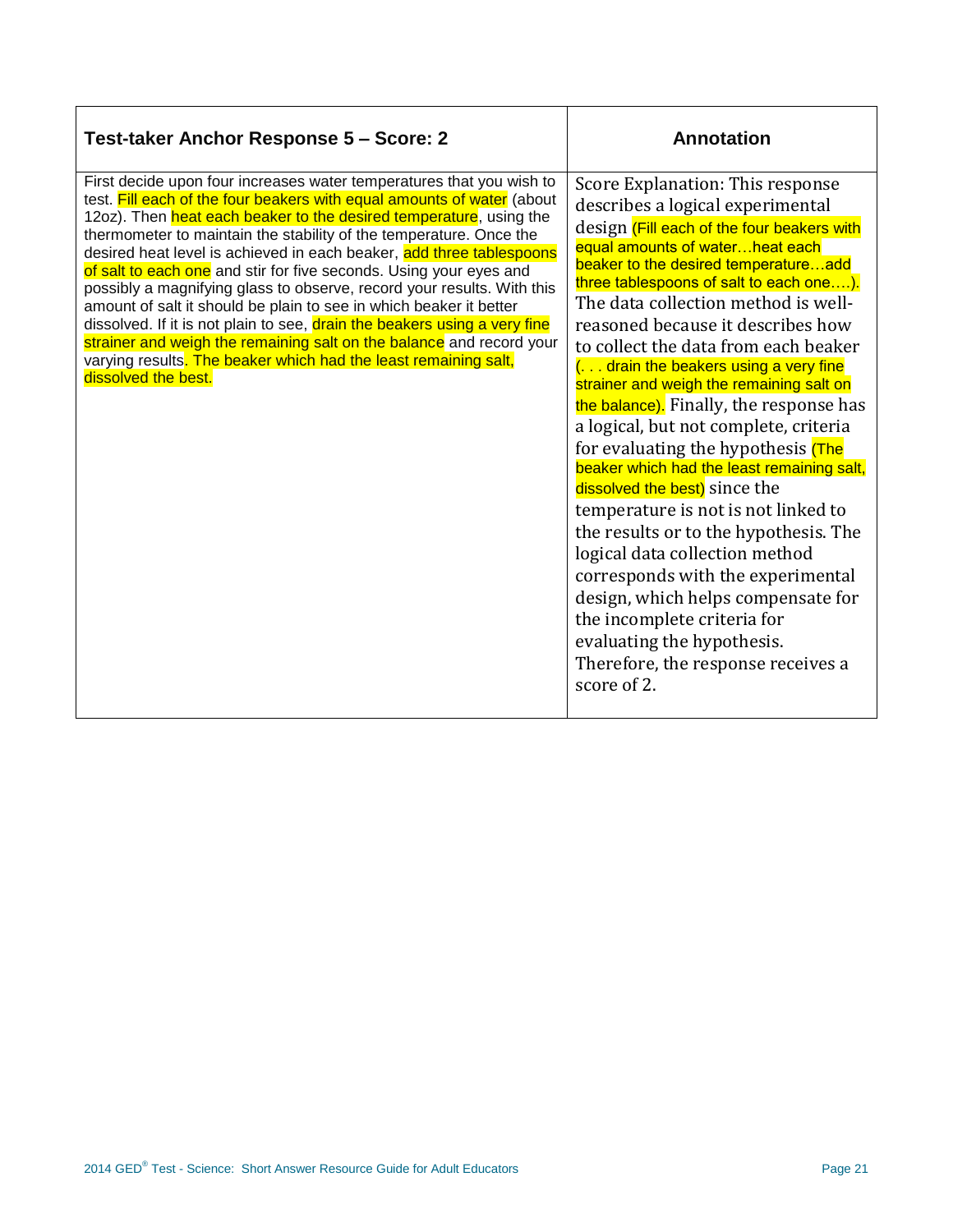| Test-taker Anchor Response 6 - Score: 2                                                                                                                                                                                                                                                                                                                                                                                                                                                                                                                                                                                                                                                                                                                                                                                                                                                                                                                                                                                                                                                 | <b>Annotation</b>                                                                                                                                                                                                                                                                                                                                                                                                                                                                                                                                                                                                                                                                                                                                                                                                                                                                                                                                                                                                                                                                                                                                            |
|-----------------------------------------------------------------------------------------------------------------------------------------------------------------------------------------------------------------------------------------------------------------------------------------------------------------------------------------------------------------------------------------------------------------------------------------------------------------------------------------------------------------------------------------------------------------------------------------------------------------------------------------------------------------------------------------------------------------------------------------------------------------------------------------------------------------------------------------------------------------------------------------------------------------------------------------------------------------------------------------------------------------------------------------------------------------------------------------|--------------------------------------------------------------------------------------------------------------------------------------------------------------------------------------------------------------------------------------------------------------------------------------------------------------------------------------------------------------------------------------------------------------------------------------------------------------------------------------------------------------------------------------------------------------------------------------------------------------------------------------------------------------------------------------------------------------------------------------------------------------------------------------------------------------------------------------------------------------------------------------------------------------------------------------------------------------------------------------------------------------------------------------------------------------------------------------------------------------------------------------------------------------|
| Before beginning the experiment, the researcher must have salt,<br>water, beakers, a heat source, and a thermometer. To set up, he<br>must have a control and a variable. So, pour salt into water (in<br>beaker#1) that is room temperature (check with the thermometer),<br>and this will be the control for the experiment. To collect the data,<br>the researcher will have three other beakers, with varying<br>temperatures, beaker #2 being the coolest of the three, and beaker<br>#4 being the hottest. After reaching the desirable temperatures by<br>checking with the thermometer, the scientist can pour salt in each of<br>the beakers, and then measure the solubility of the salt in each<br>beaker.<br>He can compare beakers 2, 3, and 4 to the control beaker, and see if<br>there are any changes.<br>To evaluate the hypothesis, the researcher can check each beaker,<br>and see where the salt has dissolved most effectively. If his<br>hypothesis is correct, the hottest beaker, beaker #4, will be the<br>beaker where the salt dissolved most effectively. | Score Explanation: This response<br>contains a description of a logical<br>experimental design. Temperature<br>is varied ( he must have a control and<br>a variablepour salt into waterthat is<br>room temperature,three other beakers,<br>with varying temperatures); however,<br>the poorly formulated data<br>collection method (measure the<br>solubility) does not describe how the<br>solubility will be measured.<br>Additionally, the response contains<br>a weak explanation for the criteria<br>for evaluating the hypothesis (If his<br>hypothesis is correct, the hottest beaker,<br>beaker #4, will be the beaker where the<br>salt dissolved most effectively). The<br>phrase "most effectively" is not<br>quantified and therefore too<br>imprecise in this response. Although<br>the response demonstrates some<br>weaknesses in formulating a logical<br>data collection method and<br>describing the criteria for evaluating<br>the hypothesis, the quality of the<br>experimental design is so strong in<br>that it clearly demonstrates use of a<br>manipulated variable. Therefore,<br>this response receives a holistic<br>score of 2. |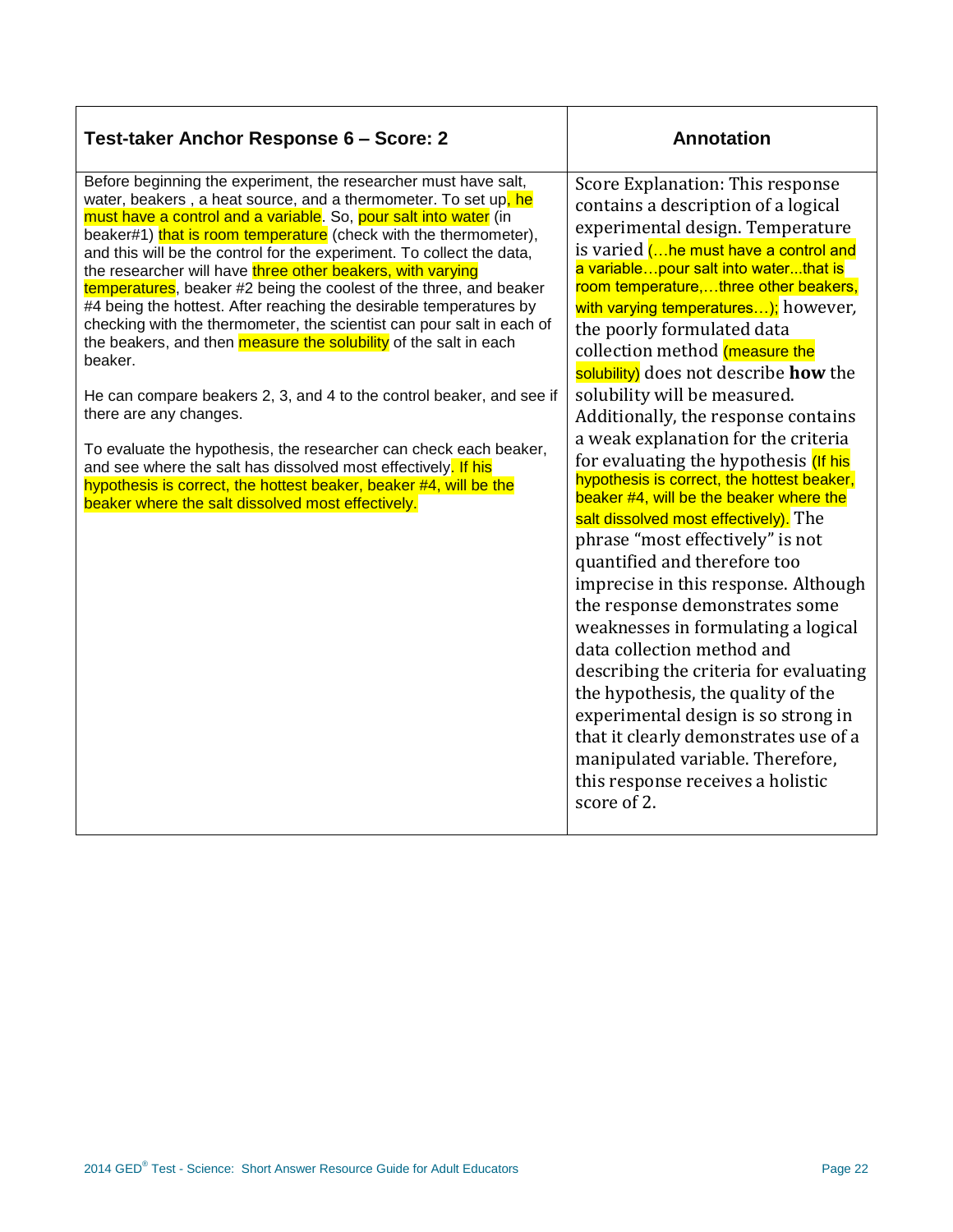| Test-taker Anchor Response 7 - Score: 1                                                                                                                                                                                                                                                                               | <b>Annotation</b>                                                                                                                                                                                                                                                              |
|-----------------------------------------------------------------------------------------------------------------------------------------------------------------------------------------------------------------------------------------------------------------------------------------------------------------------|--------------------------------------------------------------------------------------------------------------------------------------------------------------------------------------------------------------------------------------------------------------------------------|
| <b>Experimental Overview:</b><br>This experiment will serve to test the hypothesis that as water<br>temperature increases the solubility of salt in water also increases.<br>Samples of salt added to water at set temperatures will be taken to<br>provide data to help evaluate the stated hypothesis.              | Score Explanation: This response<br>receives a score of 1 because while<br>the response describes a logical<br>experimental design demonstrating<br>use of a manipulated variable,<br>temperature (Xgrams of salt will be<br>weighedBeakers will be filled with Xoz            |
| Procedure:                                                                                                                                                                                                                                                                                                            | of waterEach beaker will be heated to<br>the experimental temperature) there is                                                                                                                                                                                                |
| Xgrams of salt will be weighed with a balance and set asided<br>1)<br>to later be added to the beakers of water.                                                                                                                                                                                                      | a poorly formulated data collection<br>method (solubility will be measured).<br>The data collection method does not                                                                                                                                                            |
| Beakers will be filled with Xoz of water and placed on their<br>2)<br>heating sources. One beaker will remain unheated(room<br>temperature) as a experimental control.                                                                                                                                                | describe <b>how</b> the solubility will be<br>measured. The minimal explanation<br>of the criteria for evaluating the                                                                                                                                                          |
| Each beaker will be heated to the experimental temperature.<br>3)<br>When the targeted temperature is reached and measured<br>with the thermometer the salt will them be stirred in an the<br>solubility will be measured.                                                                                            | hypothesis is also weak because the<br>explanation is vague in terms of<br>explaining how the individual<br>results from the experiment will                                                                                                                                   |
| Data from the experiment is to be recorded in a table to later<br>4)<br>be evaluated.                                                                                                                                                                                                                                 | support or reject the hypothesis.<br>(Data collected will be compared to the<br>control beaker. Any experimental values<br>that stray from the measurement taken in                                                                                                            |
| Evaluation:                                                                                                                                                                                                                                                                                                           | the control beaker will determine wether<br>or not a change in solubility occurred).<br>While the well-developed                                                                                                                                                               |
| Data collected will be compared to the control beaker. Any<br>experimental values that stray from the measurement taken in the<br>control beaker will determine wether or not a change in solubility<br>occurred. For accurate results the experiment should be repeated<br>multiple times under the same conditions. | experimental design compensates<br>for the weak data collection method<br>and minimal explanation of the<br>criteria for evaluating the<br>hypothesis, the ideas in this<br>response are largely unclear and<br>incomplete. Therefore, this response<br>receives a score of 1. |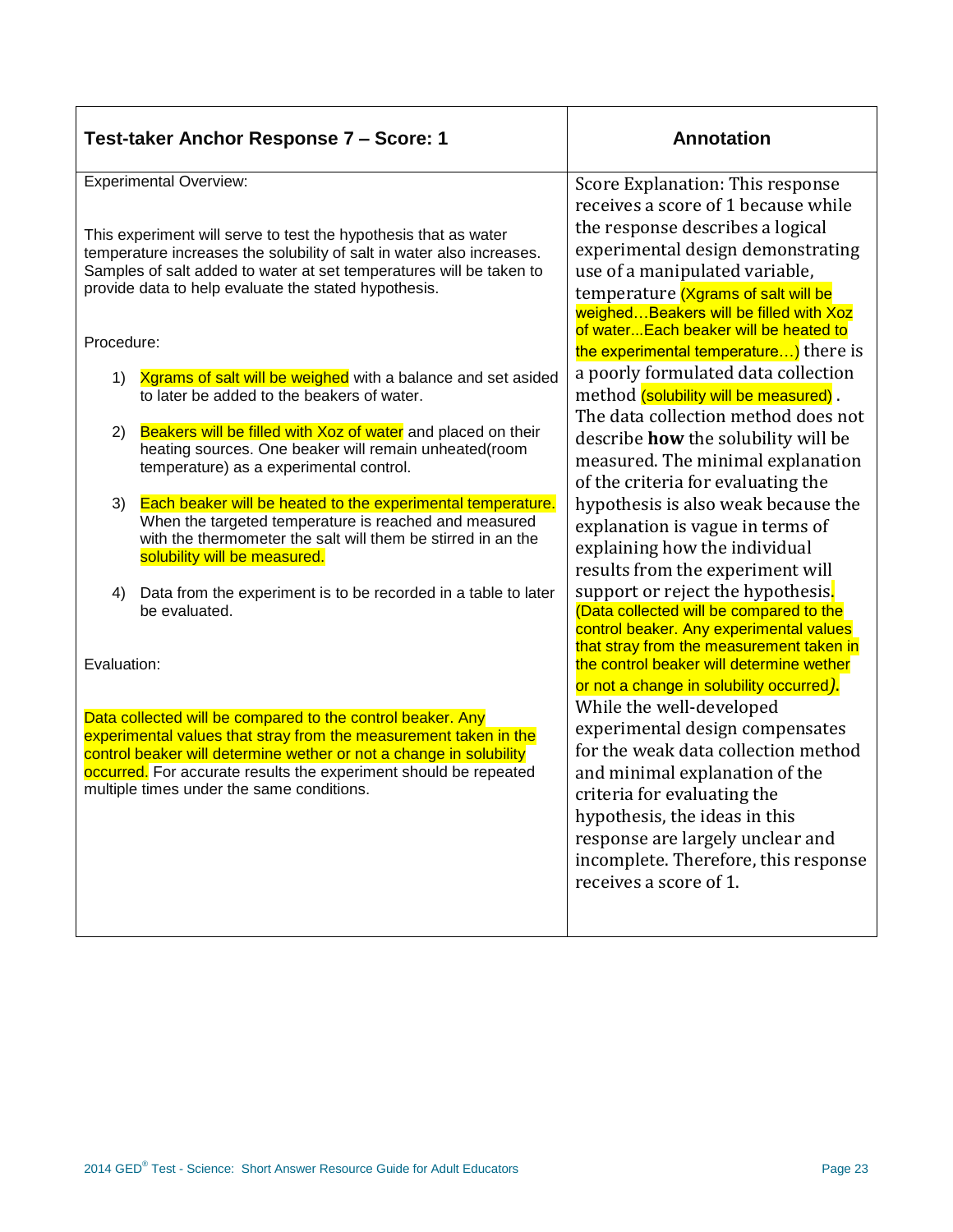| Test-taker Anchor Response 8 - Score: 1                                                                                                  | Annotation                                                                   |
|------------------------------------------------------------------------------------------------------------------------------------------|------------------------------------------------------------------------------|
| Experimental setup: Set up three stations. Each station needs the<br>same sized beaker filled with 150ml of water and 10 g of salt ready | Score Explanation: This response<br>describes a logical experimental         |
| to be put in the water. Heat one beaker to 20 degrees Celsius,<br>another to 40 degrees Celsius, and the third to 60 degrees Celsius.    | design demonstrating use of a                                                |
| Each beaker should have a thermometer to monitor the temperature.                                                                        | manipulated variable, temperature                                            |
|                                                                                                                                          | (same sized beaker filled with 150ml of                                      |
|                                                                                                                                          | water and 10 g of salt ready Heat one<br>beaker to 20 degrees, another to 40 |
| Procedure: Once each beaker reaches the desired temperature,                                                                             | degrees place the 10 grams of salt in the                                    |
| place the 10 grams of salt in the water, stir once, and wait one<br>minute.                                                              | water), However, the response does                                           |
|                                                                                                                                          | not attempt to describe a method                                             |
|                                                                                                                                          | for data collection or an explanation<br>of the criteria for evaluating the  |
| I'm sorry I honestly don't know how to meaure solubility with only<br>these materials present.                                           | hypothesis. Although the response                                            |
|                                                                                                                                          | completely lacks two of the                                                  |
|                                                                                                                                          | components, this is compensated for                                          |
|                                                                                                                                          | by a logical experimental design that                                        |
|                                                                                                                                          | clearly demonstrates use of a                                                |
|                                                                                                                                          | manipulated variable. Therefore,                                             |
|                                                                                                                                          | this response earns a score of 1.                                            |

 $\mathsf{r}$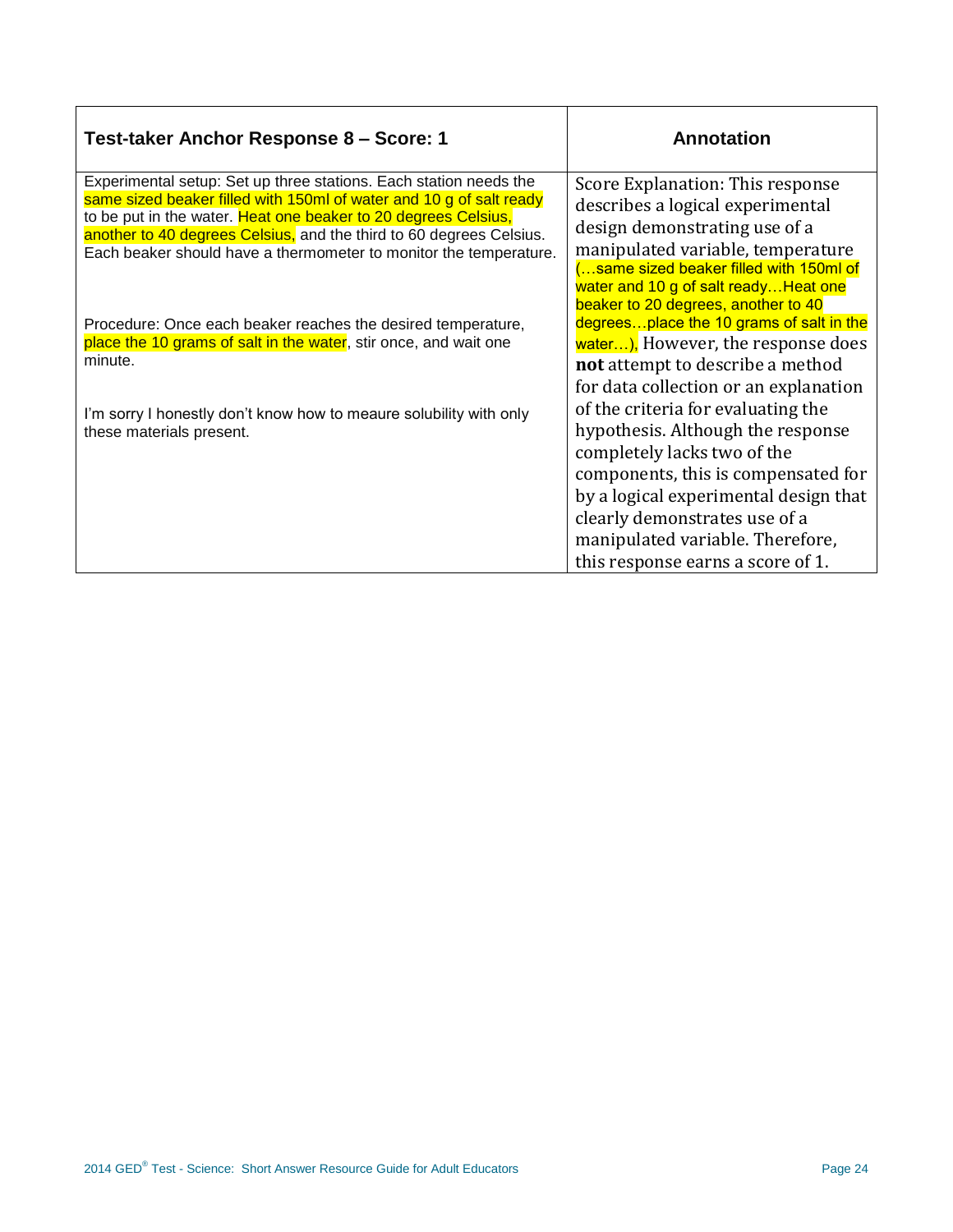| Test-taker Anchor Response 9 - Score: 1                                                                                                                                                                                                                                                                                                                                                                                                                                                                                    | <b>Annotation</b>                                                                                                                                                                                                                                                                                                            |
|----------------------------------------------------------------------------------------------------------------------------------------------------------------------------------------------------------------------------------------------------------------------------------------------------------------------------------------------------------------------------------------------------------------------------------------------------------------------------------------------------------------------------|------------------------------------------------------------------------------------------------------------------------------------------------------------------------------------------------------------------------------------------------------------------------------------------------------------------------------|
| Title: The Effects of Temperature on Solubility                                                                                                                                                                                                                                                                                                                                                                                                                                                                            | Score Explanation This response                                                                                                                                                                                                                                                                                              |
| Hypothesis: If the water temperature increases, then the solubility of<br>the salt in the water also increases.                                                                                                                                                                                                                                                                                                                                                                                                            | contains a description of a logical<br>experimental design, temperature is<br>varied (Beaker A will hold its water at a                                                                                                                                                                                                      |
| Independent Variable: Solubility                                                                                                                                                                                                                                                                                                                                                                                                                                                                                           | temperature of 0 degrees Celcius. Beaker<br>B will hold its water at a temperature of 20                                                                                                                                                                                                                                     |
| Dependent Variable: Temperature                                                                                                                                                                                                                                                                                                                                                                                                                                                                                            | degrees Celcius. Beaker C will hold its<br>water at a temperature of 40 degrees                                                                                                                                                                                                                                              |
| Procedure:                                                                                                                                                                                                                                                                                                                                                                                                                                                                                                                 | Celcius.). The poorly formulated data                                                                                                                                                                                                                                                                                        |
| 1. Gather 5 beakers and label them from A to E.                                                                                                                                                                                                                                                                                                                                                                                                                                                                            | collection method (Measure<br>solubility) does not describe how                                                                                                                                                                                                                                                              |
| Each beaker will hold approximately half a liter of water<br>2.<br>within each.                                                                                                                                                                                                                                                                                                                                                                                                                                            | the solubility will be measured.<br>Additionally, this response does not                                                                                                                                                                                                                                                     |
| Use appropriate equipment to heat/cool beakers when<br>3.<br>necessary. Beaker A will hold its water at a temperature of 0<br>degrees Celcius. Beaker B will hold its water at a<br>temperature of 20 degrees Celcius. Beaker C will hold its<br>water at a temperature of 40 degrees Celcius. Beaker d will<br>hold its water at a temperature of 60 degrees Celcius.<br>Beaker D will hold its water at a temperature of 80 degrees<br>Celcius. Beaker E will hold its water at a temperature of 100<br>degrees Celcius. | provide an explanation of the<br>criteria for evaluating the<br>hypothesis. Although the test-taker<br>fails to address two components of<br>the prompt, the logical experimental<br>design compensates in that it clearly<br>demonstrates use of a manipulated<br>variable. Therefore, this response<br>earns a score of 1. |
| Pour 10 grams of salt (measured out with the use of the<br>4.<br>balance) within each beaker and let sit for 5 minutes.                                                                                                                                                                                                                                                                                                                                                                                                    |                                                                                                                                                                                                                                                                                                                              |
| Measure solubility and record results.<br>5.                                                                                                                                                                                                                                                                                                                                                                                                                                                                               |                                                                                                                                                                                                                                                                                                                              |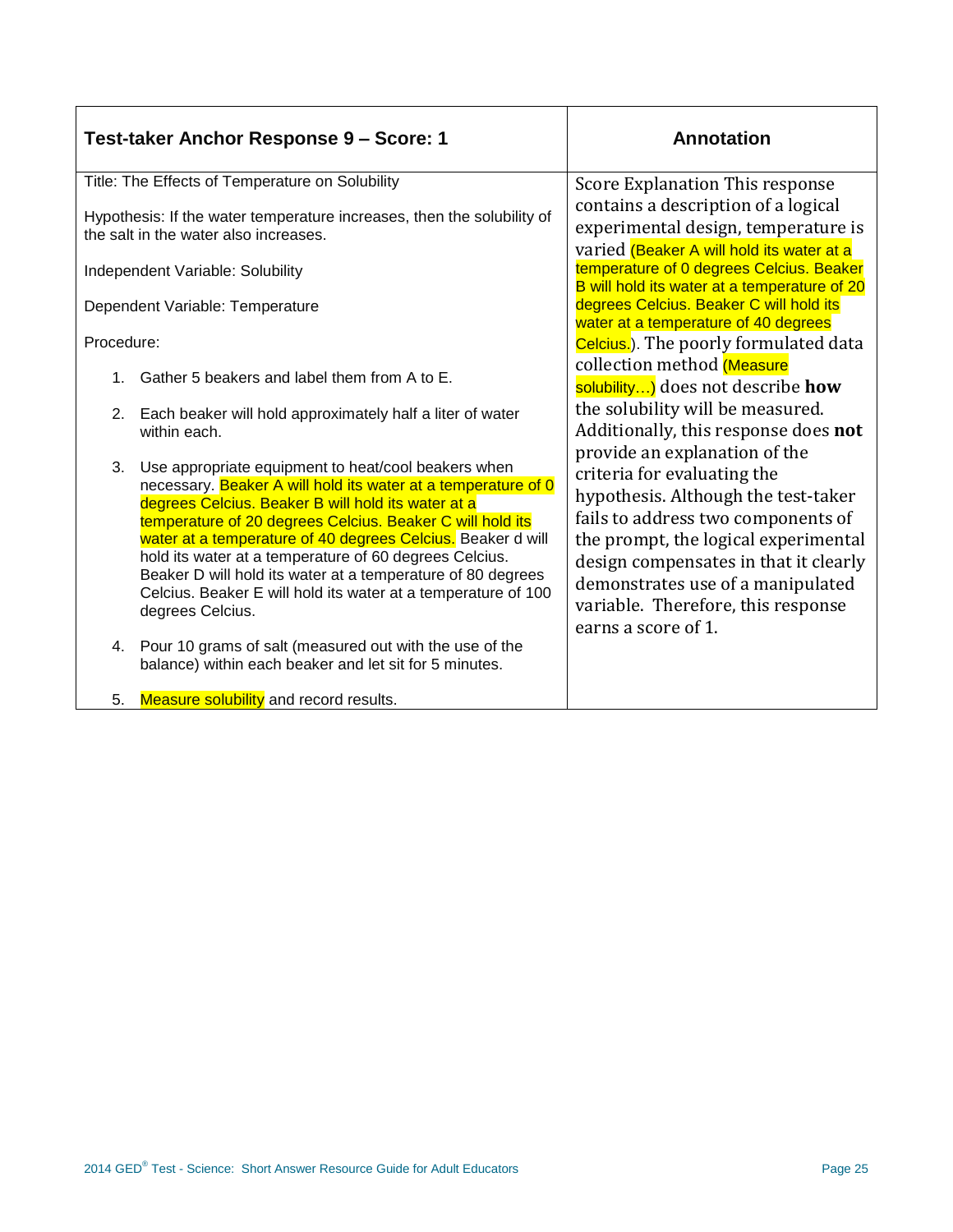| Test-taker Anchor Response 10 - Score: 0                                                                                                                                                                                                                                                                                                                                                                                                                                                                                                                                                     | <b>Annotation</b>                                                                                                                                                                                                                                                                                                                                                                                                                                                                                                                                                                                                                                                                                                                                                             |
|----------------------------------------------------------------------------------------------------------------------------------------------------------------------------------------------------------------------------------------------------------------------------------------------------------------------------------------------------------------------------------------------------------------------------------------------------------------------------------------------------------------------------------------------------------------------------------------------|-------------------------------------------------------------------------------------------------------------------------------------------------------------------------------------------------------------------------------------------------------------------------------------------------------------------------------------------------------------------------------------------------------------------------------------------------------------------------------------------------------------------------------------------------------------------------------------------------------------------------------------------------------------------------------------------------------------------------------------------------------------------------------|
| Experimental setup: A beaker is filled halfway with water and an<br>ounce of salt is added. A pan is filled with water and placed on the<br>hot plate, heated to 300 degrees.<br>Procddure for data collection methods: The beaker is placed in the<br>hot water for five (5) minutes. At one minute intervals, the heat is<br>increased by 50 degrees and the density of the salt is observed.<br>Criteria for evaluating the hypothesis: The experiment proves that<br>the hotter the temperature of the water, the faster the salt in the<br>water dissolves or the salt is more soluble. | Score Explanation: This response<br>does not describe an acceptable<br>experimental design (A beaker is filled<br>halfway with water and an ounce of salt is<br>added.). There is an illogical data<br>collection method (At one minute<br>intervals, the heat is increased by 50<br>degrees and the density of the salt is<br>observed.) and the response does not<br>include an acceptable explanation<br>for evaluating the hypothesis $( \ldots )$<br>hotter the temperature of the water, the<br>faster the salt in the water dissolves or the<br>salt is more soluble.). Holistically, the<br>response is very weak in that all of<br>the test-takers ideas are illogical and<br>scientifically inaccurate. Therefore,<br>this response is too weak to earn a<br>score. |

| Test-taker Anchor Response 11 - Score: 0                                                                                                                                                                                                                                                                                                       | <b>Annotation</b>                                                                                                                                                                                                                                                                                                                                                                                                                                                                                                                                                                                                                                                                |
|------------------------------------------------------------------------------------------------------------------------------------------------------------------------------------------------------------------------------------------------------------------------------------------------------------------------------------------------|----------------------------------------------------------------------------------------------------------------------------------------------------------------------------------------------------------------------------------------------------------------------------------------------------------------------------------------------------------------------------------------------------------------------------------------------------------------------------------------------------------------------------------------------------------------------------------------------------------------------------------------------------------------------------------|
| Exp. Setup: find out which tempurature water disolves the salt.<br>Proc. For data: put the salt inside two different cups of water one<br>cold and one hot.<br>Criteria for eval. Hypothesis: See which cup dissolved the salt, the<br>cold water or the hot. That should tell u whether temperature has<br>anything to do with dissovability. | Score Explanation: This response<br>does not describe an experimental<br>design (find out which tempurature<br>water disolves the salt.). There is an<br>illogical data collection method $\left(\ldots\right)$<br>put the salt inside two different cups of<br>water one cold and one hot) and the<br>explanation for evaluating the<br>hypothesis does not clearly specify<br>how to validate the hypothesis (See<br>which cup dissolved the salt, the cold<br>water or the hot). Holistically, the<br>response is very weak in that most<br>of the test-takers ideas are unclear<br>or illogical. Therefore, the response<br>is too weak to earn a score higher<br>than zero. |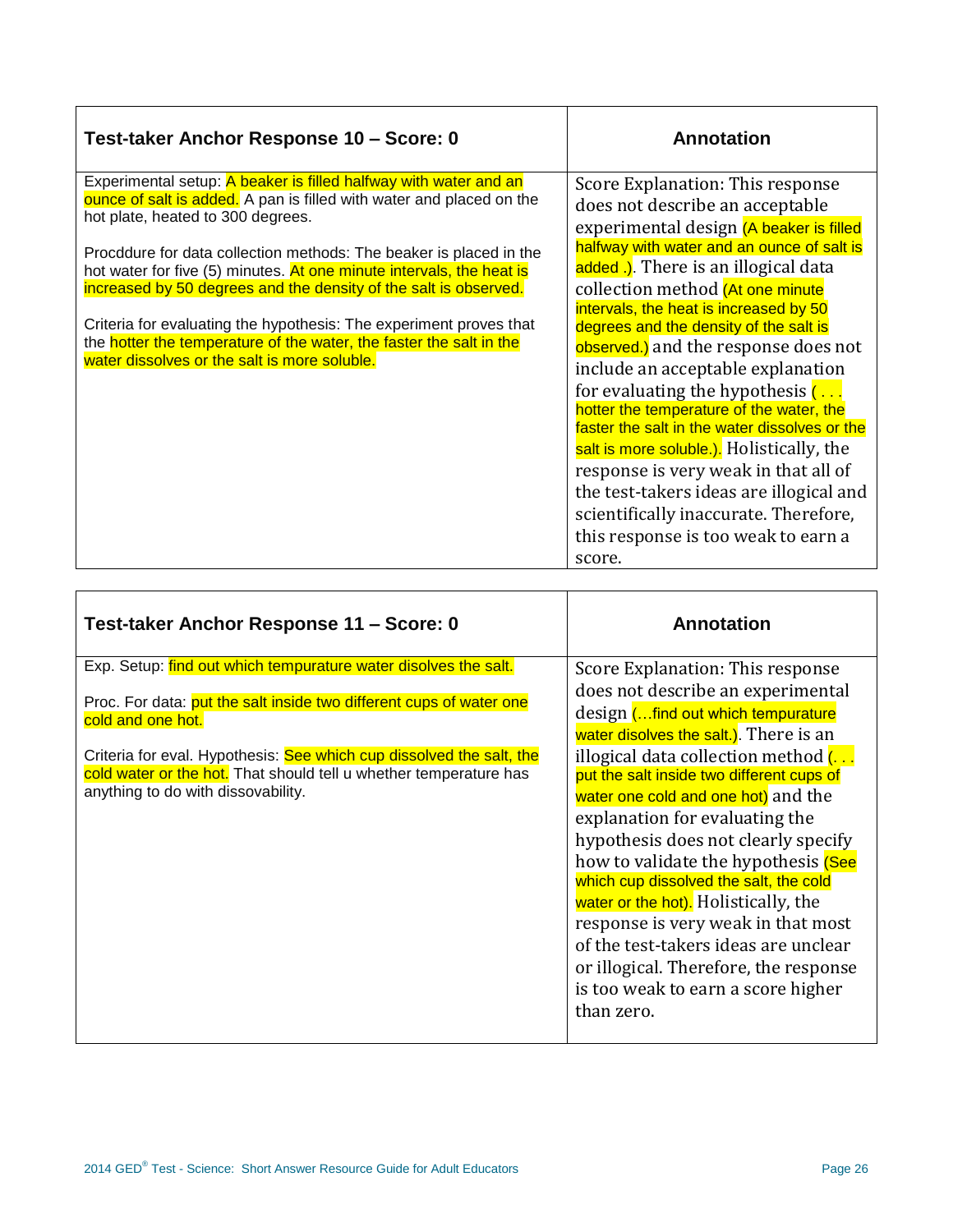| Test-taker Anchor Response 12 - Score: 0                                | <b>Annotation</b>                                                            |
|-------------------------------------------------------------------------|------------------------------------------------------------------------------|
| Experimental setup: salt and water, various beakers, heat sources       | Score Explanation: This response                                             |
| and temperature. Thermometer.                                           | does not describe an experimental                                            |
| Procedure for data: Test hypothesis of solubility of salt and walter in | design, it re-lists the materials given                                      |
| different temperature from low temperature to high temperature          | in the prompt <i>(Experimental setup: salt</i>                               |
|                                                                         | and water, various beakers, heat sources,                                    |
| Collect sample and results from each material and form a<br>conclusion. | and temperature. Thermometer). The<br>illogical data collection method (Test |
|                                                                         | hypothesis of solubility of salt and walter                                  |
|                                                                         | in different temperature from low                                            |
|                                                                         | temperature to high                                                          |
|                                                                         | temperature) fails to address how to                                         |
|                                                                         | collect data from the experiment.                                            |
|                                                                         | Additionally, there is no explanation                                        |
|                                                                         | of the criteria for evaluating the                                           |
|                                                                         | hypothesis (Collect sample and results<br>from each material and form a      |
|                                                                         | conclusion). The ideas in this                                               |
|                                                                         | response are vague and do not                                                |
|                                                                         | address the specific hypothesis                                              |
|                                                                         | provided in the prompt. Therefore,                                           |
|                                                                         | this response earns a score of 1.                                            |

 $\mathsf{r}$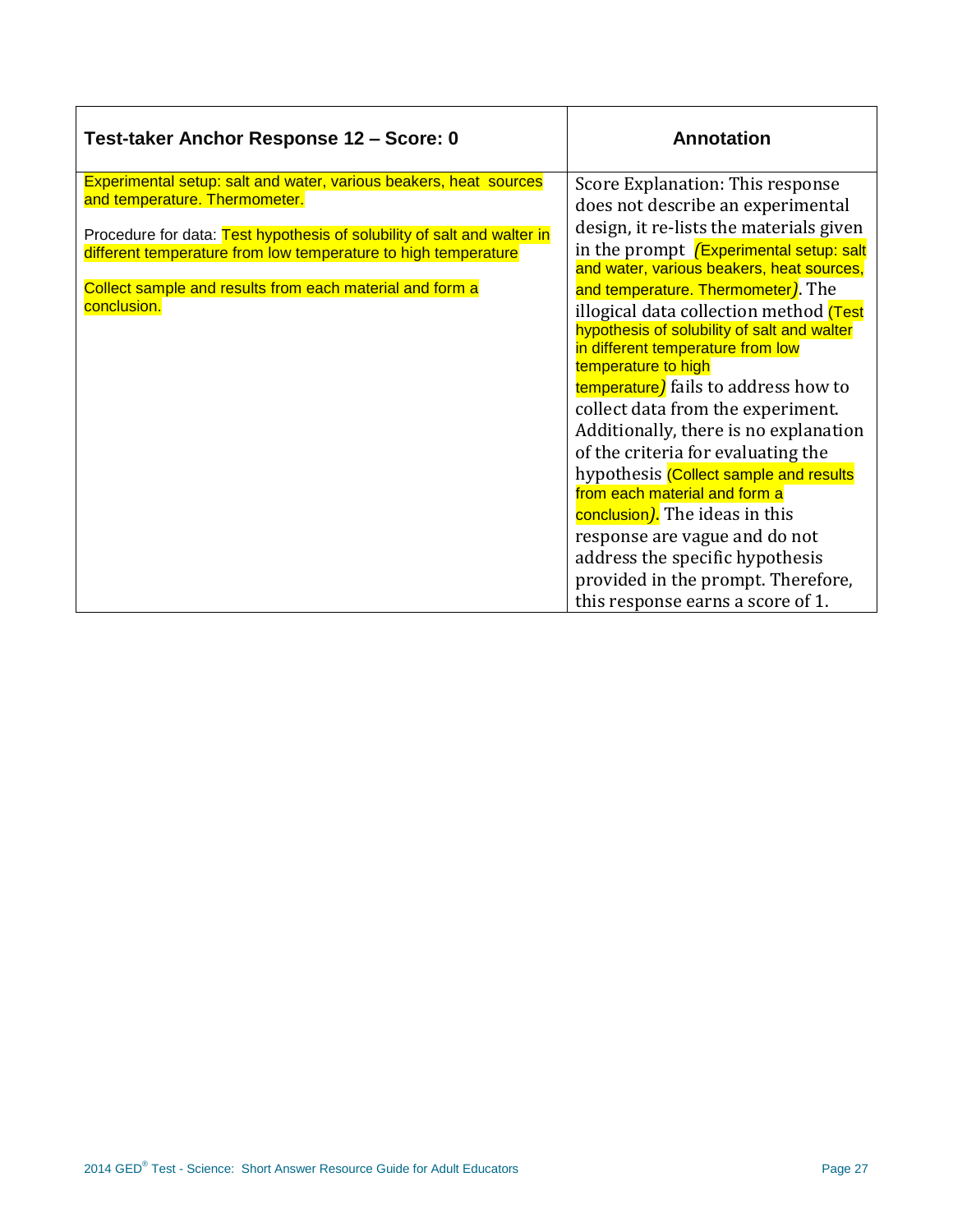# **2014 GED® Program Free Practice Test – Science – Item #6**

The following pages present the textual stimulus and the prompt for the *Ophiocordyceps unilateralis* SA item from the 2014 GED® program free practice test (question 6).

## **Stimulus**

Tropical rain forests contain diverse communities of organisms with many interesting relationships. One such relationship connects parasitic fungi and their insect hosts. A type of parasitic fungus, called *Ophiocordyceps unilateralis,* disperses spores onto the forest floor, but cannot successfully grow on the ground. The fungus requires specific conditions and must grow inside of a specific ant species, called the host, to reproduce. The ants, various species of carpenter ant, make nests in the trees.

*O. unilateralis* feeds on and grows inside the insect host, and within a few days the fungus affects the insect's brain, The insect exhibits unusual behaviors such as wandering away from the colony to where light and humidity favor fungal growth. Just before dying, the insect bites into and firmly attaches itself to a plant. Then, the fungus slowly grows outward from the dead insect's head, producing a pod of spores that eventually bursts open. The spores fall to the ground, restarting the life cycle of the fungus.

Though this relationship may sound gruesome, researchers note that these parasitic fungi may help maintain biodiversity in the tropical rain forest. Some parasitic fungi may be host-specific, meaning that a fungus species only infects a particular type of insect. Scientists have observed that if an insect population begins to grow, more fungal infections occur, and then the insect population levels off again. This relationship may prevent overpopulation of the habitat by anyone insect species.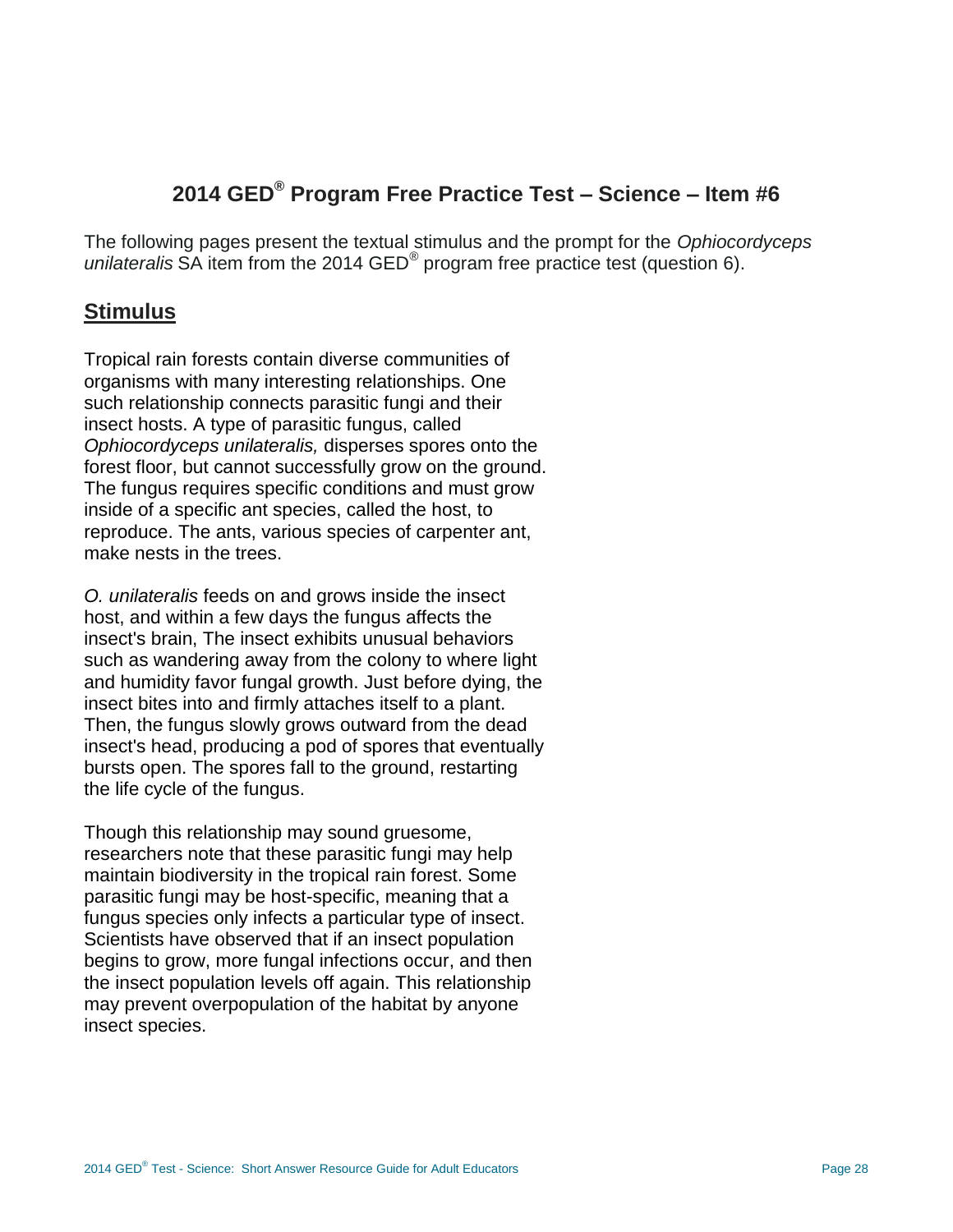# **Prompt**

Deforestation, or clearing away trees, is occurring in tropical rain forests.

Explain how deforestation could disrupt the life cycle of *Ophiocordyceps unilateralis* in tropical rain forests. Include multiple pieces of evidence from the text to support your answer.

Type your response in the box. This task may require approximately 10 minutes to complete.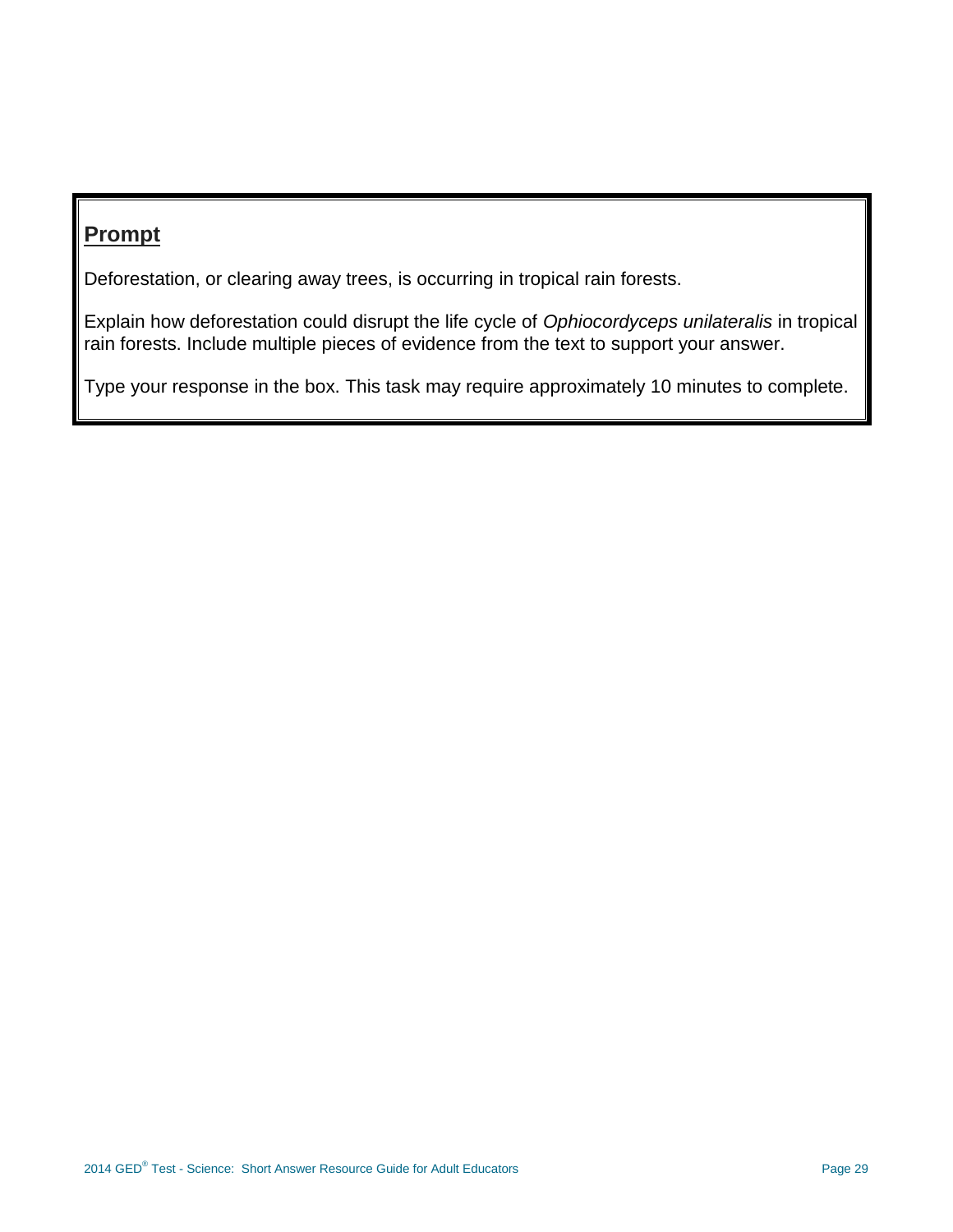# *Ophiocordyceps unilateralis* **Science Short Answer Scoring Guide**

Question Overview: In this SA question, test-takers are required to give an explanation about the effects of deforestation on the particular species of fungus described in the textual stimulus. Then, they must cite specific evidence from that text that supports their explanation. Their general understanding of ecosystems and life cycles may help them provide a more precise explanation of how deforestation can be disruptive. This question tests learners' skill at the complex task of using, producing, and justifying a text-based line of reasoning by incorporating elements from the text into the presentation of their own ideas.

**Scoring Guide**: Each response is scored on the basis of two key elements. Each bullet below describes the *quality* of these elements typical of each score point.

#### **3-Point Response**

Response contains

- a clear and well-developed explanation of how deforestation could disrupt the life cycle of *Ophiocordyceps unilateralis* In tropical rain forests
- complete support from the passage

#### **2-Point Response**

Response contains

- an adequate or partially articulated explanation *of* how deforestation could disrupt the life cycle of *Ophiocordyceps unilateralis* in tropical rain forests
- partial support from the passage

#### **1-Point Response**

Response contains

- a minimal or implied explanation of how deforestation could disrupt the life cycle of *Ophiocordyceps unilateralis* In tropical rain forests
- minimal or implied support from the passage

#### **0-Point Response**

Response Includes

- no explanation of how deforestation could disrupt the life cycle of *Ophiocordyceps unilateralis* in tropical rain forests
- no support from the passage

#### **Non-scorable Responses (Score of 0/Condition Codes)**

Response exclusively contains text copied from source text(s) or prompt Response demonstrates that the that test-taker has read neither the prompt nor the source text(s) Response is incomprehensible Response is not in English Response has not been attempted (blank)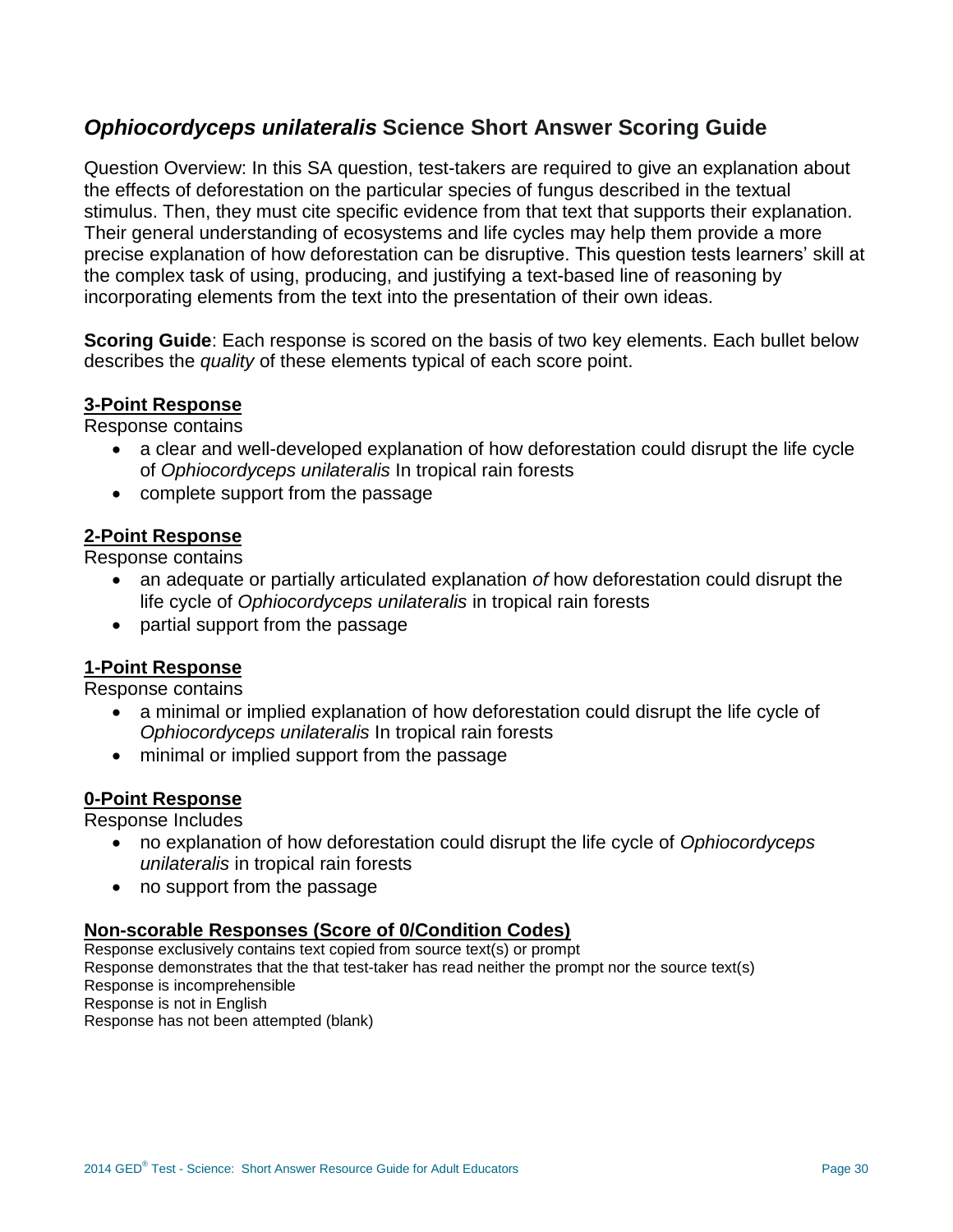## **Science Short Answer Responses and Annotations for** *Ophiocordyceps unilateralis*

Text from the responses quoted within the annotations is highlighted in yellow in both the annotations and the test-taker response to help you quickly identify specific elements of each response that helped SMEs score them appropriately. However, keep in mind that each response must be considered as a whole, and these highlighted excerpts are notable mostly because they show specific examples of qualities common to responses.

| Test-taker Anchor Response 1 – Score: 3                                                                                                                                                                                                                                                                                                                                                                                                                                                                                                                                                                                                                                                                                                                                                                                                                                                                                                                                                                                                                                                                                                                                                                                                                                                                                                                                                                                                                                                                       | <b>Annotation</b>                                                                                                                                                                                                                                                                                                                                                                                                                                                                                                                                                                                                                                                                                                                                                                                                                                                                                                                                                                                                                                                                                          |
|---------------------------------------------------------------------------------------------------------------------------------------------------------------------------------------------------------------------------------------------------------------------------------------------------------------------------------------------------------------------------------------------------------------------------------------------------------------------------------------------------------------------------------------------------------------------------------------------------------------------------------------------------------------------------------------------------------------------------------------------------------------------------------------------------------------------------------------------------------------------------------------------------------------------------------------------------------------------------------------------------------------------------------------------------------------------------------------------------------------------------------------------------------------------------------------------------------------------------------------------------------------------------------------------------------------------------------------------------------------------------------------------------------------------------------------------------------------------------------------------------------------|------------------------------------------------------------------------------------------------------------------------------------------------------------------------------------------------------------------------------------------------------------------------------------------------------------------------------------------------------------------------------------------------------------------------------------------------------------------------------------------------------------------------------------------------------------------------------------------------------------------------------------------------------------------------------------------------------------------------------------------------------------------------------------------------------------------------------------------------------------------------------------------------------------------------------------------------------------------------------------------------------------------------------------------------------------------------------------------------------------|
| Deforestation destroys the environment where thousands of species<br>of animals flourish Including Ophiocordyceps. Ophiocordyceps rely<br>heavily on the environment to survive for two major reasons. First of<br>all, Ophiocordyceps often find hosts in Carpenter Ants which build their<br>nests high up in the trees of rainforests. When deforestation occurs,<br>Carpenter Ants lose their nests and homes which would likely result in<br>the diminishment of their species. This would disrupt the Ophiocordyceps<br>species significantly as Ophiocordyceps cannto survive without a host -<br>without the Carpenter Ants, there would be no Ophiocordyceps. The other<br>reason that Ophiocordyceps would suffer is because without the trees,<br>there would be nothing for them to climb to reach greater amounts of light<br>and less humidity. While lack of trees would lead to more light reaching<br>the ground, the Issue of humidity affecting the Ophiocordyceps would still<br>exist. With tall trees, the Ophiocordyceps are able to reach heights with<br>less humidity hut deforestation would leave the Ophiocordyceps without a<br>way to escape the humidity ultimately slowing the growth of the fungus.<br>In conclusion, deforestation would have a very significant impact on the<br>life cycle of the Ophiocordyceps for without trees there would be no hosts<br>for the Ophiocordyceps to grow and without a way to escape humidity<br>there would be a slowing of growth. | Score Explanation: This 3-polnt<br>response explains how<br>deforestation could disrupt the<br>life cycle of Ophiocordyceps<br>unilateralis by stating,<br>("Deforestation destroys the<br>environment where thousands of<br>species of animals flourish Including<br>Ophiocordyceps.") This statement<br>makes the connection between<br>the destruction of the<br>environment and its negative<br>effect on the life cycle of<br>Ophiocordyceps unilateralis.<br>The explanation is supported<br>with the following piece of<br>evidence, ("Ophiocordyceps often<br>find hosts in Carpenter Ants which<br>build their nests high up in the trees<br>of rainforests.") This piece of<br>evidence links the trees with<br>the living environment of the<br>Ophiocordyceps.<br>The explanation is further<br>supported with a second piece<br>of evidence, ("The other reason<br>that Ophiocordyceps would suffer is<br>because without the trees, there<br>would be nothing for them to climb<br>to reach greater amounts of light<br>and less humidity.") This piece of<br>evidence links the explanation |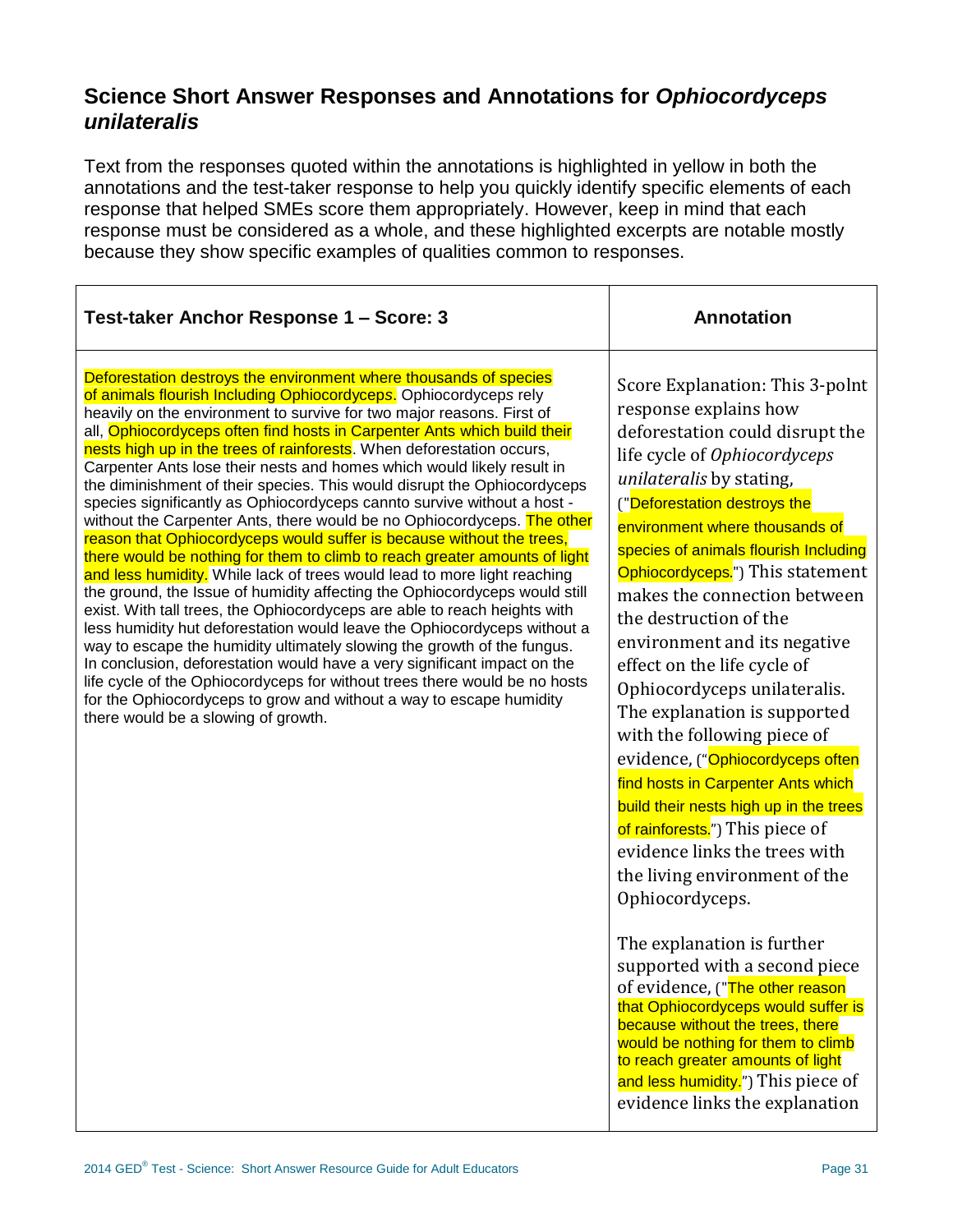| Test-taker Anchor Response 1 – Score: 3 | Annotation                                                                                                                                           |
|-----------------------------------------|------------------------------------------------------------------------------------------------------------------------------------------------------|
|                                         | (see comments on the previous page)                                                                                                                  |
|                                         | of a loss of environment back<br>to this statement in the<br>passage which describes how<br>the insects need the light and<br>humidity because those |
|                                         | conditions favor growth.                                                                                                                             |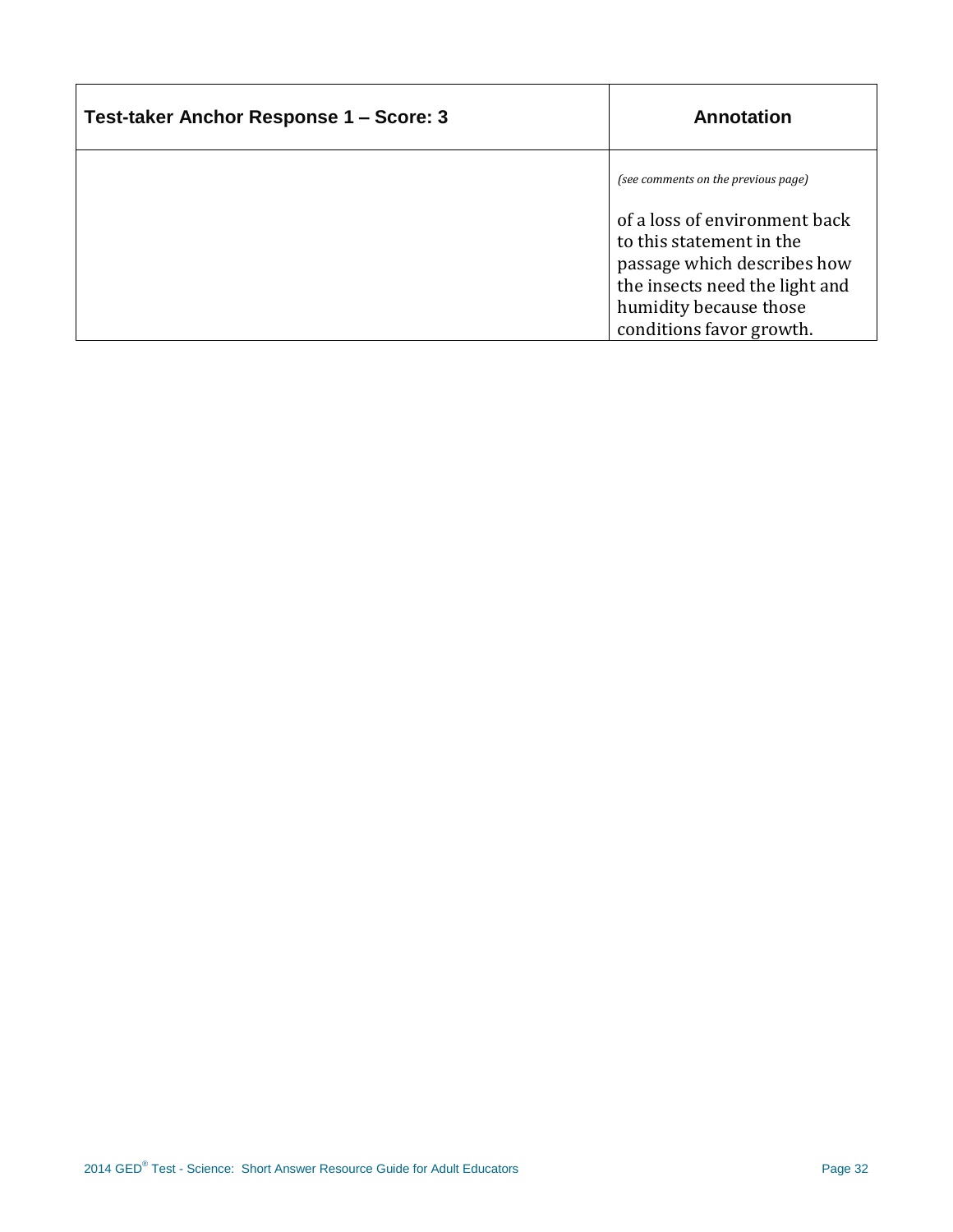| Test-taker Anchor Response 2 - Score: 2                                                                                                                                                                                                                                       | Annotation                                                                                                                                                                                                                                                                                                                                                                                                                                                                                                                                                                                                                                                                                                                                                                                                                                                                                                                                                              |
|-------------------------------------------------------------------------------------------------------------------------------------------------------------------------------------------------------------------------------------------------------------------------------|-------------------------------------------------------------------------------------------------------------------------------------------------------------------------------------------------------------------------------------------------------------------------------------------------------------------------------------------------------------------------------------------------------------------------------------------------------------------------------------------------------------------------------------------------------------------------------------------------------------------------------------------------------------------------------------------------------------------------------------------------------------------------------------------------------------------------------------------------------------------------------------------------------------------------------------------------------------------------|
| Ophiocordyceps unilateralis feed of the carpenter ant, which nests In the<br>trees. Deforestation will cause many carpenter ant to die because of the<br>lack of homes. As a result O. unilateralis lose many hosts to feed off of,<br>and in turn reproduction is disrupted. | Score Explanation: This<br>response explains how<br>deforestation<br>could disrupt the life cycle of<br>Ophiocordyceps unilateralis<br>by stating, ("Deforestation will<br>cause many carpenter ant to die<br>because of the lack of homes.")<br>This statement describes<br>how the destruction of the<br>habitat or "home" of the<br>Ophiocordyceps unilateralis<br>has a negative effect on the<br>life cycle of Ophiocordyceps.<br>The explanation is supported<br>with the following piece of<br>evidence, "(feed of the<br>carpenter ant, which nests in the<br>trees.)" This evidence, which is<br>taken from the last sentence<br>of the paragraph, provides an<br>indirect reference as to how<br>deforestation will destroy the<br>"home" of the carpenter ant,<br>which will in turn affect the<br>Ophiocordyceps unilateralis.<br>However, this response<br>contains only partial support<br>from the passage and<br>therefore it receives a score<br>of 2. |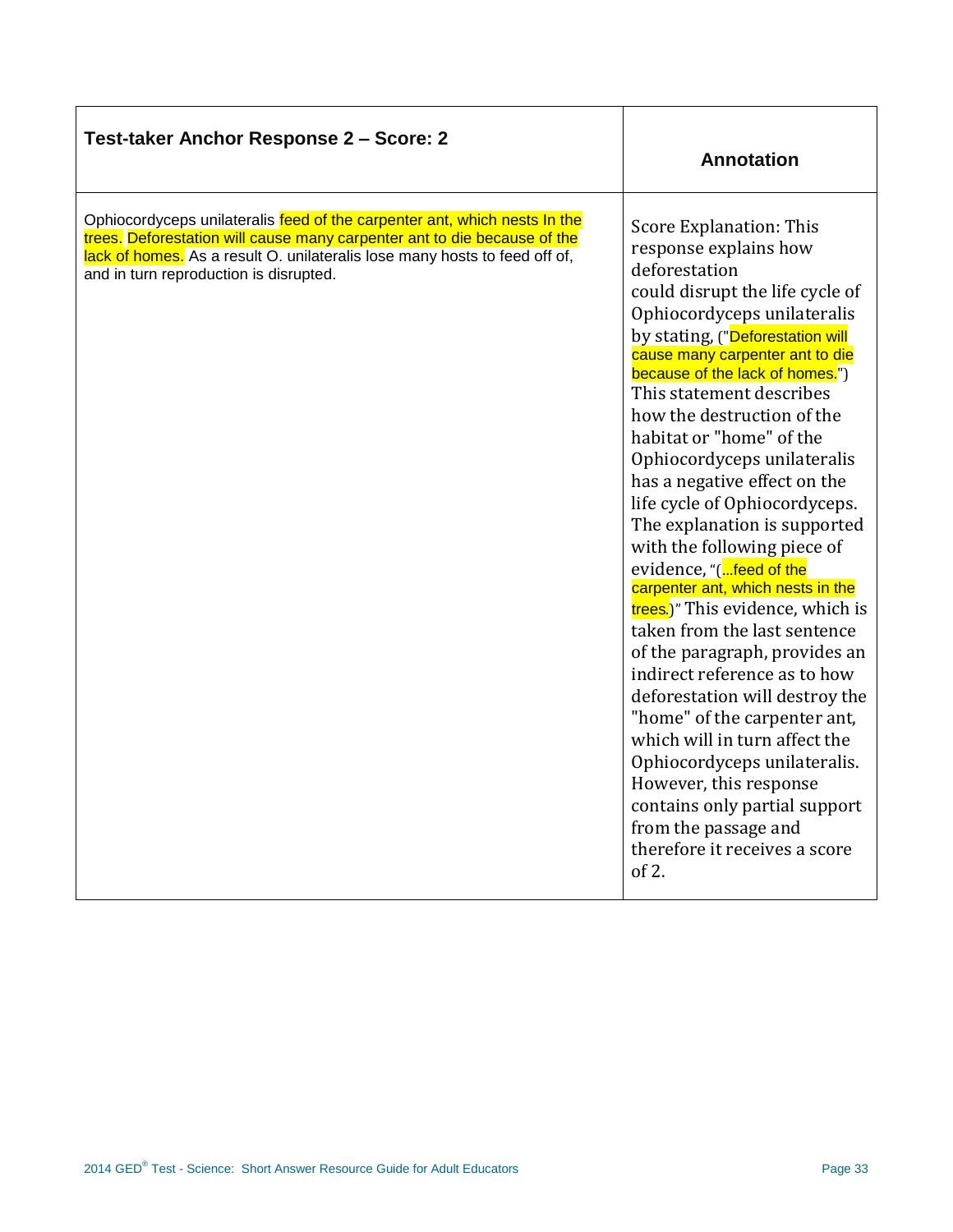| Test-taker Anchor Response 3 - Score: 1                                                                                                                              | <b>Annotation</b>                                                                                                                                                                                                                                                                                                                                                                                                                                                                                                                                                                                       |
|----------------------------------------------------------------------------------------------------------------------------------------------------------------------|---------------------------------------------------------------------------------------------------------------------------------------------------------------------------------------------------------------------------------------------------------------------------------------------------------------------------------------------------------------------------------------------------------------------------------------------------------------------------------------------------------------------------------------------------------------------------------------------------------|
| WITHOUT THE TRESS OPHIOCORDYCEPS UNILATERALIS CANNOT<br>GROW BECAUSE THEY NEED THE TREES TO DISPERSE SPORES<br>ONTO THE FOREST FLOOR IN ORDER TO GROW AND REPRODUCE. | Score Explanation: This<br>response gives an<br>explanation of how<br>deforestation could disrupt<br>the lifecycle of the<br>Ophiocordyceps unilateralis<br>by stating, ("BECAUSE THEY<br><b>NEED THE TREES TO</b><br><b>DISPERSE SPORES ONTO THE</b><br><b>FOREST FLOOR IN ORDER TO</b><br><b>GROW AND REPRODUCE.</b> ")<br>The response explains how<br>the Ophiocordyceps<br>unilateralis requires the<br>trees in order to continue its<br>lifecycle. However, it does<br>not include any supporting<br>textual evidence from the<br>passage; therefore, this<br>response receives a score of<br>1. |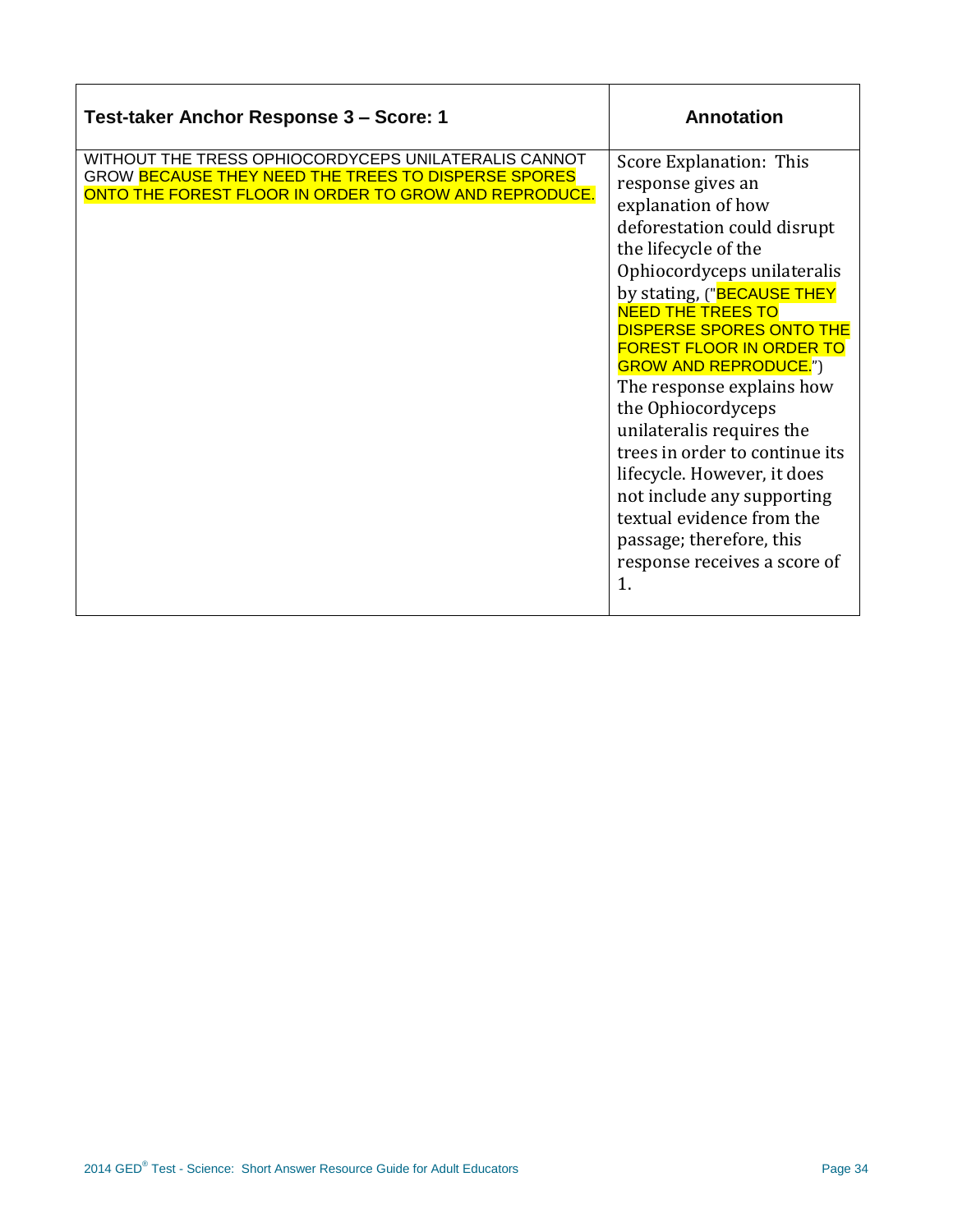## **2014 GED® Program Free Practice Test – Science – Item #12**

The following pages present the stimulus and the prompt for the *Farmer's Hypothesis Experimental Design* SA question from the 2014 GED® program free practice test (question 12).

## **Stimulus Material**

A farmer purchased 30 acres of farmland. The farmer calculated that the average topsoil thickness on the farmland is about 20 centimeters.

The farmer wants to maintain the thickness of the soil on this farmland by reducing erosion. The farmer plans to test the effectiveness of two different farming methods for reducing soil erosion.

Method 1: No-till (planting crops without plowing the soil) Method 2: Winter cover crop (growing plants during the winter that are plowed into the soil in spring)

The farmer hypothesizes that using either method will reduce erosion compared to using traditional farming methods (plowing and no cover crop).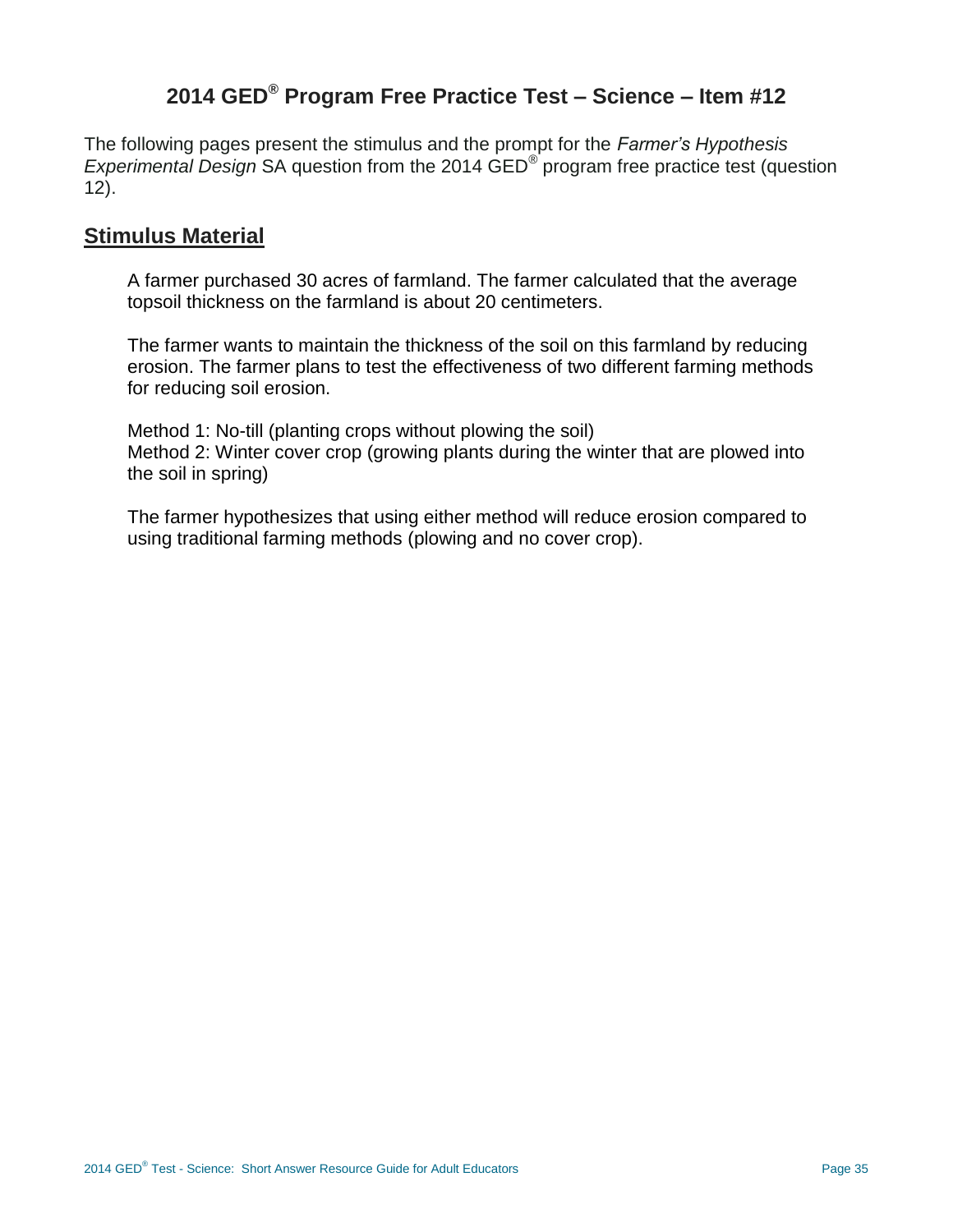## **Prompt**

Design a controlled experiment that the farmer can use to test this hypothesis. Include descriptions of data collection and how the farmer will determine whether his hypothesis is correct.

Type your response in the box. This task may require approximately 10 minutes to complete.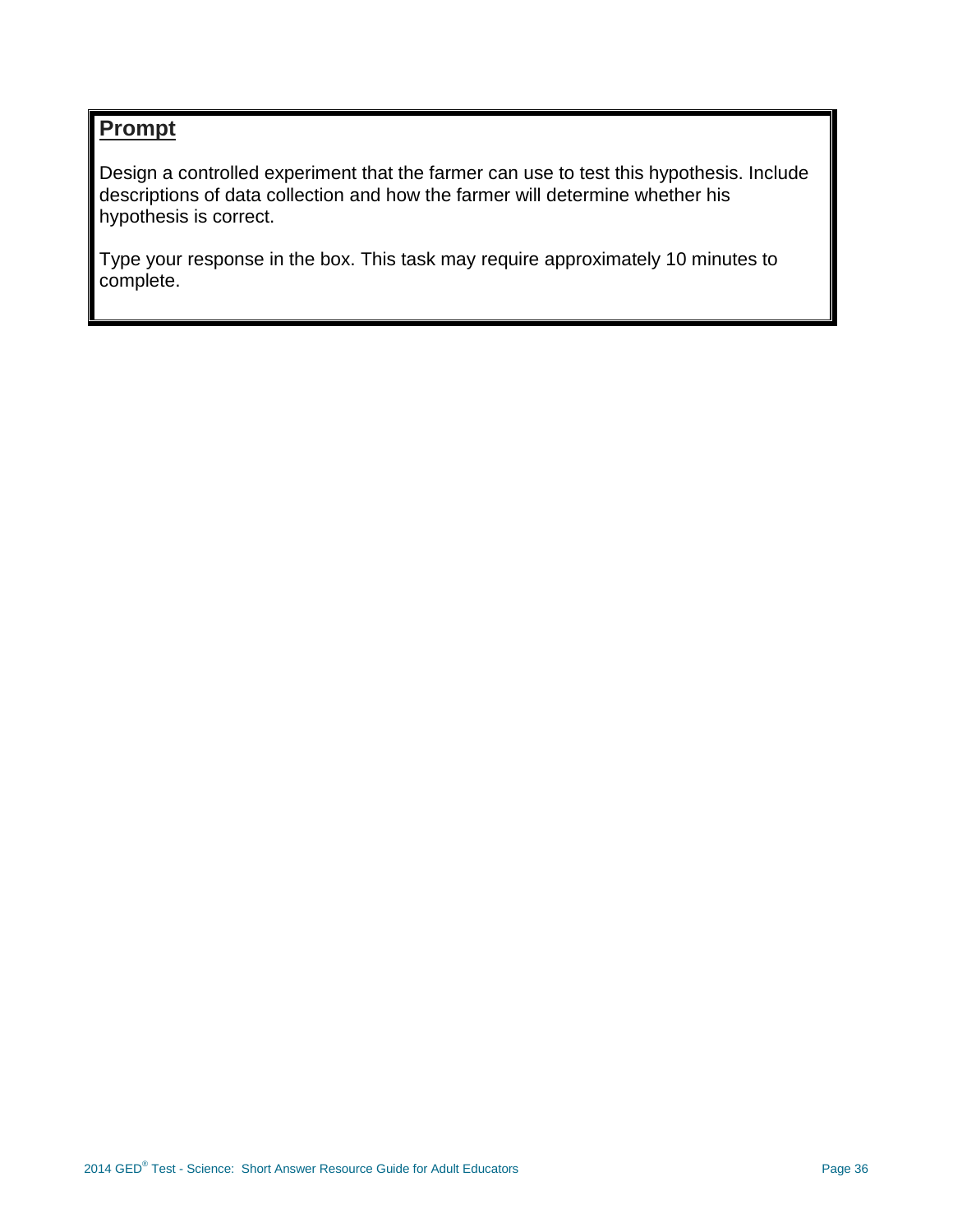## *Farmer's Hypothesis Experimental Design* **Science Short Answer Scoring Guide**

Question Overview: The purpose of this SA question is to provide the test-taker with an opportunity to design a scientific investigation. The test-taker must understand and apply the fundamentals of scientific investigation design in his or her response. In addition, the test-taker must describe an experimental set-up for a controlled experiment, which includes a description of the methods used to collect data. The test-taker must also justify his or her line of reasoning used to determine whether the hypothesis is valid. Correctly completing the multi-step process required by this question involves several critical thinking skills, including identifying a research question, designing a scientific investigation, and justifying a line of reasoning.

**Scoring Guide**: Each response is scored on the basis of three key elements. Each bullet below describes the *quality* of these elements typical of each score point.

#### **3- point Response**

Response contains

- a well-formulated, complete controlled experimental design
- a well-formulated data collection method
- a well-formulated, complete explanation of the criteria for evaluating the hypothesis

#### **2-Point Response**

Response contains

- a logical controlled experimental design
- a logical data collection method
- a logical explanation of the criteria for evaluating the hypothesis

## **1-Point Response**

Response contains

- a minimal experimental design
- a minimal or poorly-formulated data collection method
- a minimal or poorly-formulated explanation of the criteria for evaluating the hypothesis

## **0-Point Response**

Response contains

- an illogical or no experimental design
- an illogical or no data collection method
- an illogical or no explanation of the criteria for evaluating the hypothesis

#### **Non-scorable Responses (Score of 0/Condition Codes)**

Response exclusively contains text copied from source text(s) or prompt Response demonstrates that the that test-taker has read neither the prompt nor the source text(s) Response is incomprehensible Response is not in English Response has not been attempted (blank)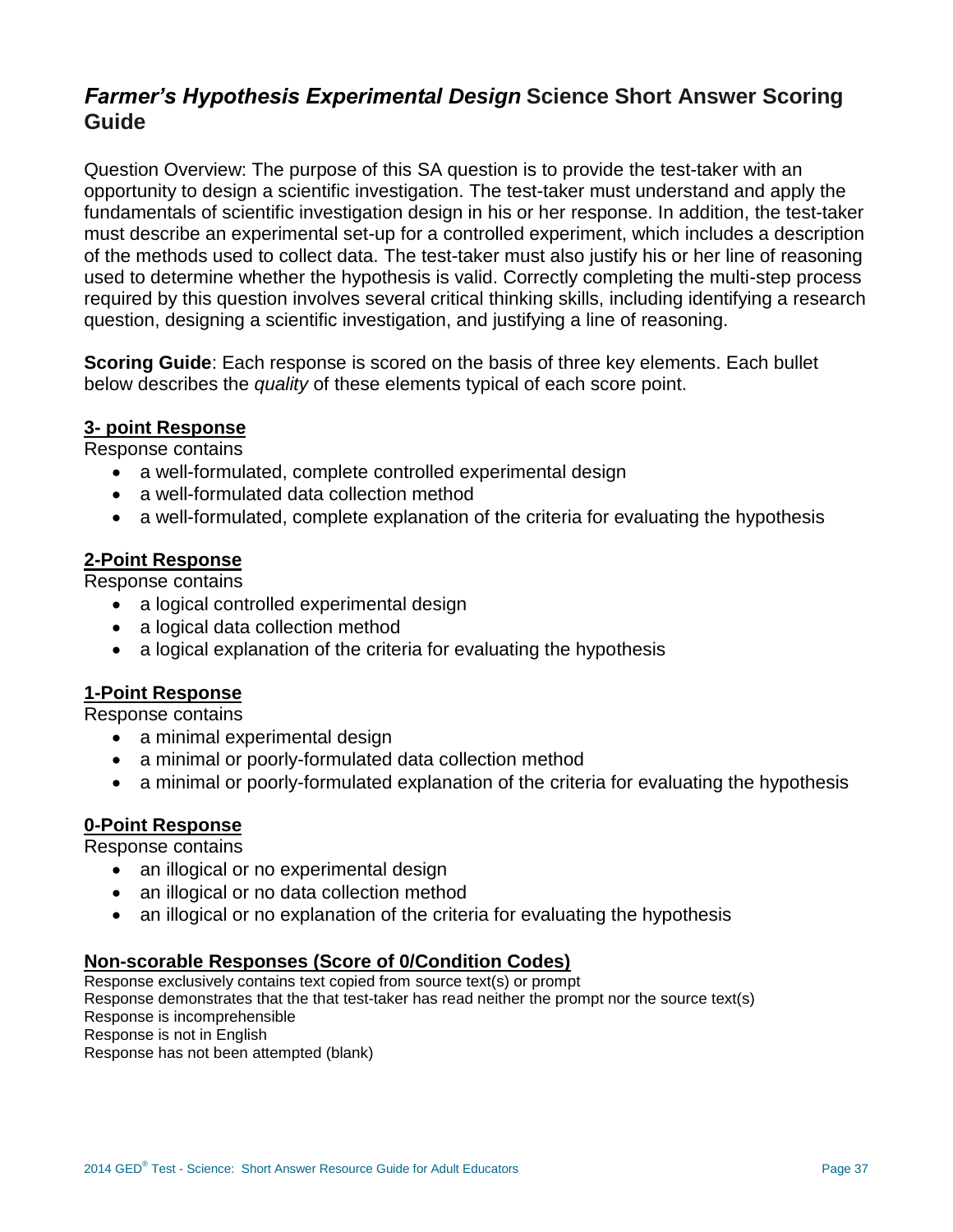## **Science Short Answer Responses and Annotations for** *Farmer's Hypothesis Experimental Design*

Text from the responses quoted within the annotations is highlighted in yellow in both the annotations and the test-taker response to help you quickly identify specific elements of each response that helped SMEs score them appropriately. However, keep in mind that each response must be considered as a whole, and these highlighted excerpts are notable mostly because they show specific examples of qualities common to responses.

| Test-taker Anchor Response 1 - Score: 3                                                                                                                                                                                                                                                                                                                                                                                                                                                                                                                                                                                                                                                                                                                                                   | <b>Annotation</b>                                                                                                                                                                                                                                                                                                                                                                                                                                                                                                                                                                                                                                                                                                                                                                                                                                                                                  |
|-------------------------------------------------------------------------------------------------------------------------------------------------------------------------------------------------------------------------------------------------------------------------------------------------------------------------------------------------------------------------------------------------------------------------------------------------------------------------------------------------------------------------------------------------------------------------------------------------------------------------------------------------------------------------------------------------------------------------------------------------------------------------------------------|----------------------------------------------------------------------------------------------------------------------------------------------------------------------------------------------------------------------------------------------------------------------------------------------------------------------------------------------------------------------------------------------------------------------------------------------------------------------------------------------------------------------------------------------------------------------------------------------------------------------------------------------------------------------------------------------------------------------------------------------------------------------------------------------------------------------------------------------------------------------------------------------------|
| The farmer would have to set up 3 experiments. The first would be a<br>years worth of traditional farming methods (plowing and no cover crop)<br>on 5 x 5 acres of land. He would have to measure the top soil in every<br>month throughout the year and record it in a data table. For the second<br>experiment the farmer would have to farm a plot of land 5x5 acres using a<br>no-till plan. He would have to measure the top soil every month for a year<br>and record it in a data table. Finally the farmer would farm a 5x5 acres<br>of land with winter cover crop and measure the top soil every month and<br>record it in a lab table. At the end of the year the farmer would have to<br>compare the 2 methos agaisnt the traditional methid and determine ifhe is<br>correct | Score Explanation: This<br>response earns all three<br>points because it includes a<br>complete description of the<br>experiment and includes the<br>controlled variable, ("The<br>farmer would have to set up 3<br>experiments. The first would be a<br>years worth of traditional farming<br>methods (plowing and no cover<br>crop) on 5 x 5 acres of land.")<br>The response also describes<br>data collection methods for<br>the control group and<br>experimental group by<br>stating that the farmer (" He<br>would have to measure the top<br>soil every month for a year and<br>record it in a data table.")<br>Finally, the response<br>provides an explanation of<br>how the farmer will<br>determine if his hypothesis is<br>correct, ("At the end of the year<br>the farmer would have to compare<br>the 2 methos agaisnt the<br>traditional methid and determine<br>ifhe is correct") |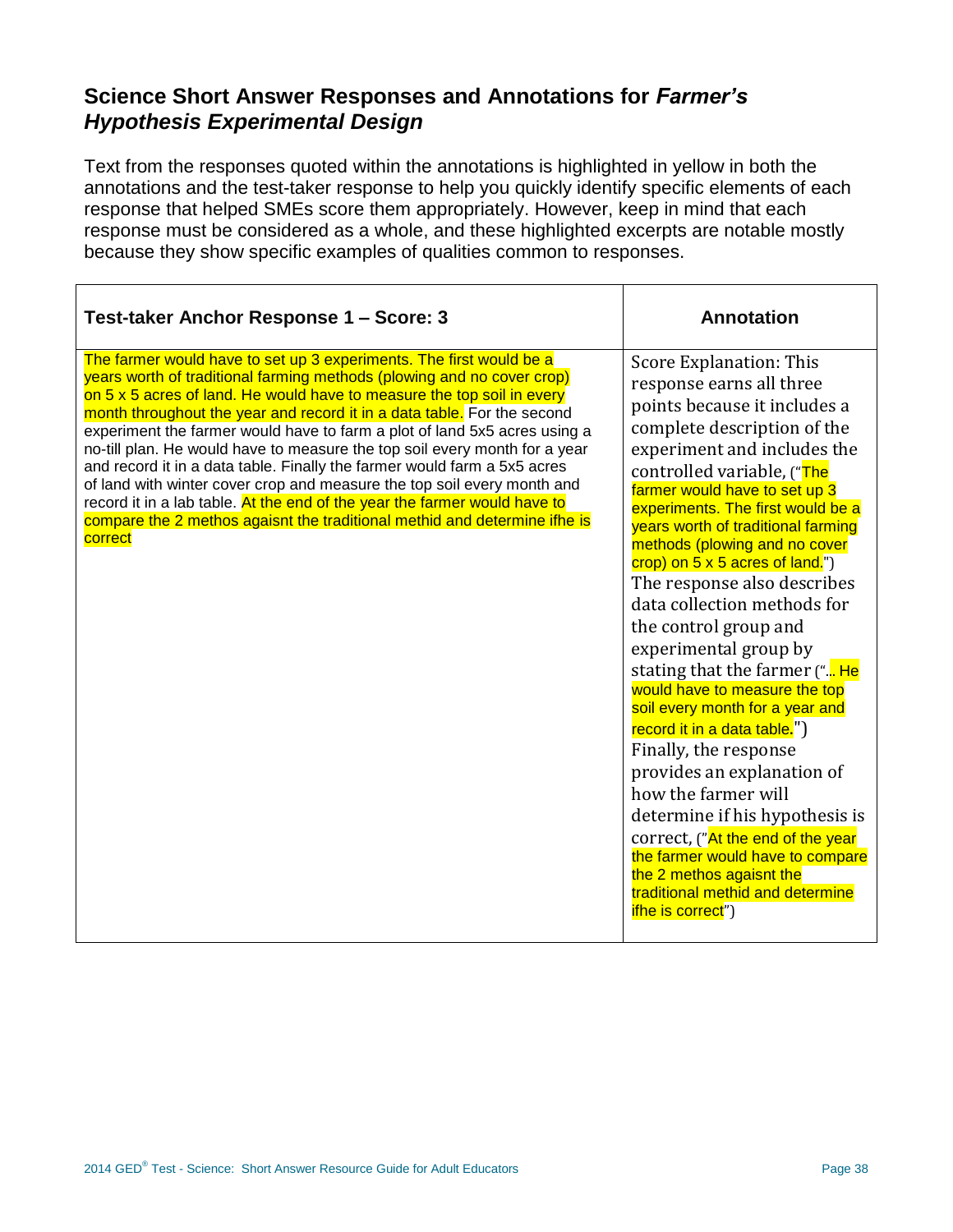| Test-taker Anchor Response 2 - Score: 2                                                                                                                                                                                                                                                                           | <b>Annotation</b>                                                                                                                                                                                                                                                                                                                                                                                                                                                                                                                                                                                                                                                                                                                                                                                                                                                                                                                                                                                                                                                                                                                                                                                                                                                                                                             |
|-------------------------------------------------------------------------------------------------------------------------------------------------------------------------------------------------------------------------------------------------------------------------------------------------------------------|-------------------------------------------------------------------------------------------------------------------------------------------------------------------------------------------------------------------------------------------------------------------------------------------------------------------------------------------------------------------------------------------------------------------------------------------------------------------------------------------------------------------------------------------------------------------------------------------------------------------------------------------------------------------------------------------------------------------------------------------------------------------------------------------------------------------------------------------------------------------------------------------------------------------------------------------------------------------------------------------------------------------------------------------------------------------------------------------------------------------------------------------------------------------------------------------------------------------------------------------------------------------------------------------------------------------------------|
| The farmer could separate the land into two sections (15 acres each), and<br>use one method on each section over a two season period. Over the two<br>season period he would record how much soil was left after using each<br>method, comparing the results to each other and the traditional farming<br>method. | Score Explanation: This<br>response include a logical<br>description of the<br>experiment, ("The farmer could<br>separate the land into two<br>sections (15 acres each), and use<br>one method on each section")<br>While the response does not<br>include the controlled<br>variable in this initial<br>description of the<br>experiment, in the last<br>sentence of the response the<br>writer states, ("comparing the<br>results to each other and the<br>traditional farming method.")<br>This statement demonstrates<br>that the writer understands<br>the connection and<br>importance of having the<br>controlled variable as part of<br>the experiment and data<br>collection methods. The<br>response also describes a<br>logical data collection<br>method by stating, ("Over the<br>two season period he would<br>record how much soil was left<br>after using each method")<br>However, this response only<br>provides an implied, logical<br>explanation of the criteria for<br>evaluating if the hypothesis is<br>correct by stating,<br>("comparing the results to each<br>other and the traditional farming<br>method.") While it is clear that<br>the response is attempting to<br>connect the results of the<br>experiment with an<br>evaluation of the hypothesis,<br>this is not a complete<br>statement. |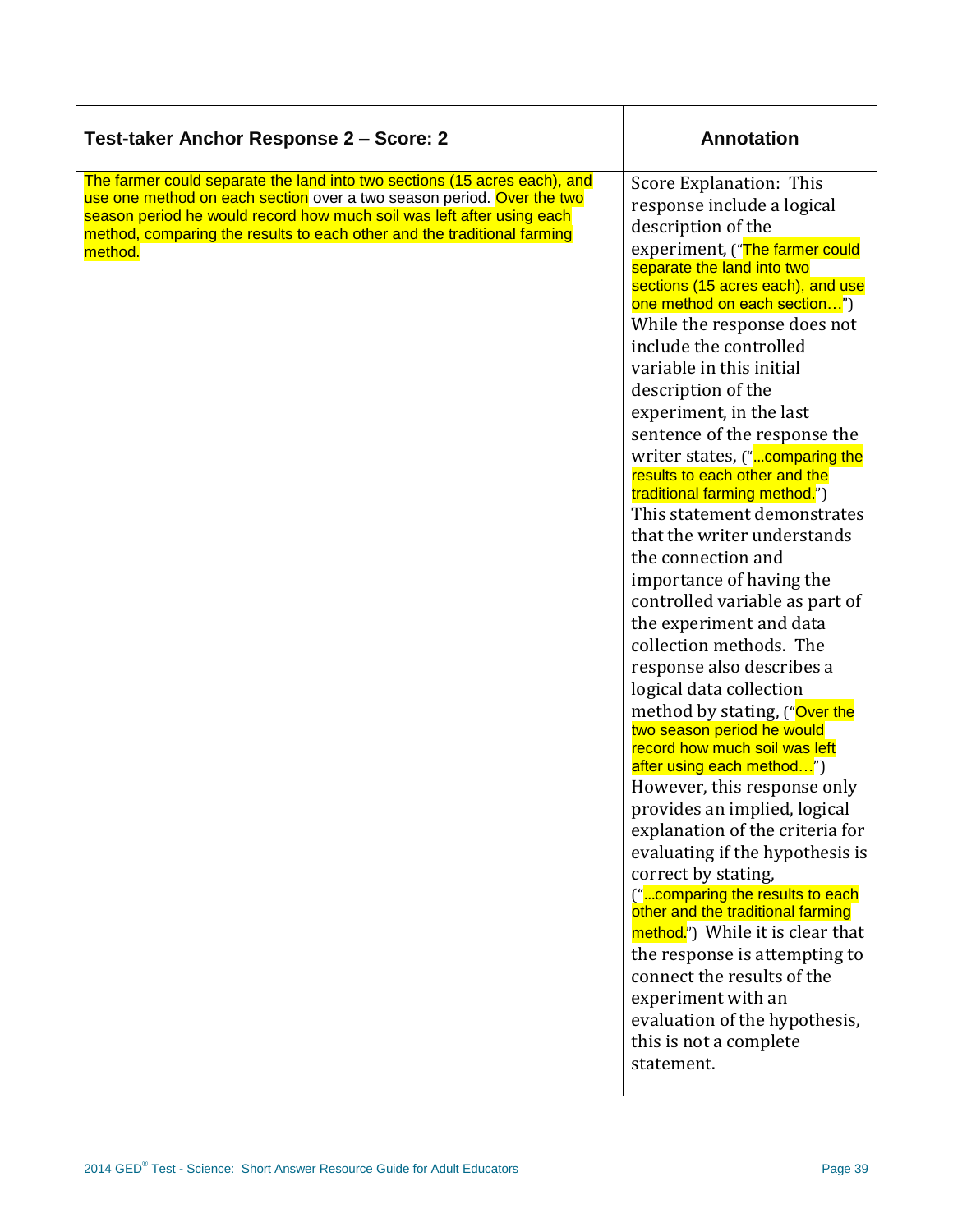| Test-taker Anchor Response 3 - Score: 1                                                                                                                                                                                                                                                                                                                                                                                                                                                                                                                                                                                                                                                                                                           | <b>Annotation</b>                                                                                                                                                                                                                                                                                                                                                                                                                                                                                                                                                                                                                                                                                                                                                                                                                                                                                                                                                                                                                                                                                                                                                                                                                                                                       |
|---------------------------------------------------------------------------------------------------------------------------------------------------------------------------------------------------------------------------------------------------------------------------------------------------------------------------------------------------------------------------------------------------------------------------------------------------------------------------------------------------------------------------------------------------------------------------------------------------------------------------------------------------------------------------------------------------------------------------------------------------|-----------------------------------------------------------------------------------------------------------------------------------------------------------------------------------------------------------------------------------------------------------------------------------------------------------------------------------------------------------------------------------------------------------------------------------------------------------------------------------------------------------------------------------------------------------------------------------------------------------------------------------------------------------------------------------------------------------------------------------------------------------------------------------------------------------------------------------------------------------------------------------------------------------------------------------------------------------------------------------------------------------------------------------------------------------------------------------------------------------------------------------------------------------------------------------------------------------------------------------------------------------------------------------------|
| To test his hypothesis the farmer should divide his land into three equal<br>parts one for the first method, one for the second method and one for the<br>controle group. In the first part he divided he should test method one and<br>keep a record of the process and the results. In the second part he divided<br>he should test the second method and keep a record of the process and<br>the results. In the third part that he divided he should have the controle<br>group where he would use the traditional method keep a record of tre<br>process and the results, then compare the records he has collected<br>identify the different results, make an annalasys and decide which method<br>is the best way to prevent soil erosion. | Score Explanation: This<br>response includes a<br>description of the<br>experiment, ("the farmer<br>should divide his land into three<br>equal parts one for the first<br>method, one for the second<br>method and one for the controle<br>group.") The response also<br>describes a poorly<br>formulated data collection<br>method by stating, ("In the first<br>part he divided he should test<br>method one and keep a record of<br>the process and the results. In the<br>second part he divided he should<br>test the second method and keep<br>a record of the process and the<br>results. In the third part that he<br>divided he should have the<br>controle group where he would<br>use the traditional method keep a<br>record of tre process and the<br>results ") While the response<br>is describing the collection of<br>data in all three sections of<br>land, the phrase " <b>keep a</b><br>record of tre process and results"<br>is NOT a clear statement<br>describing what type of data<br>will be collected. The<br>response also describes a<br>minimal explanation of the<br>criteria for evaluating the<br>hypothesis by stating<br>("compare the records he has<br>collected identify the different<br>results, make an annalasys and<br>decide which method".) |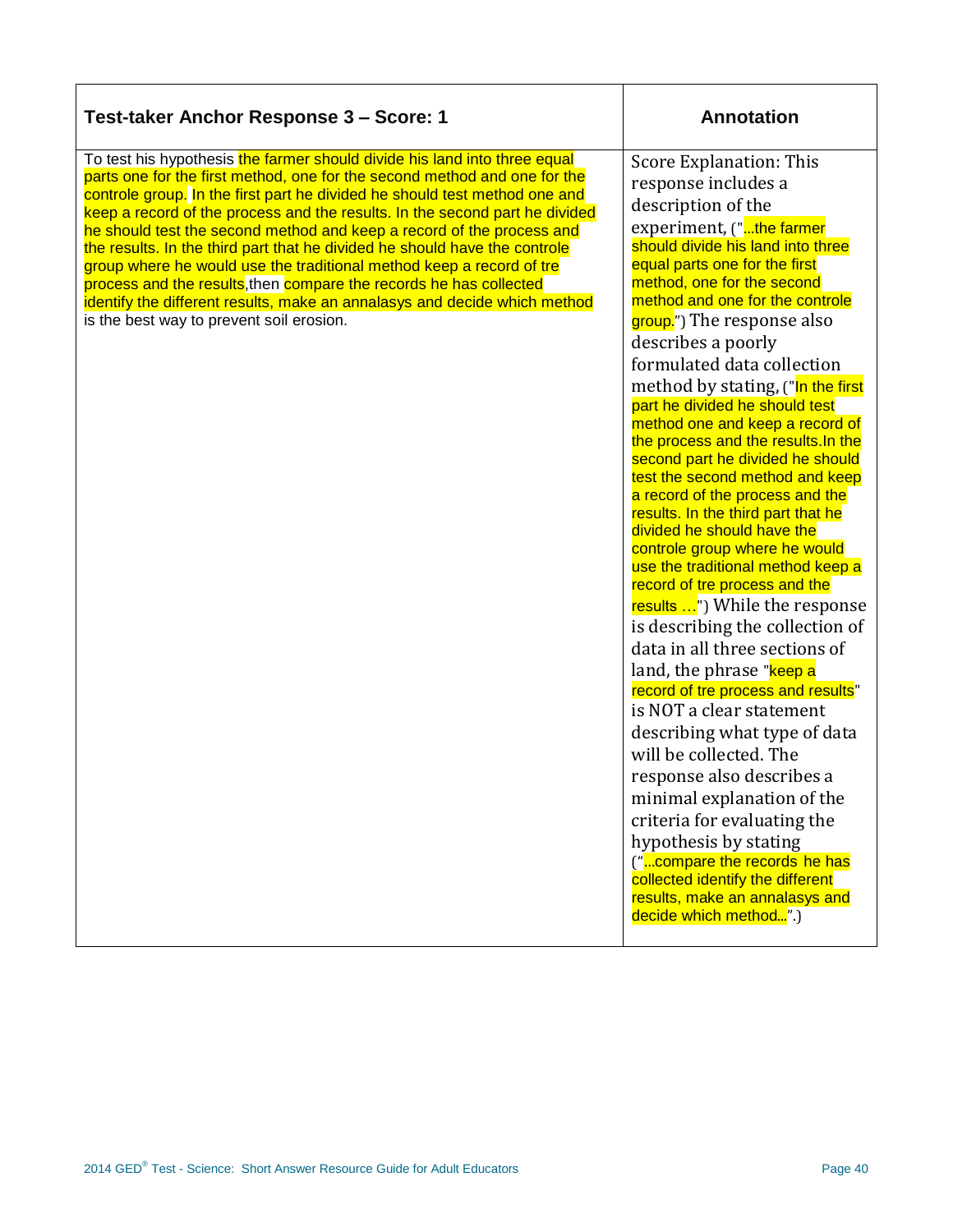# **Automated Scoring of Constructed Response Items on the 2014 GED® Test**

The 2014 GED<sup>®</sup> test contains four Constructed Response (CR) items: one 45-minute Extended Response (ER) item on the Reasoning Through Language Arts (RLA) module, one 25-minute Extended Response (ER) item on the Social Studies module, and two 10-minute Short Answer (SA) items on the Science module.

Logistically, the ER item in RLA is in its own separately-timed section of the test at the end of the first half of the RLA module (prior to a 10-minute break). The ER item in the Social Studies test is in its own separately-timed section that appears as the last item of the Social Studies module. The Science SA items are distributed within the 90-minute Science module and are not timed separately—test-takers use their time-management skills to monitor their use of time on those items and are given guidelines as to approximately how much writing is expected in those responses (the test-taker is instructed to take up to about 10 minutes to read the question, and formulate, write, and edit their answer).

It was a critical goal of GED Testing Service to incorporate CR items into the design of the 2014 GED<sup>®</sup> test because these types of items are a key method of assessing a test-taker's higher order thinking skills as well as their skills in expressing themselves clearly in their own words. To ensure that the results of testing are available to test-takers in the quickest timeframe possible (because adults usually do not have the luxury of waiting days or weeks for their test results to be finalized), GED Testing Service will be scoring CR items using an automated scoring engine, supplemented by human scorers as necessary, described in more detail below.

Great strides have been made in automated scoring over the last decade, and the use of automated scoring is intended to replicate the human scoring process. However, the automated scoring engine will need to be supplemented by human scorers in certain circumstances. Automated scoring is not fully developed enough to result in reliable scoring in the area of mathematics, so GED Testing Service elected not to incorporate CR items into the Mathematical Reasoning test. We hope in the future to be able to build those item types into the test as the technology develops and matures in the future.

The following description applies equally to all CR items, whether ER or SA.

During the item development process, experts in automated scoring are involved from the outset, rather than being brought into the process after items have already been authored. This collaborative consultation and review helps ensure that responses have a high likelihood of being reliably scored by the automated engine. For example, questions that do not provide adequate instruction to the test-takers about what information they should include in their answers sometimes produce a wide and/or unpredictable range of responses that both people and computers can have difficulty in scoring consistently. Creating item stems that focus the test-taker on the specific expectations of the item is important so that the item can both validly assess the intended content specification and also have a high probability of being scored appropriately and reliably both by humans and computer.

Once items have been written, reviewed by both scoring and content experts, and finalized, they are field-tested. In the case of the initial forms for the 2014 GED® test, thousands of testtakers in locations across the U.S. in the summer and fall of 2012 participated in the field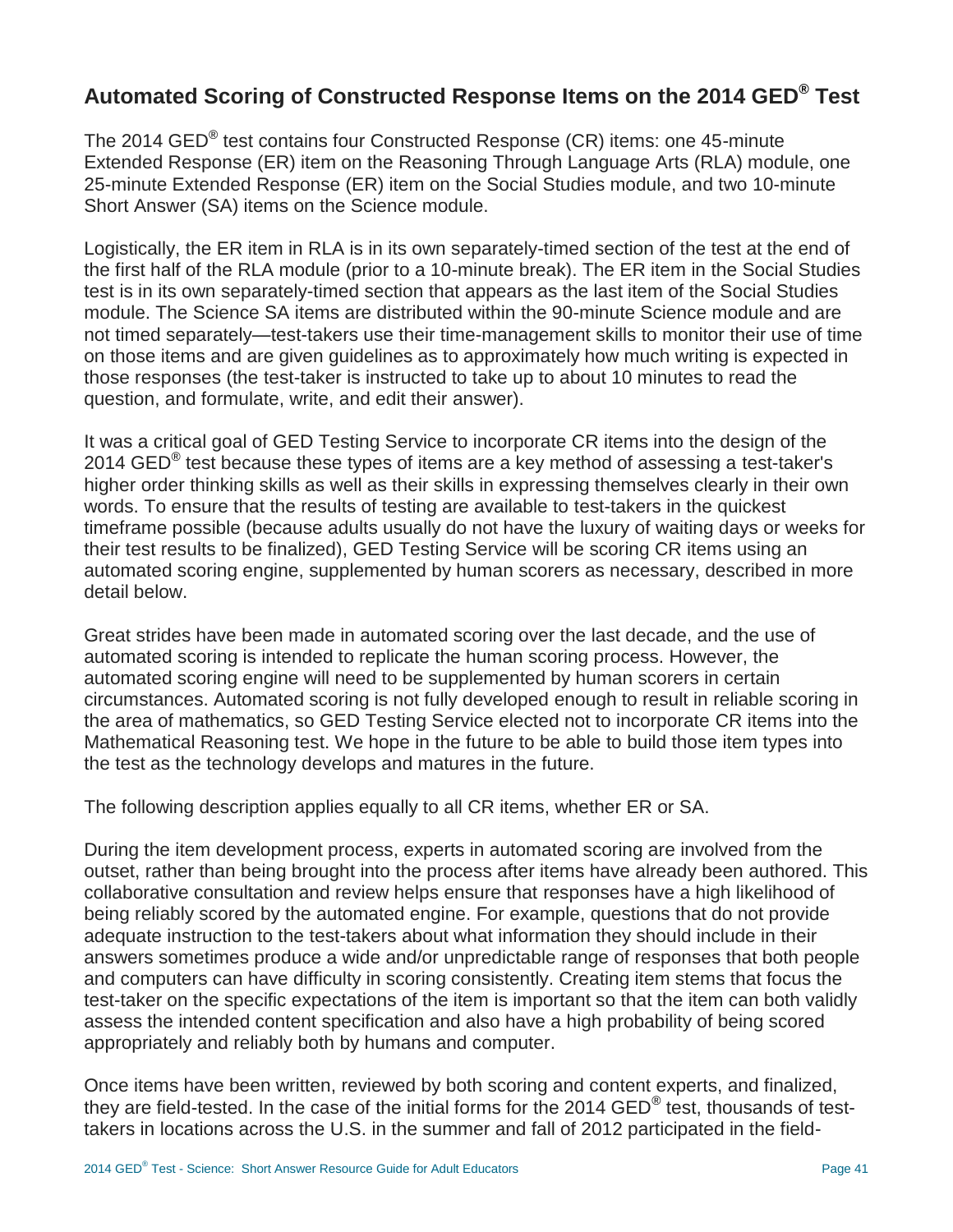testing. The test-takers that were recruited to participate matched the profile of our adult  $GED^{\circledast}$ test-taking population. At the conclusion of field testing, the written responses to the CR items were examined and a sample of test-taker responses was selected for each of the items. Teams of content experts reviewed the responses in a process known as "rangefinding." The purpose of rangefinding is to determine range and variety of responses that fulfill each score point as defined on the rubric that is very carefully constructed and designed to guide the overall evaluation of responses. This standard best-practice procedure for the scoring of CR items results in the selection of exemplar responses at each score point. These responses are used to build anchor sets (human scorers' official guide that is used in evaluating test-taker responses), practice sets (sets of responses used in training human scorers), and qualification sets (sets of responses that scorers take in a "quiz" in which they must match their scores to "true scores" given during rangefinding to qualify to appropriately and reliably score CR items).

When these materials have been compiled and scorer training is complete, all of the test-taker responses from the field test are scored by humans, using the "double read with resolution" approach. This scoring model entails each and every response being read and scored independently by no fewer than two individuals. If the scores applied by the two different scorers are in exact agreement, the score for that response is final. If the two scores differ by only a single point, they are averaged and rounded up, effectively resulting in acceptance of the higher score point. If the scores differ by more that one point ("non-adjacent scores"), the response is read by a scoring leader (an expert scorer) who determines the correct score for that response in a process called "resolution." Because the ER items are scored across three key traits, each of which contains multiple dimensions that are considered together in a compensatory manner (meaning that a response that is particularly strong in one dimension can still receive a higher score even if it is weaker in other dimensions), each ER response is actually read by no fewer than six people. That is, each scorer is trained to score only one rubric trait, and two scorers trained on each of the three traits read each response. Therefore, it is possible for a single ER response to be read by up to nine people, if the first two scores on all three traits are non-adjacent. This process ensures that the human scoring process produces the highest quality results and data.

When the scoring of all of the responses generated through field-testing is complete, a team of content experts, psychometricians and automated scoring experts reviews the range of scores for each constructed response item. At that time, some items are rejected because they do not meet the minimum criteria for inclusion on any operational 2014 GED® test or GED Ready<sup>™</sup>: The Official Practice Test. Items that survive this process then are passed along to the scoring organization to train the automated scoring engine. Several hundred scored responses for each item are fed into the automated scoring engine. Then, several hundred more scored responses are used to test the reliability of scores generated by the automated engine. The engine evaluates each response on over 100 different dimensions in relation to the score that the response was given. Through this training and testing procedure, the automated engine "learns" how to score the items and is then able to replicate the scoring that was done by humans. Once this process is complete, data from the replication process is reviewed, and occasionally, if the scoring is determined to be insufficiently reliable to be used on an operational 2014 GED<sup>®</sup> test during this data review, some items may be allocated for use on GED Ready™ because the CR items on the practice test are always scored by humans.

Only CR items that successfully survive the entirety of this process are placed on operational 2014 GED<sup>®</sup> test forms. When the test goes live in 2014, test-takers will respond to the CR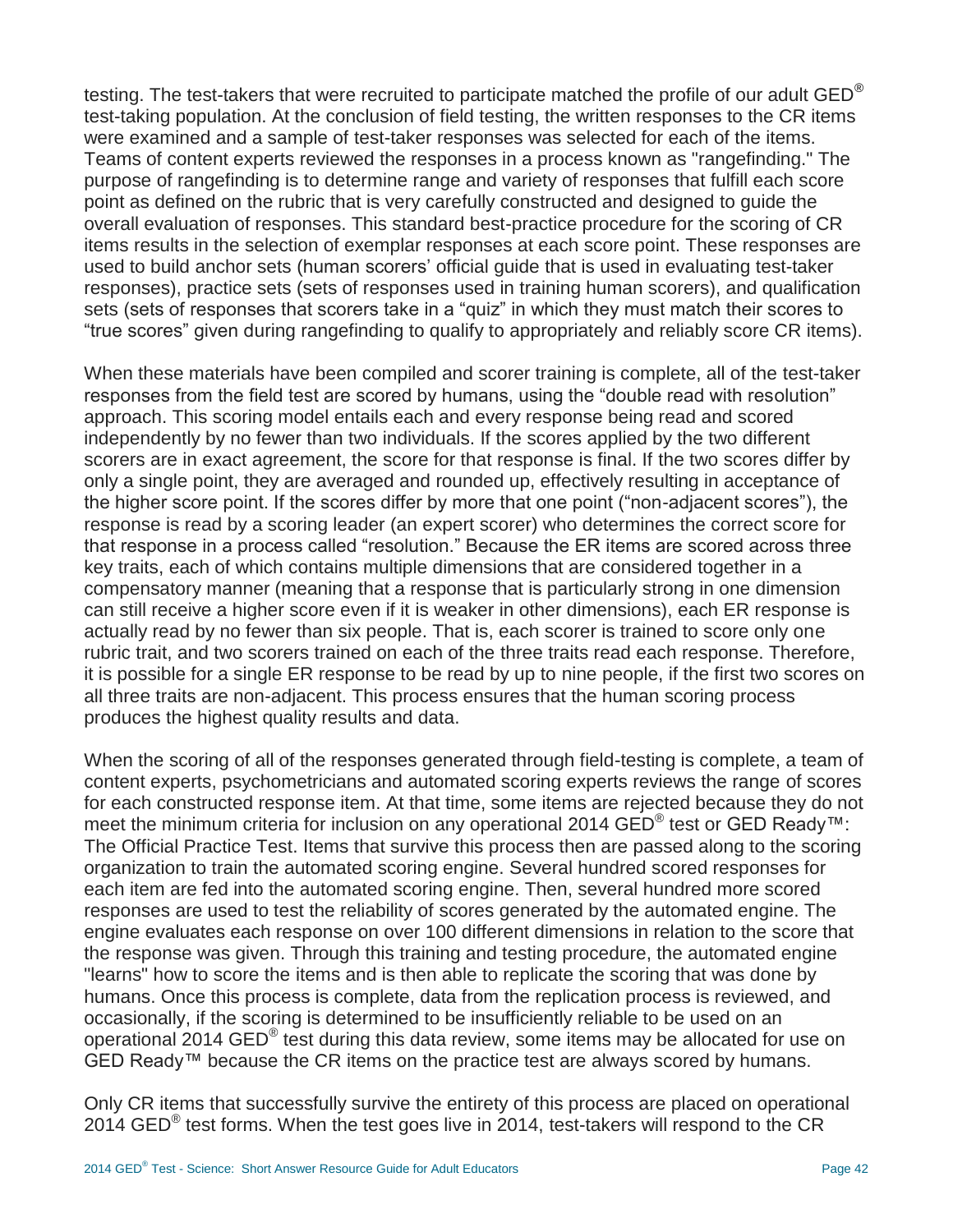items and their responses will be fed into the automated engine for scoring immediately upon completion of each individual content area test. Of course, there will be a slight delay in submission of responses for scoring in some testing situations, such as with tests administered within the corrections system, in which the testing center is Internet independent. In these situations, additional steps need to be taken to upload the raw testing data (e.g., the testtakers' responses themselves) via a secure Internet connection.

Based on the experience of GED Testing Service with automated scoring during the field testing and other test development processes, we expect the vast majority of test-taker responses (most likely 95 percent or greater) to be reliably scored by the automated scoring engine—in a process that is completed in nanoseconds. However, as with any process that involves the variability present in people's writing, there will be responses that the automated scoring engine will recognize as not fitting any type of response that was previously seen in the training of the engine. For example, an extremely short response that uses a great deal of advanced vocabulary might be unusual and therefore would be automatically flagged by the automated scoring engine as an "outlier" in need of human intervention for scoring. These outlier responses are securely routed electronically to a network of human scorers who have been trained to score the item using the anchor items and training sets created during the rangefinding process, as well as the scoring rubric that is used to provide overall guidance to the scoring process. These human scorers score the test-taker response using the "double read with resolution" framework that was also used to score the field test responses.

Although the human scoring process is efficient, it does require additional time. GED Testing Service is committed to returning test results and a score report to test-takers within three hours of the completion of each test. Of course, the vast majority of results would actually be ready immediately because of advantage of the speed of the automated scoring, but, in order to manage test-taker expectations and avoid situations in which one test-taker at a site receives a score immediately while another test-taker does not, a three-hour delay has been built into the process of delivering test scores.

Three additional quality control procedures have also been built into the automated scoring system to ensure that test-takers receive reliable and valid scores from this process.

First, when the test goes live in 2014, the program will implement a process known as the "Initial Analysis Period" (IAP). The purpose of the IAP is to provide final validation of the automated scoring engine and its performance with the adult population of GED® test-takers. During the IAP, all CR responses will be scored both by the automated scoring engine and by human scorers (using the "double-read with resolution" model as appropriate). This ensures that all test-takers are being evaluated fairly and that the automated scoring engine is operating properly.

Second, an audit procedure will be conducted on an on-going basis, in which a percentage of all test-taker responses scored by the automated engine will be reviewed by human scorers. This audit will be *in addition* to the scoring of "outliers" described above, and will help to ensure the ongoing accuracy of the system.

Third, an automatic rescore process is being implemented. This process flags tests that have a failing score within a predetermined margin, such that if the CR scores on the test would have been higher, the final score result would have changed from "fail" to "pass." The CR responses